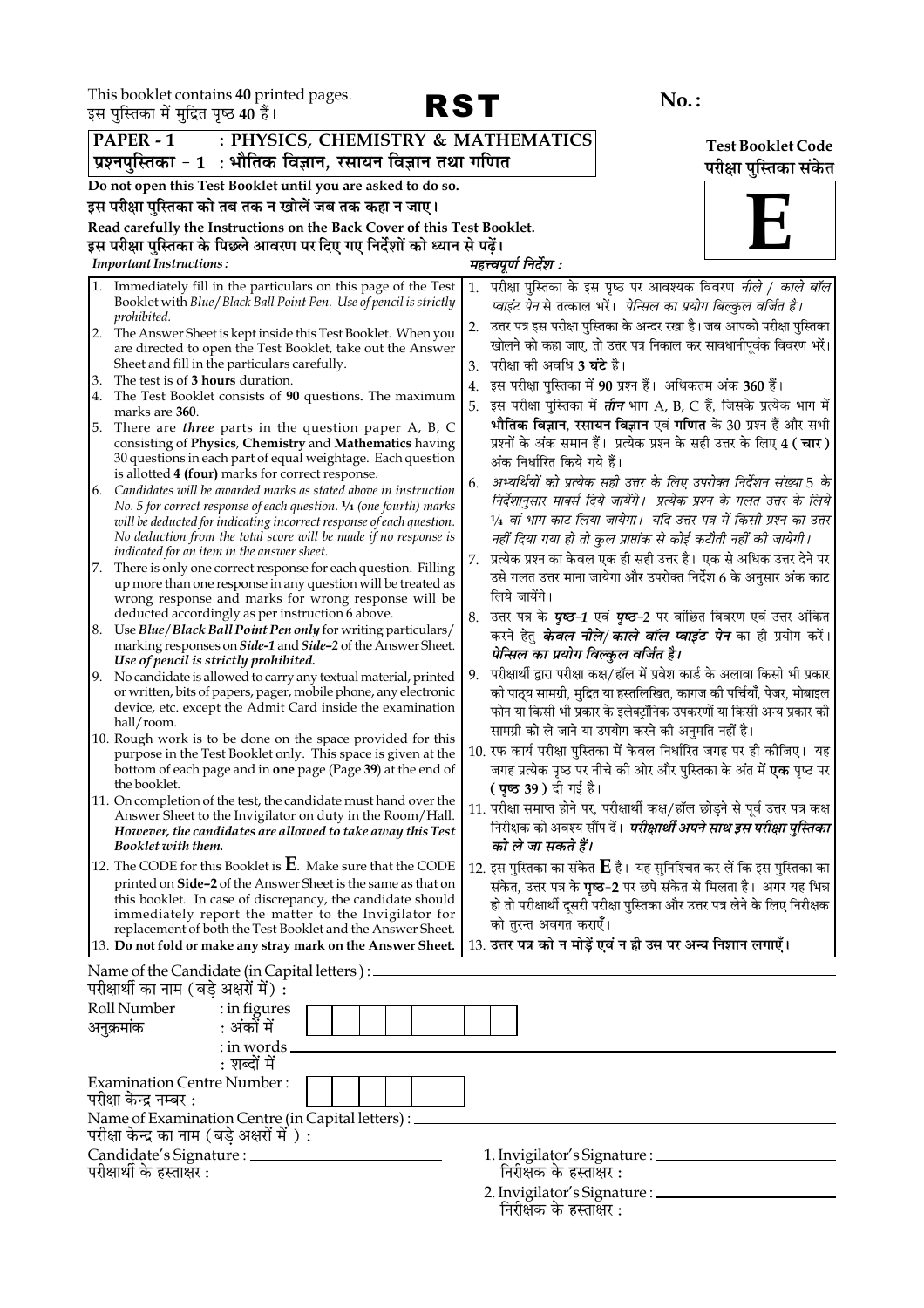## **PART A - PHYSICS**

- The current voltage relation of diode is 1. given by  $I = (e^{1000V/T} - 1)$  mA, where the applied voltage V is in volts and the temperature T is in degree Kelvin. If a student makes an error measuring  $\pm 0.01$  V while measuring the current of 5 mA at 300 K, what will be the error in the value of current in mA?
	- $0.2 \text{ mA}$  $(1)$
	- $0.02$  mA  $(2)$
	- $(3)$  $0.5 \text{ mA}$
	- $(4)$  $0.05$  mA
- $2.$ From a tower of height H, a particle is thrown vertically upwards with a speed u. The time taken by the particle, to hit the ground, is n times that taken by it to reach the highest point of its path.

The relation between H, u and n is:

- (1)  $2 g H = n^2 u^2$
- $g H = (n-2)^2 u^2$  $(2)$
- 2 g H =  $nu^2(n-2)$  $(3)$
- $g H = (n-2)u^2$  $(4)$
- भाग  $A \hat{A}$ मीतिक विज्ञान
- एक डायोड की धारा-वोल्टता सम्बन्ध  $\mathbf{1}$ .  $I = (e^{1000V/T} - 1)$  mA से दी जाती हैं, जहाँ V लगाई गई वोल्टता वोल्ट में है और तापमान T डिग्री कैल्विन में है। यदि एक विद्यार्थी 300 K पर 5 mA धारा नापते हुये मापन में  $\pm 0.01$  V की त्रुटि करता है, तब धारा के मान में mA में त्रटि क्या होगी ?
	- $0.2 \text{ mA}$  $(1)$
	- $0.02$  mA  $(2)$
	- $0.5$  mA  $(3)$
	- $(4)$  $0.05$  mA
- ऊँचाई H की एक मीनार से. चाल u से एक कण को  $2.$ ऊर्ध्वाधर ऊपर की ओर फेंका जाता है। कण को पृथ्वी तक गिरने में लगा समय उसके उच्चतम बिन्द तक पहुँचने के समय का n गना हैं।

 $H_{\rm c}$ u एवं n के बीच सम्बन्ध है:

- $2 g H = n^2 u^2$  $(1)$
- (2)  $g H = (n-2)^2 u^2$
- 2 g H =  $nu^2(n-2)$  $(3)$

 $g H = (n-2)u^2$  $(4)$ 

 $E/P$ age 2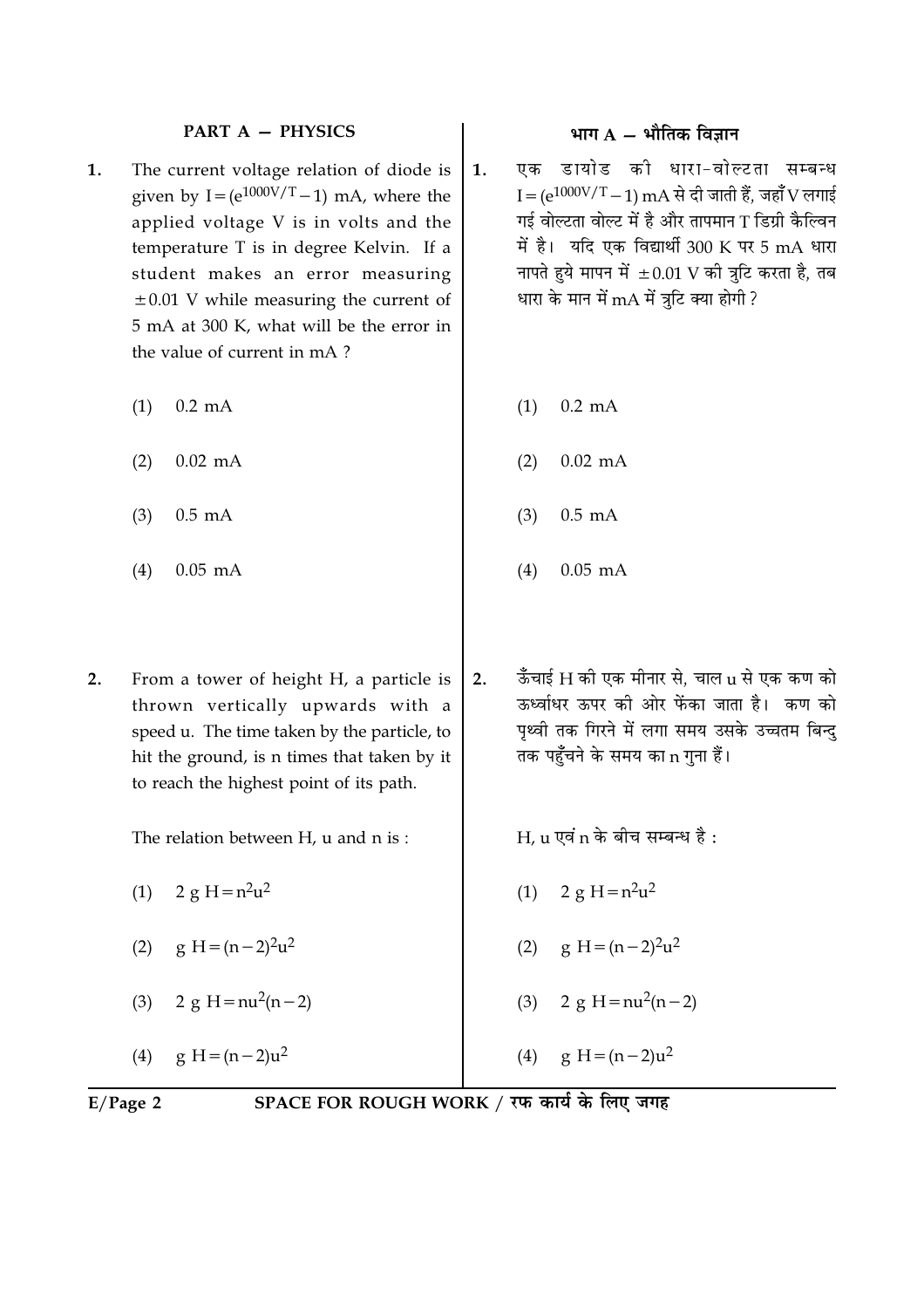3. A mass 'm' is supported by a massless string wound around a uniform hollow cylinder of mass m and radius R. If the string does not slip on the cylinder, with what acceleration will the mass fall on release ?



- $\bf{4}$ . A block of mass m is placed on a surface with a vertical cross section given by  $y = \frac{x^3}{6}$ . If the coefficient of friction is 0.5, the maximum height above the ground at which the block can be placed without slipping is:
	- (1)  $\frac{1}{6}$ m  $rac{2}{3}$ m  $(2)$  $\frac{1}{3}$ m  $(3)$  $\frac{1}{2}$ m  $(4)$

त्रिज्या R एवं द्रव्यमान m के एक एकसमान खोखले  $3.$ बेलन के चारों तरफ एक द्रव्यमानविहीन डोरी से एक द्रव्यमान 'm' अवलंबित हैं। यदि डोरी बेलन पर फिसलती नहीं है, तब छोड़े जाने पर द्रव्यमान किस त्वरण से गिरेगा ?



एक पृष्ठ पर एक द्रव्यमान m का ब्लॉक रखा है।  $\overline{4}$ . पृष्ठ की ऊर्ध्वाधर अनुप्रस्थ काट  $y = \frac{x^3}{6}$  से दी जाती है। यदि घर्षण गणांक 0.5 है, तब धरतो से ऊपर वह अधिकतम ऊँँचाई, जिस पर बिना फिसले ब्लॉक रखा जा सकता हैं, है :

| (1) | $\overline{6}$ m |
|-----|------------------|
| (2) | $\frac{2}{3}$ m  |
| (3) | $\frac{1}{3}$ m  |
| (4) | $\frac{1}{2}$ m  |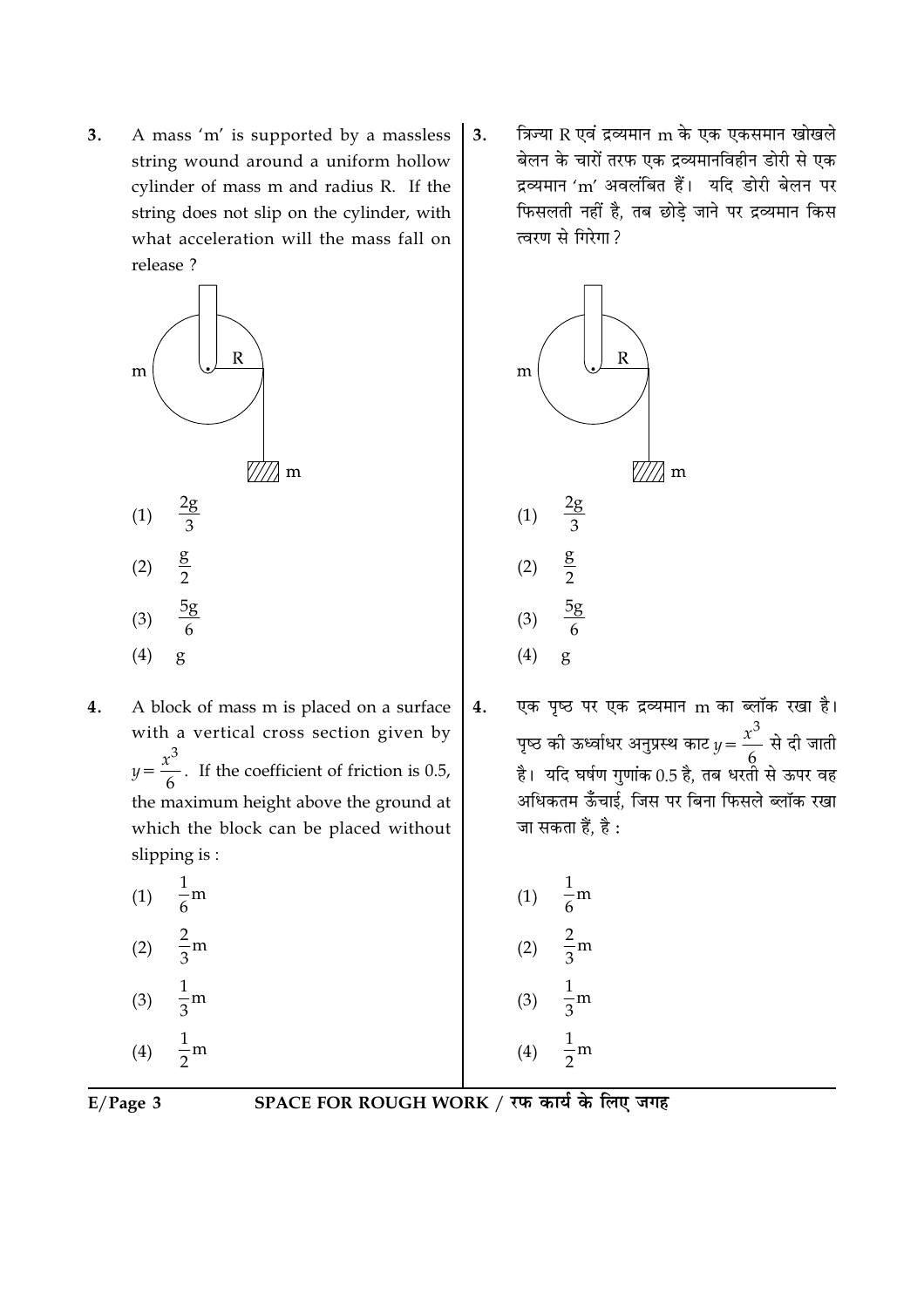- $5<sub>1</sub>$ When a rubber-band is stretched by a distance  $x$ , it exerts a restoring force of magnitude  $F = ax + bx^2$  where a and b are constants. The work done in stretching the unstretched rubber-band by L is:
	- (1)  $aL^2 + bL^3$

(2) 
$$
\frac{1}{2}(aL^2 + bL^3)
$$

$$
(3) \quad \frac{aL^2}{2} + \frac{bL^3}{3}
$$

$$
(4) \quad \frac{1}{2} \left( \frac{aL^2}{2} + \frac{bL^3}{3} \right)
$$

- 6. A bob of mass m attached to an inextensible string of length l is suspended from a vertical support. The bob rotates in a horizontal circle with an angular speed  $\omega$  rad/s about the vertical. About the point of suspension :
	- angular momentum is conserved.  $(1)$
	- $(2)$ angular momentum changes in magnitude but not in direction.
	- $(3)$ angular momentum changes in direction but not in magnitude.
	- angular momentum changes both in  $(4)$ direction and magnitude.
- जब एक रबड के छल्ले को  $x$  दूरी तक तानित किया  $5.$ जाता है; तब परिमाण  $F = ax + bx^2$  का एक प्रत्यनयन बल लगता है जहाँ a एवं b स्थिरांक हैं। बिना तानित रबड के छल्ले को L से तानित करने में किया गया कार्य है :
	- $(1)$  $aL^2 + bL^3$

(2) 
$$
\frac{1}{2}
$$
 (aL<sup>2</sup> + bL<sup>3</sup>)

$$
(3) \quad \frac{aL^2}{2} + \frac{bL^3}{3}
$$

$$
(4) \quad \frac{1}{2} \left( \frac{aL^2}{2} + \frac{bL^3}{3} \right)
$$

- लम्बाई [ की एक अवितान्य डोरी से बँधे द्रव्यमान m 6. के एक बाब को एक ऊर्ध्वाधर आधार से लटकाया जाता है। बाब ऊर्ध्वाधर पर कोणीय चाल  $\omega$  rad/s से एक क्षैतिज वृत्त में घर्णन करता है। निलंबन बिन्द  $\overline{u}$ 
	- कोणीय संवेग संरक्षित रहता है।  $(1)$
	- कोणीय संवेग परिमाण में परिवर्तनशील हैं परन्त  $(2)$ दिशा में नहीं।
	- कोणीय संवेग दिशा में परिवर्तनशील है परन्तु  $(3)$ परिमाण में नहीं।
	- कोणीय संवेग दोनों दिशा एवं परिमाण में  $(4)$ परिवर्तनशील है।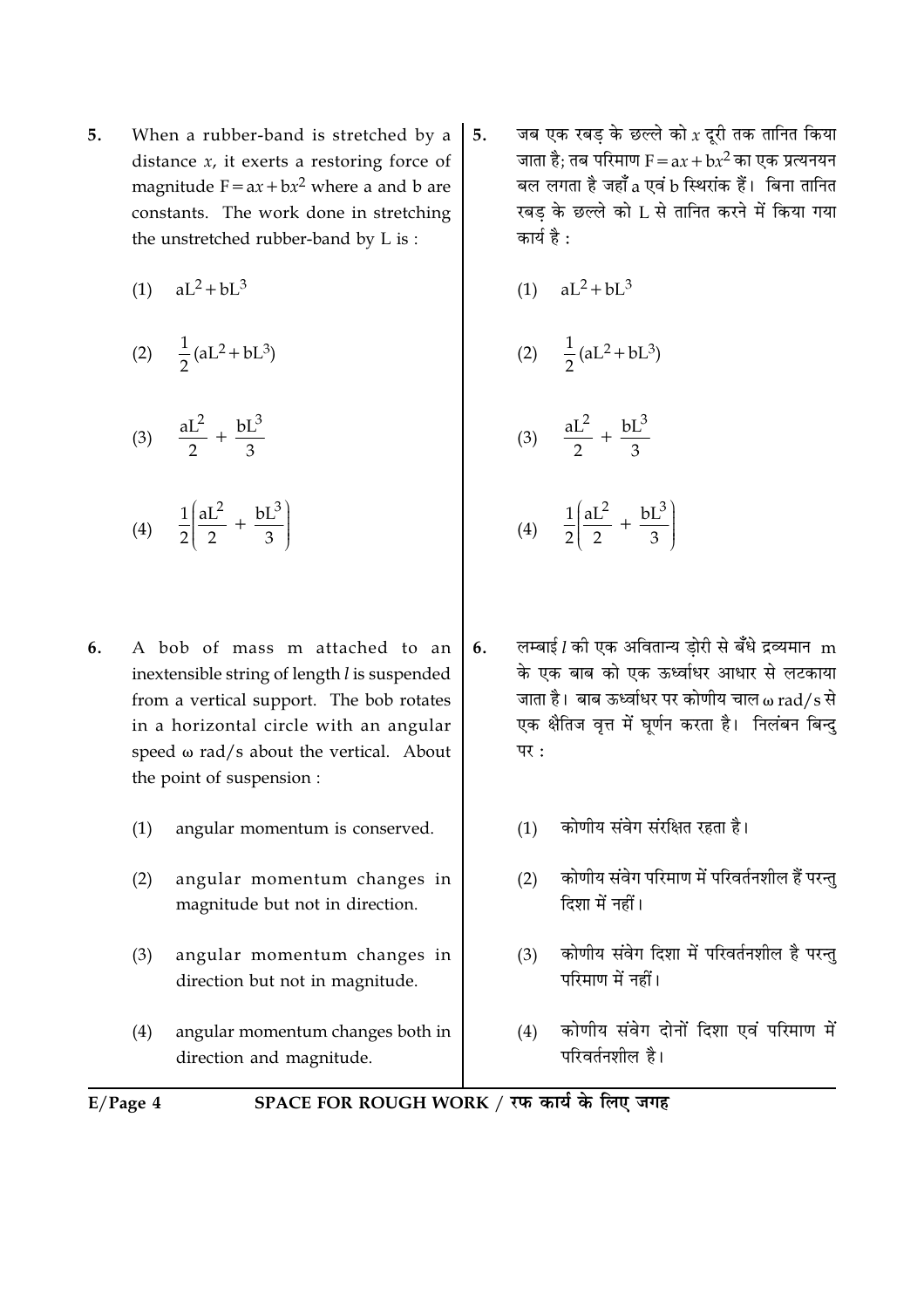7. Four particles, each of mass M and equidistant from each other, move along a circle of radius R under the action of their mutual gravitational attraction. The speed of each particle is :

$$
(1) \qquad \sqrt{\frac{GM}{R}}
$$

$$
(2) \qquad \sqrt{2\sqrt{2} \frac{GM}{R}}
$$

$$
(3) \qquad \sqrt{\frac{GM}{R}\,\left(1\,+\,2\sqrt{2}\right)}
$$

$$
(4) \quad \frac{1}{2}\sqrt{\frac{GM}{R}\,\left(1+\,2\sqrt{2}\right)}
$$

8. The pressure that has to be applied to the ends of a steel wire of length 10 cm to keep its length constant when its temperature is raised by  $100^{\circ}$ C is :

> steel Young's modulus  $(For$ is  $2 \times 10^{11}$  N m<sup>-2</sup> and coefficient of thermal expansion is  $1.1 \times 10^{-5}$  K<sup>-1</sup>)

- $2.2 \times 10^8$  Pa  $(1)$
- (2)  $2.2 \times 10^9$  Pa
- $2.2 \times 10^7$  Pa  $(3)$

 $2.2 \times 10^6$  Pa  $(4)$ 

प्रत्येक द्रव्यमान M के चार कण जो कि एक दूसरे से 7. समान दूरी पर हैं, एक दूसरे के अन्योन्य गुरुत्वाकर्षण प्रभाव में त्रिज्या R के एक वत्त पर गतिशील हैं। प्रत्येक कण की चाल है :

$$
(1) \qquad \sqrt{\frac{GM}{R}}
$$

$$
(2) \qquad \sqrt{2\sqrt{2} \frac{GM}{R}}
$$

$$
(3) \qquad \sqrt{\frac{GM}{R} \left(1 + 2\sqrt{2}\right)}
$$

- $\frac{1}{2}\sqrt{\frac{GM}{R}\left(1+2\sqrt{2}\right)}$  $(4)$
- 10 cm लम्बाई के एक स्टील के तार के सिरो पर जब 8. तापमान में वृद्धि 100°C की जाती हैं तब इसकी लम्बाई स्थिर रखने के लिये सिरो पर लगाया गया दाब है :

(स्टील का यंग प्रत्यास्थता गुणांक  $2 \times 10^{11}$  N m<sup>-2</sup> और रेखिक प्रसार गुणांक  $1.1 \times 10^{-5}$  K $^{-1}$  हैं)

- $(1)$  2.2 × 10<sup>8</sup> पास्कल
- (2)  $2.2 \times 10^9$  पास्कल
- $2.2\times10^7$  पास्कल  $(3)$
- $2.2\times10^6$  पास्कल  $(4)$

 $E/Page 5$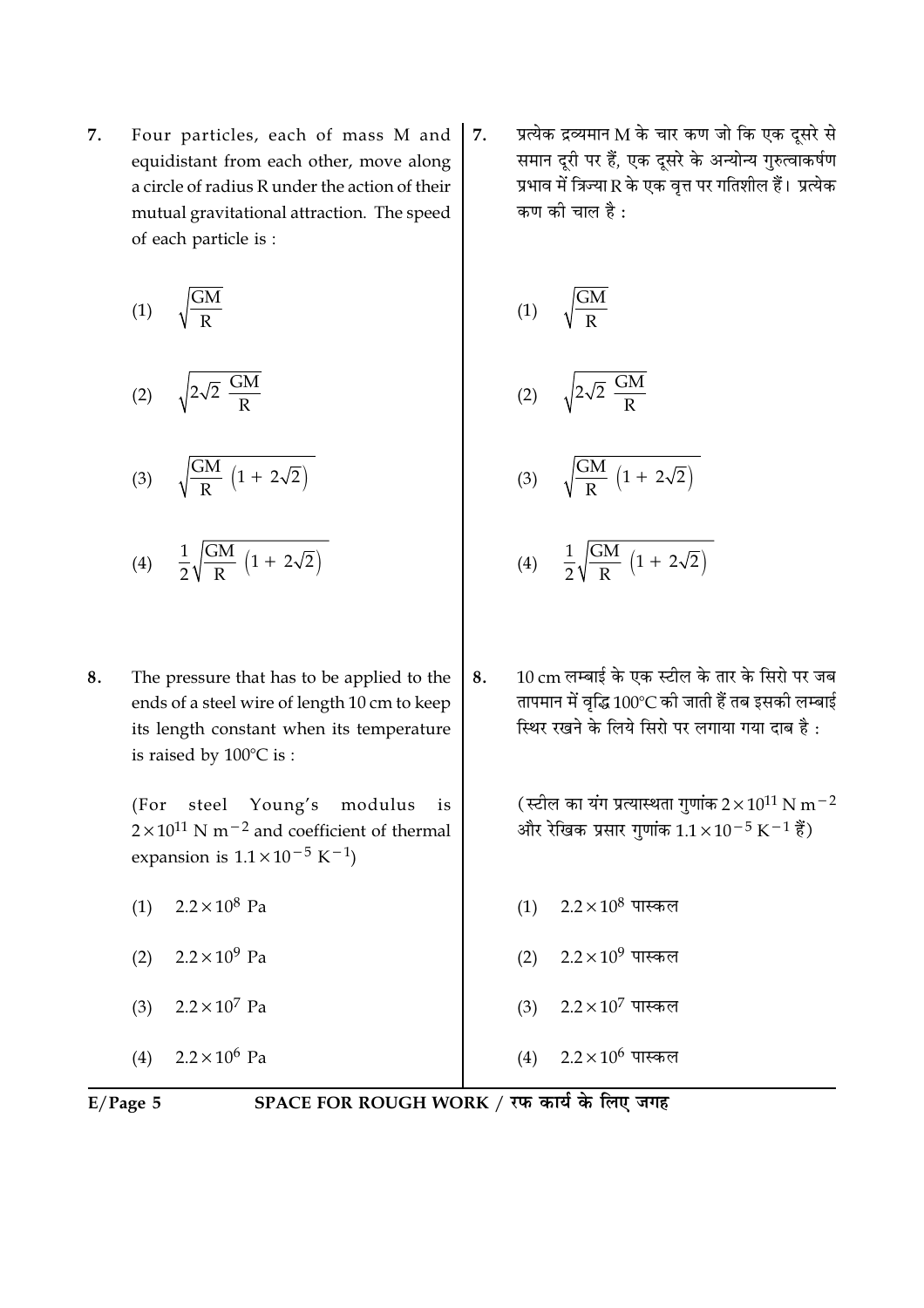- 9. There is a circular tube in a vertical plane. Two liquids which do not mix and of densities  $d_1$  and  $d_2$  are filled in the tube. Each liquid subtends 90° angle at centre. Radius joining their interface makes an angle  $\alpha$  with vertical. Ratio  $\frac{d_1}{d_2}$  is :
- एक वृत्ताकार नली ऊर्ध्वाधर तल में है। दो द्रव, जो 9. एक दूसरे से मिश्रित नहीं होते तथा जिनका घनत्व  $d_1$ एवं  $\overline{d}_2$  हैं, नली में भरे गये हैं। प्रत्येक द्रव केन्द्र पर 90° का कोण अंतरित करता हैं। उनके अंत: पृष्ठ को जोड़ने वाली त्रिज्या ऊर्ध्वाधर से  $\alpha$  कोण बनाती हैं। अनुपात $\frac{d_1}{d_2}$  है :





SPACE FOR ROUGH WORK / रफ कार्य के लिए जगह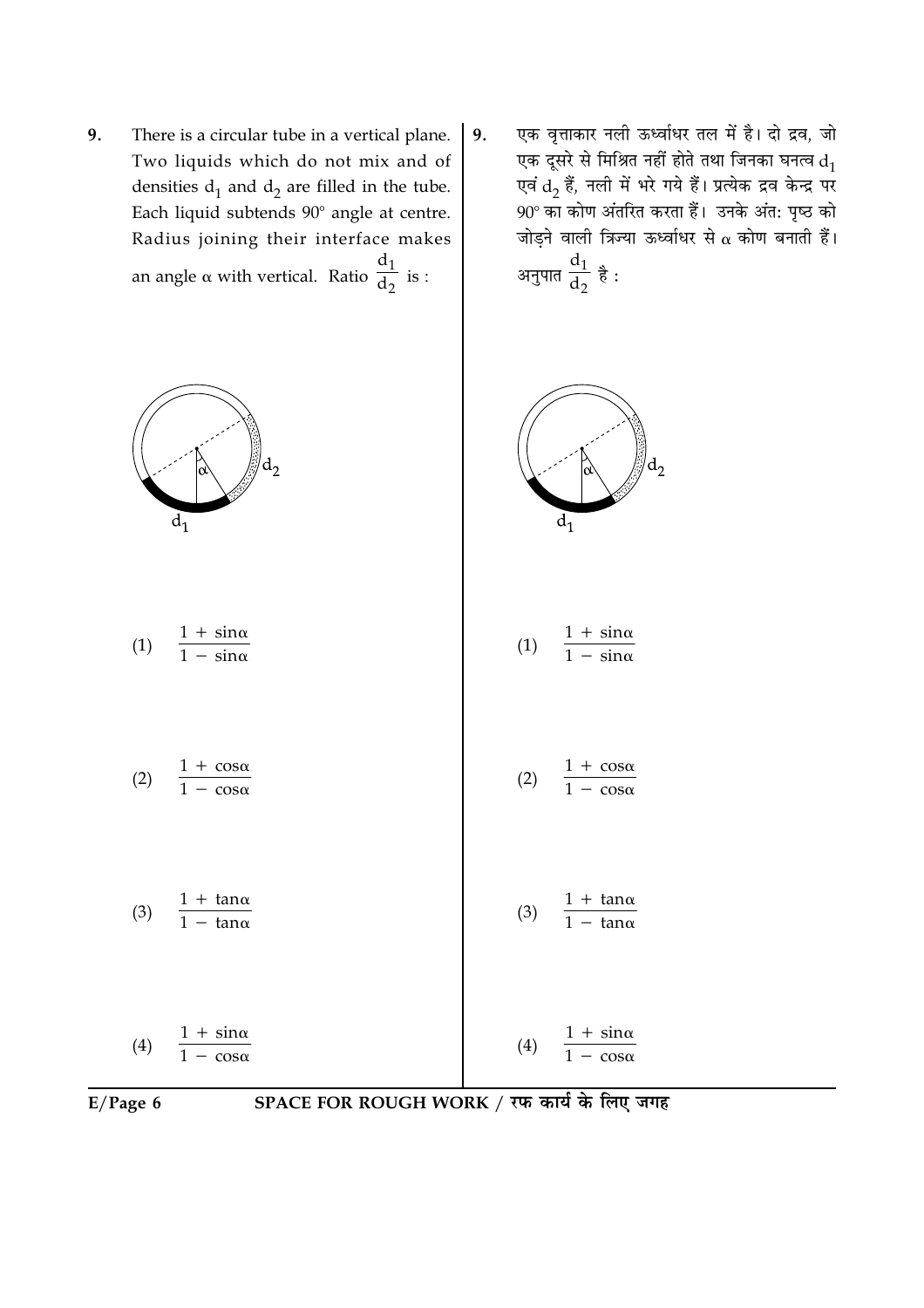- 10. On heating water, bubbles being formed at the bottom of the vessel detatch and rise. Take the bubbles to be spheres of radius R and making a circular contact of radius r with the bottom of the vessel. If  $r \ll R$ , and the surface tension of water is T, value of r just before bubbles detatch is:
- पानी को गर्म करने पर, बर्तन की तली में बुलबुले  $10.$ बनते हैं और विलग्न होकर ऊपर की ओर उठते हैं। बुलबुलों को त्रिज्या R का गोला मान लें और बर्तन की तली से वृत्तीय स्पर्श की त्रिज्या  $r$  लें। यदि  $r \ll R$ और पानी का पृष्ठ तनाव T हैं, तब बुलबुलों के बस विलग्न होने से जरा पहले r का मान हैं :



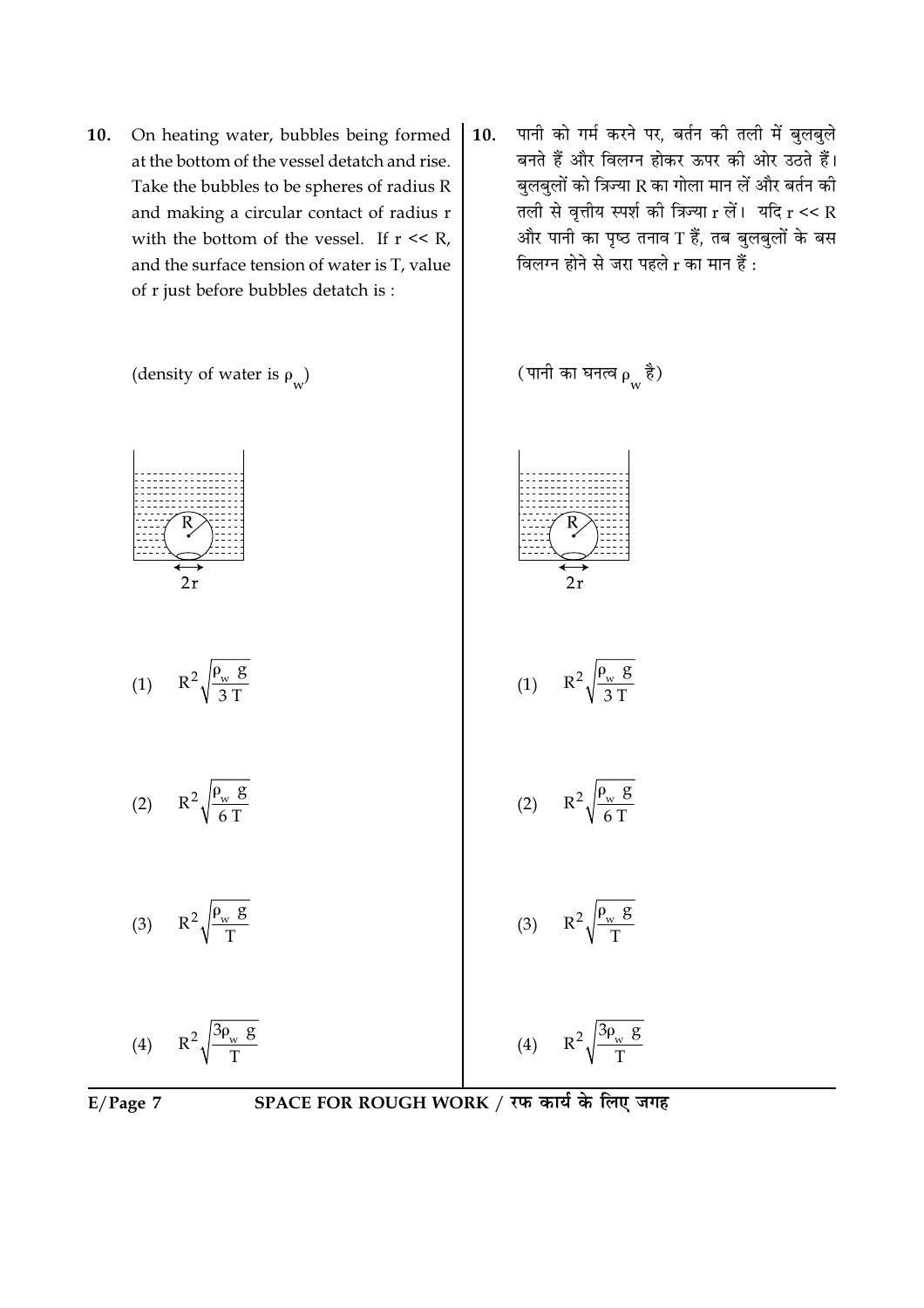- Three rods of Copper, Brass and Steel are 11. welded together to form a Y - shaped structure. Area of cross - section of each  $rod = 4 cm<sup>2</sup>$ . End of copper rod is maintained at 100°C where as ends of brass and steel are kept at 0°C. Lengths of the copper, brass and steel rods are 46, 13 and 12 cms respectively. The rods are thermally insulated from surroundings except at ends. Thermal conductivities of copper, brass and steel are 0.92, 0.26 and 0.12 CGS units respectively. Rate of heat flow through copper rod is:
	- $(1)$  $1.2$  cal/s
	- $2.4$  cal/s  $(2)$
	- $(3)$  $4.8$  cal/s
	- $(4)$  $6.0$  cal/s
- $12.$ One mole of diatomic ideal gas undergoes a cyclic process ABC as shown in figure. The process BC is adiabatic. The temperatures at A, B and C are  $400$  K, 800 K and 600 K respectively. Choose the correct statement :



- The change in internal energy in  $(1)$ whole cyclic process is 250 R.
- The change in internal energy in the  $(2)$ process CA is 700 R.
- The change in internal energy in the  $(3)$ process AB is  $-350$  R.
- $(4)$ The change in internal energy in the process BC is  $-500$  R.
- $E/Page 8$



- ताँबे, पीतल एवं स्टील की तीन छडों को  $Y$  आकार 11. संरचना में वेल्ड किया गया हैं। प्रत्येक छड की अनप्रस्थ काट का क्षेत्रफल = 4  $\rm cm^2$  है। ताँबे की छड के सिरे का तापमान 100℃ हैं जबकि पीतल एवं स्टील के सिरे 0℃ तापमान पर रखे गये हैं। ताँबे. पीतल एवं स्टील की छडों की लम्बाईयाँ क्रमश: 46, 13 एवं 12 cms हैं। छड़ों को, उनके सिरों को छोडकर, वातावरण से ऊष्मीय रोधी किया गया है। ताँबे, पीतल एवं स्टील की ऊष्मा चालकताएँ क्रमश: 0.92, 0.26 एवं 0.12 CGS इकाई हैं। ताँबे की छड से प्रवाहित ऊष्मा की दर है :
	- $(1)$  $1.2$  cal/s
	- $2.4 \text{ cal/s}$  $(2)$
	- $(3)$  $4.8$  cal/s
	- $6.0$  cal/s  $(4)$
- द्विपरमाणक आदर्श गैस का एक मोल चक्रीय प्रक्रिया  $12.$ ABC से गजरता है जैसा कि चित्र में दर्शाया गया है। प्रक्रिया BC रुद्धोष्म है। A, B एवं C के तापमान क्रमश: 400 K, 800 K एवं 600 K हैं। सही कथन चनिये:



- सम्पूर्ण चक्रीय प्रक्रिया में आन्तरिक ऊर्जा में  $(1)$ परिवर्तन 250 R है।
- प्रक्रिया CA में आन्तरिक ऊर्जा में परिवर्तन  $(2)$  $700 R$  है।
- प्रक्रिया AB में आन्तरिक ऊर्जा में परिवर्तन  $(3)$  $-350R$  है।
- प्रक्रिया BC में आन्तरिक ऊर्जा में परिवर्तन  $(4)$  $-500 \text{ R}$  है।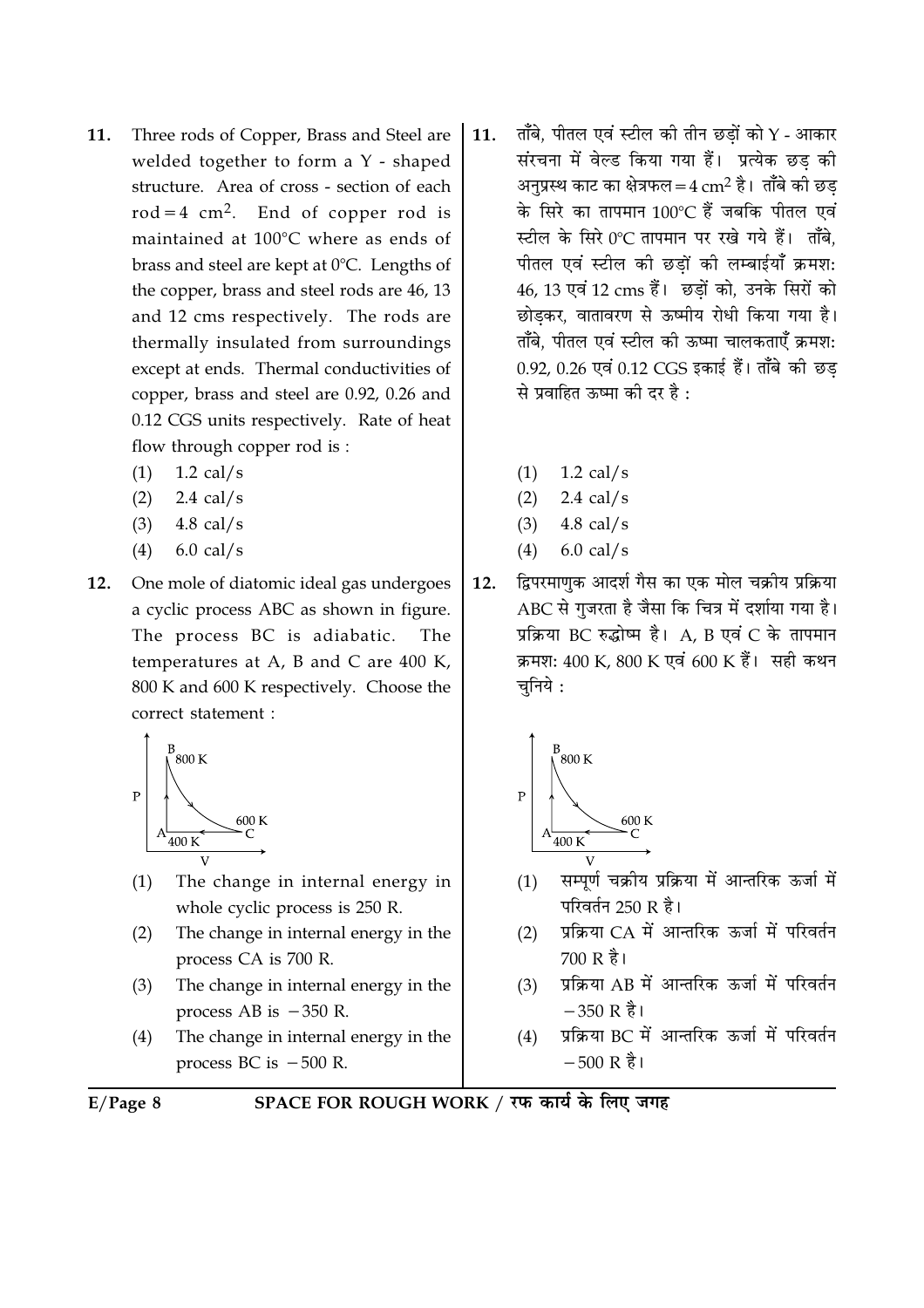$13.$ An open glass tube is immersed in mercury in such a way that a length of 8 cm extends above the mercury level. The open end of the tube is then closed and sealed and the tube is raised vertically up by additional 46 cm. What will be length of the air column above mercury in the tube now?

(Atmospheric pressure  $=76$  cm of Hg)

- 16 cm  $(1)$
- $22 \text{ cm}$  $(2)$
- 38 cm  $(3)$
- $6<sub>cm</sub>$  $(4)$
- A particle moves with simple harmonic 14. motion in a straight line. In first  $\tau$  s, after starting from rest it travels a distance a. and in next  $\tau$  s it travels 2a, in same direction, then :
	- $(1)$ amplitude of motion is 3a
	- $(2)$ time period of oscillations is  $8\tau$
	- $(3)$ amplitude of motion is 4a
	- $(4)$ time period of oscillations is  $6\tau$
- A pipe of length 85 cm is closed from one 15. end. Find the number of possible natural oscillations of air column in the pipe whose frequencies lie below 1250 Hz. The velocity of sound in air is 340 m/s.
	- 12  $(1)$
	- 8  $(2)$
	- $(3)$ 6
	- $(4)$  $\overline{4}$

एक खुली काँच की नली को पारे में इस प्रकार डुबोया 13. जाता है कि पारे के स्तर से 8 cm ऊपर कॉँच की नली की लम्बाई है। नली के खले सिरे को अब बन्द कर सील कर दिया जाता है और नली को ऊर्ध्वाधर अतिरिक्त 46 cm से ऊपर उठाया जाता है। नली में पारे के ऊपर वाय स्तम्भ की लम्बाई अब क्या होगी?

(वायुमंडलीय दाब=Hg का 76 cm)

- 16 cm  $(1)$
- $22 \text{ cm}$  $(2)$
- $(3)$ 38 cm
- $6<sub>cm</sub>$  $(4)$
- एक कण एक सरल रेखा में सरल आवर्त गति से 14. गतिशील है। यह विरामावस्था से प्रारम्भ कर प्रथम  $\tau$  सैकिण्ड में दरी a और अगले  $\tau$  सैकिण्ड में दरी 2a उसी दिशा में तय करता है। तब:
	- गति का आयाम 3a है।  $(1)$
	- दोलनों का आवर्त काल  $8\tau$  है।  $(2)$
	- गति का आयाम 4a है।  $(3)$
	- दोलनों का आवर्त काल 67 है।  $(4)$
- लम्बाई 85 cm के एक पाइप के एक सिरे को बन्द 15. कर दिया जाता है। पाइप में वायु स्तम्भ के सम्भव प्राकृतिक दोलनो की वह संख्या निकालिऐ जिनकी आवृत्ति 1250 Hz से कम है। वायु में ध्वनि का वेग  $340 \text{ m/s}$  है।
	- 12  $(1)$
	- 8  $(2)$
	- $(3)$ 6
- $(4)$  $\overline{4}$

 $E/Page$  9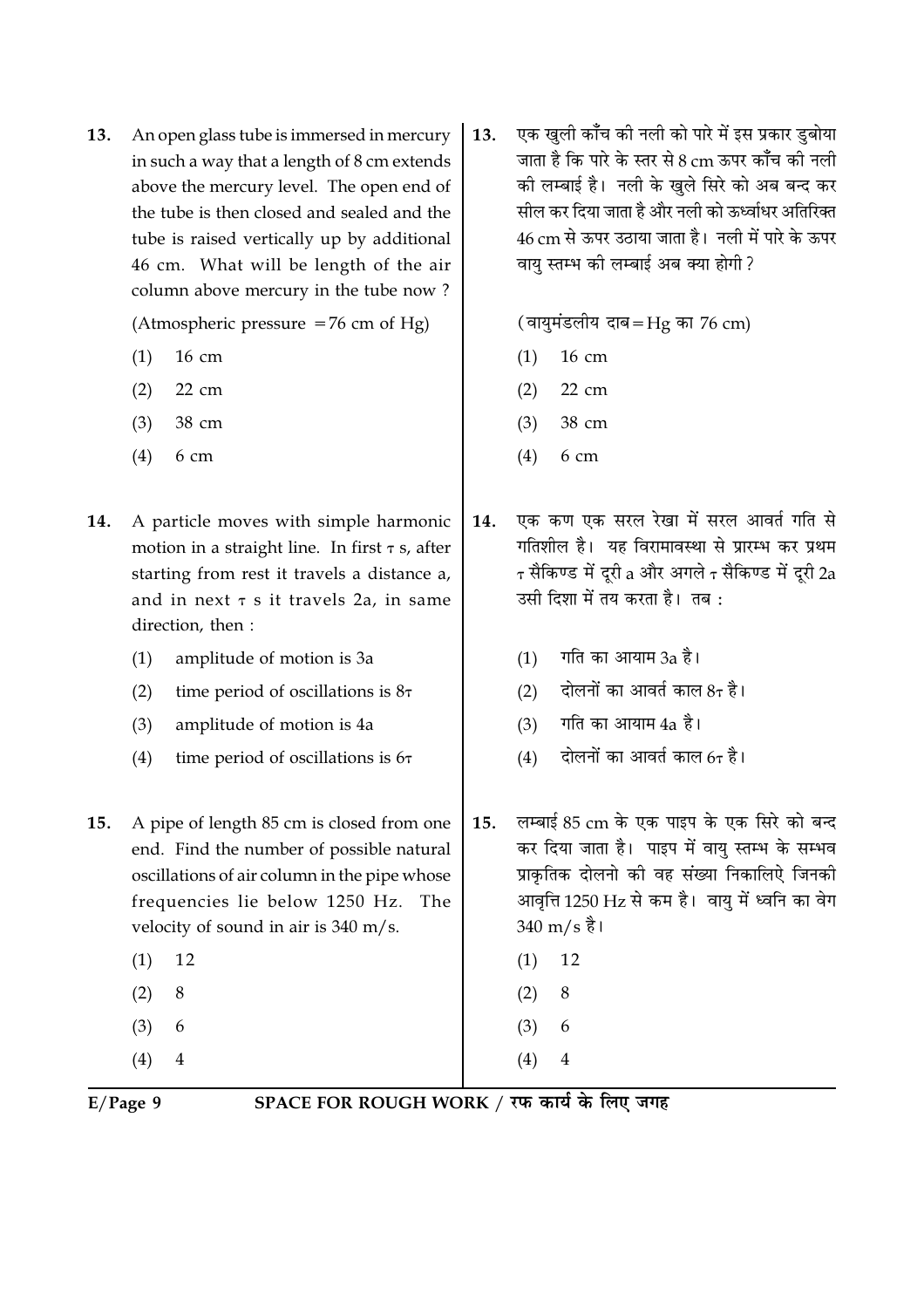- Assume that an electric field  $\vec{E} = 30x^2 \hat{i}$  $16.$ exists in space. Then the potential difference  $V_A - V_O$ , where  $V_O$  is the potential at the origin and  $V_A$  the potential at  $x=2$  m is :
	- 120 J  $(1)$
	- $(2)$  $-120$  J
	- $(3)$  $-80$  J
	- $(4)$ 80 J
- 17. A parallel plate capacitor is made of two circular plates separated by a distance of 5 mm and with a dielectric of dielectric constant 2.2 between them. When the electric field in the dielectric is  $3 \times 10^4$  V/m, the charge density of the positive plate will be close to:
	- $6 \times 10^{-7}$  C/m<sup>2</sup>  $(1)$
	- (2)  $3 \times 10^{-7}$  C/m<sup>2</sup>
	- $3 \times 10^4$  C/m<sup>2</sup>  $(3)$
	- $6 \times 10^4$  C/m<sup>2</sup>  $(4)$
- In a large building, there are 15 bulbs of 18. 40 W, 5 bulbs of 100 W, 5 fans of 80 W and 1 heater of 1 kW. The voltage of the electric mains is 220 V. The minimum capacity of the main fuse of the building will be:
	- $(1)$ 8 A  $(2)$ 10 A  $(3)$  $12A$  $(4)$ 
		- 14 A

मान लें व्योम में एक विद्युत क्षेत्र  $\overrightarrow{E} = 30x^2 \overrightarrow{i}$  है।  $16.$ तब विभवान्तर  $V_A-V_O$ , जहाँ  $V_O$  मूलबिन्दु पर विभव एवं V  $_{\Lambda}$ ,  $x=2$  m पर विभव हैं, है :

- 120 J  $(1)$
- $-120$  J  $(2)$
- $(3)$  $-80$  J
- $(4)$ 80 J
- दो वृत्तीय प्लेटो, जिनके बीच दूरी 5 mm हैं, से एक 17. समान्तर पट्टिका संधारित्र बनाया गया है जिसके बीच परावैद्युत स्थिरांक 2.2 का एक परावैद्युत रखा गया है। जब परावैद्युत में विद्युत क्षेत्र  $3 \times 10^4$  V/m है, तब धनात्मक प्लेट का आवेश घनत्व लगभग होगा :
	- (1)  $6 \times 10^{-7}$  C/m<sup>2</sup>
	- (2)  $3 \times 10^{-7}$  C/m<sup>2</sup>
	- $3 \times 10^4$  C/m<sup>2</sup>  $(3)$
	- $6 \times 10^4$  C/m<sup>2</sup>  $(4)$
- एक बृहत भवन में, 40 W के 15 बल्ब, 100 W के 18. 5 बल्ब. 80 W के 5 पंखे एवं 1 kW का 1 हीटर हैं। बिजली के मेन्स की वोल्टता 220 V हैं। भवन के मुख्य फ्यूज़ की न्यूनतम क्षमता होगी :

8 A  $(1)$ 10 A  $(2)$ 12 A  $(3)$ 

 $(4)$ 14 A

 $E/Page$  10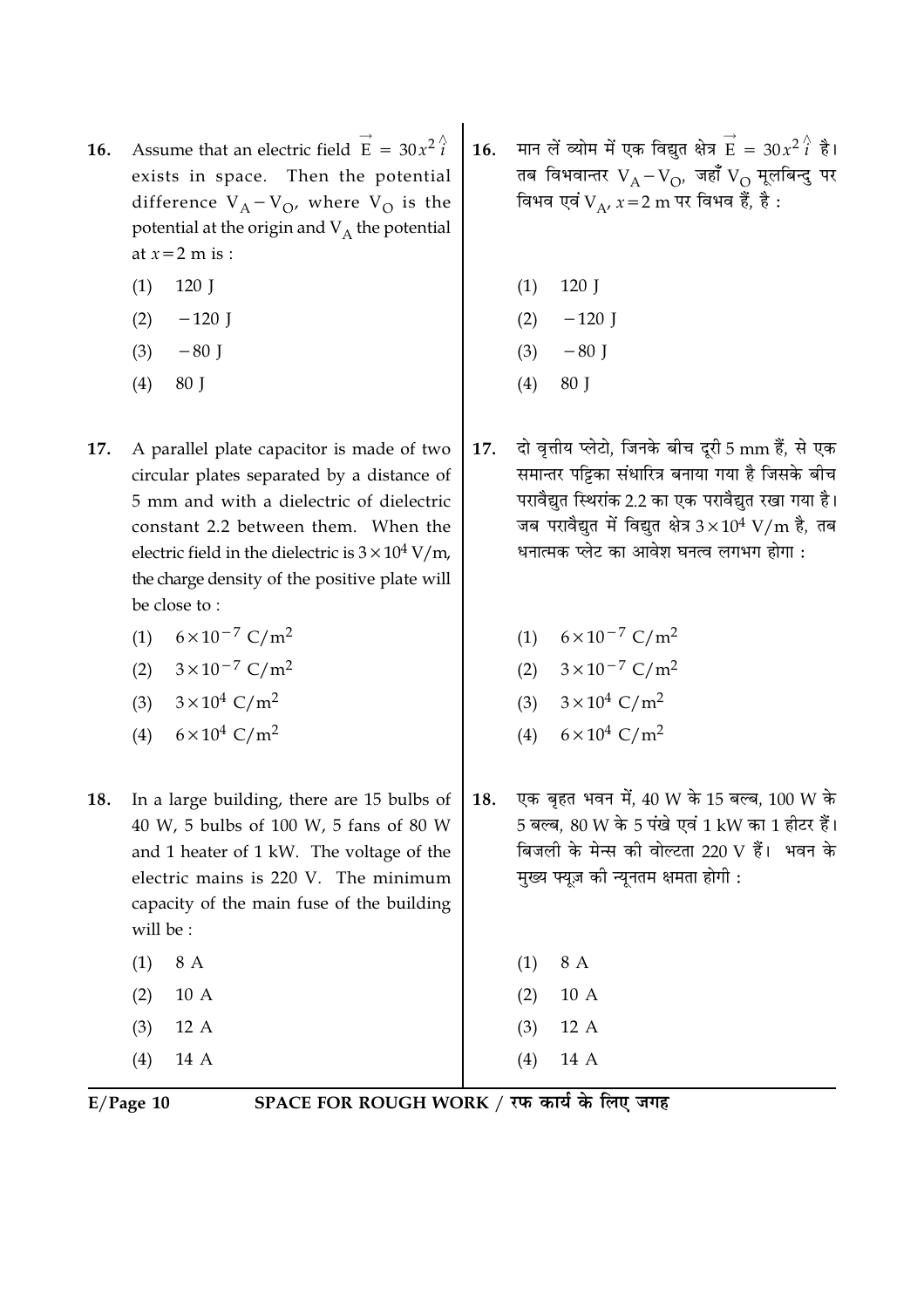A conductor lies along the z-axis **19.** at  $-1.5 \le z \le 1.5$  m and carries a fixed current of 10.0 A in  $-\frac{\Lambda}{a_z}$ direction (see figure). For a field  $\vec{B}$  = 3.0 × 10<sup>-4</sup> e<sup>-0.2x</sup>  $\hat{a}_{\mu}$  T, find the power required to move the conductor at constant speed to  $x = 2.0$  m,  $y = 0$  m in  $5 \times 10^{-3}$  s. Assume parallel motion along the  $x$ -axis.



- 20. The coercivity of a small magnet where the ferromagnet gets demagnetized is  $3 \times 10^3$  A m<sup>-1</sup>. The current required to be passed in a solenoid of length 10 cm and number of turns 100, so that the magnet gets demagnetized when inside the solenoid, is:
	- $30 \text{ mA}$  $(1)$  $(2)$ 60 mA  $(3)$  $3A$
	- $(4)$ 6 A

एक सुचालक z-अक्ष के साथ  $-1.5 \le z < 1.5$  m 19. पर रखा है और इसमें  $-\stackrel{\wedge}{a}_{z}$  दिशा में स्थिर धारा  $10.0$  A प्रवाहित हो रही है। (चित्र देखें)। क्षेत्र  $\vec{B} = 3.0 \times 10^{-4} e^{-0.2x}$   $\hat{a}_y$  T के लिये. सुचालक को स्थिर चाल से  $x = 2.0$  m,  $y = 0$  m तक  $5 \times 10^{-3}$  s में गति कराने के लिये आवश्यक शक्ति की गणना कीजिए।  $x$ -अक्ष पर समान्तर गति मान लें।



एक छोटे चुम्बक की निग्राहिता, जहाँ लोहचुम्बक 20. अचम्बकीय हो जाता है,  $3 \times 10^3$  A m $^{-1}$  है। चक्रों की संख्या 100 एवं लम्बाई 10 cm की एक परिनालिका से प्रवाहित आवश्यक धारा का मान, जिससे कि चुम्बक परिनालिका के अन्दर होने पर अचम्बकीय हो जाये, है :

- $(2)$  $60 \text{ mA}$
- $(3)$  $3A$
- 6 A  $(4)$

 $E/Page$  11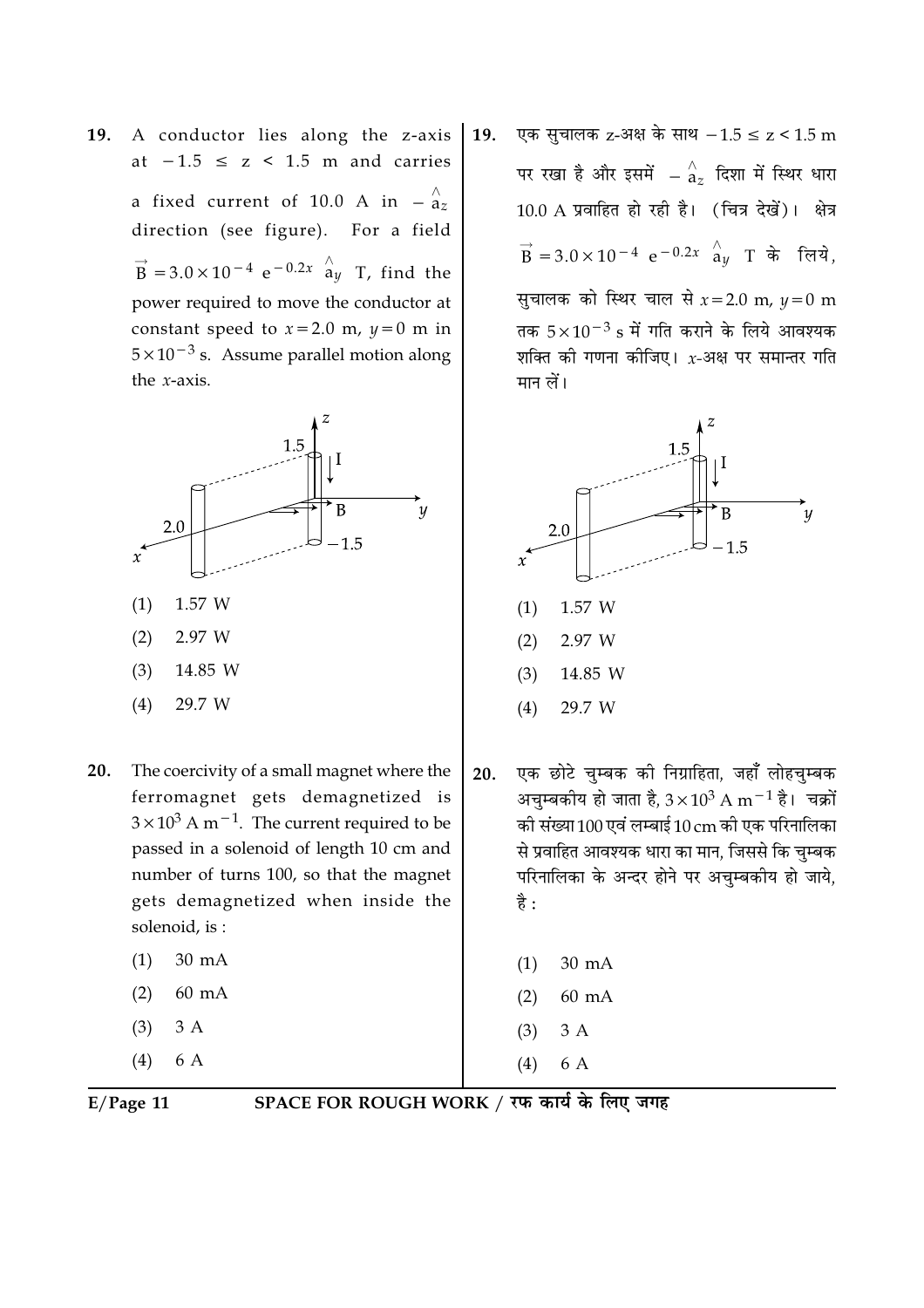In the circuit shown here, the point  $'C'$  is  $21.$ kept connected to point 'A' till the current flowing through the circuit becomes constant. Afterward, suddenly, point 'C' is disconnected from point 'A' and connected to point 'B' at time  $t = 0$ . Ratio of the voltage across resistance and the inductor at  $t = L/R$  will be equal to :



 $(4)$ 

- $22.$ During the propagation of electromagnetic waves in a medium :
	- Electric energy density is double of  $(1)$ the magnetic energy density.
	- $(2)$ Electric energy density is half of the magnetic energy density.
	- $(3)$ Electric energy density is equal to the magnetic energy density.
	- $(4)$ Both electric and magnetic energy densities are zero.

यहाँ दर्शाये गये परिपथ में, बिन्दु 'C' को बिन्दु 'A' से 21. तब तक जोडे रखा जाता है जब तक कि परिपथ में प्रवाहित धारा स्थिर न हो जाए। तत्पश्चात, अचानक, बिन्दु 'C' को बिन्दु 'A' से हटाकर बिन्दु 'B' से  $t=0$ समय पर जोड दिया जाता है। t=L/R पर प्रतिरोध पर वोल्टता का प्रेरकत्व पर वोल्टता से अनुपात होगा :



- एक माध्यम में विद्युत चुम्बकीय तरंगों के संचरण के  $22.$ दौरान :
	- विद्युतीय ऊर्जा घनत्व चुम्बकीय ऊर्जा घनत्व  $(1)$ का दोगना है।
	- (2) विद्युतीय ऊर्जा घनत्व चुम्बकीय ऊर्जा घनत्व का आधा है।
	- विद्युतीय ऊर्जा घनत्व चुम्बकीय ऊर्जा घनत्व  $(3)$ के बराबर है।
	- दोनों विद्युतीय एवं चुम्बकीय ऊर्जा घनत्व शून्य  $(4)$ है।
- SPACE FOR ROUGH WORK / रफ कार्य के लिए जगह  $E/Page$  12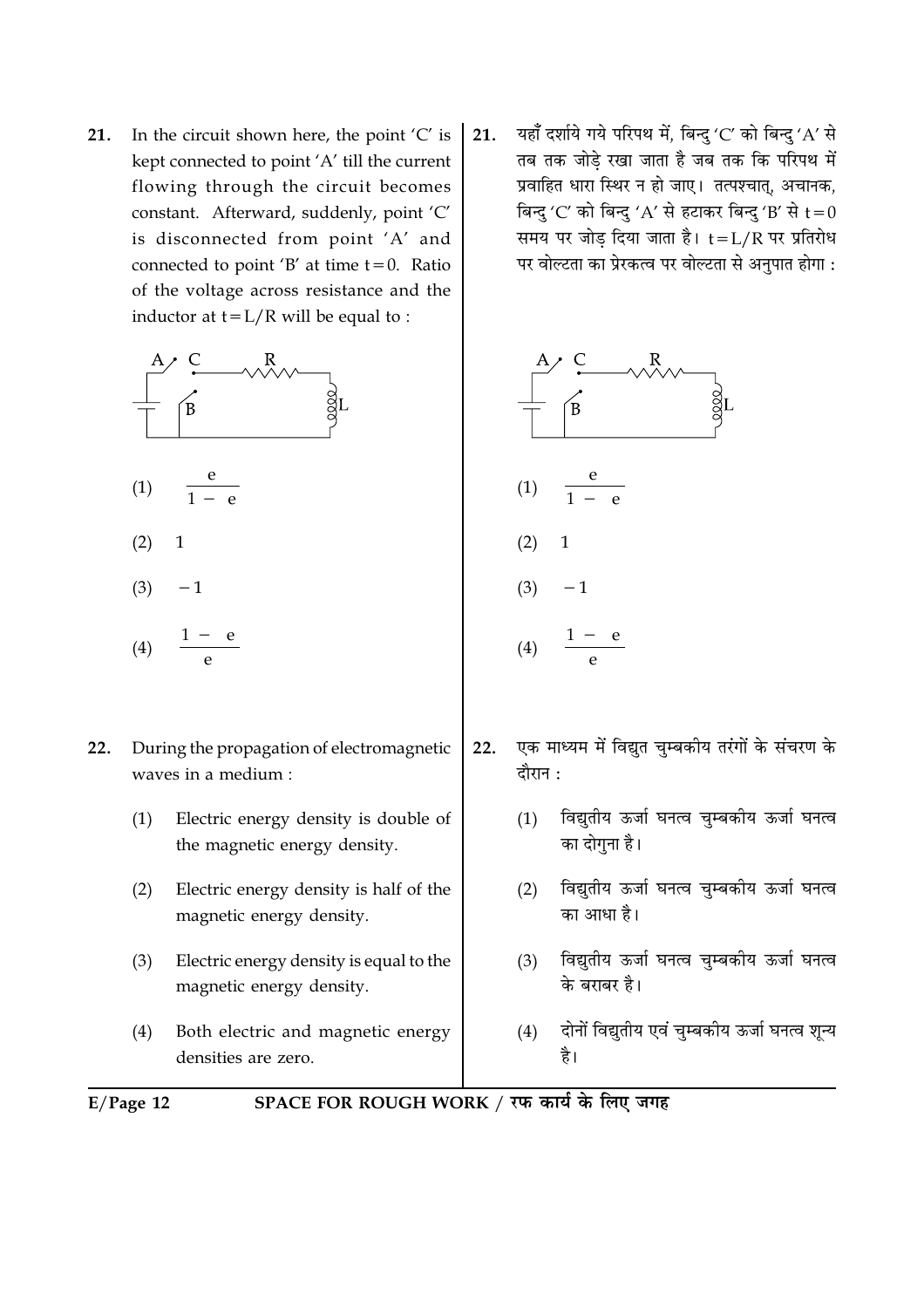A thin convex lens made from crown glass 23.

 $\left(\mu = \frac{3}{2}\right)$  has focal length f. When it is

measured in two different liquids having

refractive indices  $\frac{4}{3}$  and  $\frac{5}{3}$ , it has the focal lengths  $f_1$  and  $f_2$  respectively. The correct relation between the focal lengths is:

- (1)  $f_1 = f_2 < f$
- (2)  $f_1 > f$  and  $f_2$  becomes negative
- (3)  $f_2 > f$  and  $f_1$  becomes negative
- (4)  $f_1$  and  $f_2$  both become negative
- 24. A green light is incident from the water to the air - water interface at the critical  $angle(\theta)$ . Select the **correct** statement.
	- The entire spectrum of visible light  $(1)$ will come out of the water at an angle of 90° to the normal.
	- $(2)$ The spectrum of visible light whose frequency is less than that of green light will come out to the air medium.
	- The spectrum of visible light whose  $(3)$ frequency is more than that of green light will come out to the air medium.
	- The entire spectrum of visible light  $(4)$ will come out of the water at various angles to the normal.

23. क्राउन काँच  $\left|\mu=\frac{3}{2}\right|$  से बने एक पतले उत्तल लेन्स की फोकस लम्बाई $f$  है। जब इसे अपवर्तनांक  $\frac{4}{3}$  एवं  $\frac{5}{2}$  वाले दो भिन्न द्रवों में रखकर मापा जाता है, तब फोकस लम्बाइयाँ क्रमशः  $f_1$  एवं  $f_2$  हैं। फोकस लम्बाइयों के बीच सही सम्बन्ध है:

- (1)  $f_1 = f_2 < f$
- (2)  $f_1 > f$  और  $f_2$  ऋणात्मक हो जाता है।
- (3)  $f_2 > f$ और  $f_1$  ऋणात्मक हो जाता है।
- (4)  $f_1$  एवं  $f_2$  दोनों ऋणात्मक हो जाते हैं।
- एक हरे रंग का प्रकाश पानी से वायु-जल अन्तरापृष्ठ 24. पर क्रान्तिक कोण(0) से आपतित है। सही कथन चनिये।
	- $(1)$ अभिलम्ब से 90° कोण पर पानी से दश्य प्रकाश का सम्पर्ण स्पेक्टम बाहर निकलेगा।
	- दश्य प्रकाश का वह स्पेक्टम. जिसकी तरंगदैर्घ्य  $(2)$ हरे प्रकाश से कम है, पानी से वायु के माध्यम में बाहर निकलेगा।
	- दुश्य प्रकाश का वह स्पेक्ट्रम, जिसकी तरंगदैर्घ्य  $(3)$ हरे प्रकाश से अधिक है, पानी से वायु के माध्यम में बाहर निकलेगा।
	- दृश्य प्रकाश का सम्पूर्ण स्पेक्ट्रम पानी से  $(4)$ अभिलम्ब से विभिन्न कोणों पर बाहर निकलेगा।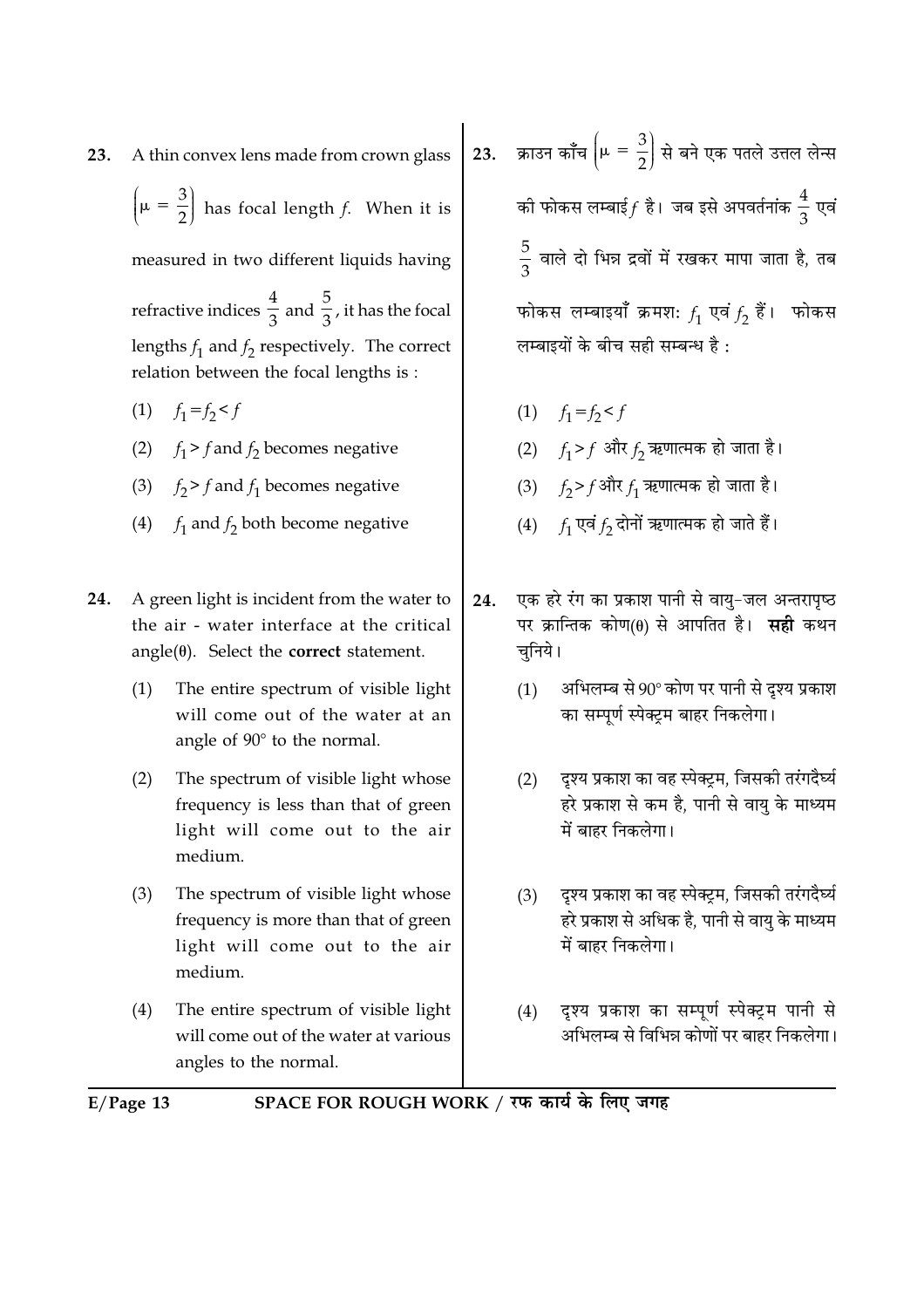Two beams, A and B, of plane polarized 25. light with mutually perpendicular planes of polarization are seen through a polaroid. From the position when the beam A has maximum intensity (and beam B has zero intensity), a rotation of polaroid through 30° makes the two beams appear equally bright. If the initial intensities of the two beams are  $I_A$  and  $I_B$ 

respectively, then  $\frac{I_A}{I_R}$  equals :

- $(1)$ 3
- $rac{3}{2}$  $(2)$
- $(3)$  $\mathbf{1}$
- $\frac{1}{3}$  $(4)$
- 26. The radiation corresponding to  $3\rightarrow 2$ transition of hydrogen atom falls on a metal surface to produce photoelectrons. These electrons are made to enter a magnetic field of  $3 \times 10^{-4}$  T. If the radius of the largest circular path followed by these electrons is 10.0 mm, the work function of the metal is close to:
	- $(1)$ 1.8 eV
	- $(2)$  $1.1 \text{ eV}$
	- $0.8$  eV  $(3)$
	- $(4)$  $1.6 \text{ eV}$

ध्रुवण के अन्योन्य लम्बवत् तलों वाले समतल ध्रुवीय 25. प्रकाश की दो पुंज A एवं B एक पोलरायड़ द्वारा देखी जाती है। उस स्थिति से जहाँ पंज A की अधिकतम तीव्रता है (और पुंज B की शून्य तीव्रता है) पोलरायड का 30° से घर्णन दोनों पूंजों को एकसमान द्युतिमान प्रतीत होता है। यदि दोनों पँजों की प्रारम्भिक तीव्रताएँ

क्रमशः I<sub>A</sub> एवं I<sub>B</sub> हैं, तब 
$$
\frac{I_A}{I_B}
$$
 का मान है :

 $(1)$ 3  $rac{3}{2}$  $(2)$  $(3)$ 1  $(4)$ 

 $26.$ हाइडोजन परमाण के 3 $\rightarrow$ 2 संक्रमण के संगत विकिरण एक धातु पृष्ठ पर आपतित होकर फोटोइलेक्ट्रॉन उत्पन्न करता है। ये इलेक्ट्रॉन  $3\times10^{-4}$  T के एक चम्बकीय क्षेत्र में प्रवेश करते हैं। यदि इलेक्ट्रॉनों द्वारा अनुगामी अधिकतम वत्तीय पथ की त्रिज्या 10.0 mm हो, तब धातु का कार्य फलन लगभग है :

|     | $(1)$ 1.8 eV     |  |
|-----|------------------|--|
|     | $(2)$ 1.1 eV     |  |
|     | $(3)$ 0.8 eV     |  |
| (4) | $1.6 \text{ eV}$ |  |

 $E/Page$  14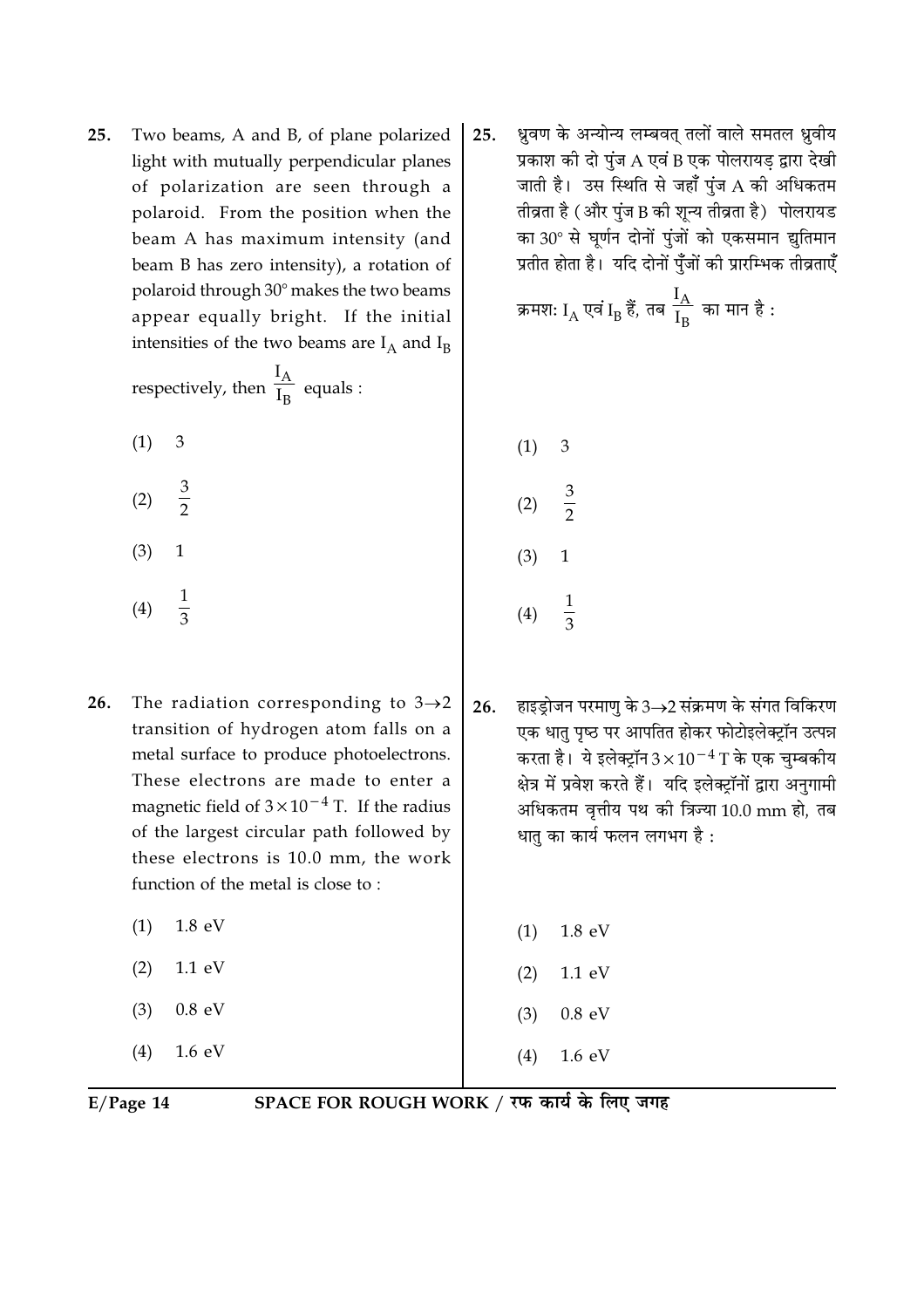- 27. Hydrogen  $({}_{1}H^{1})$ , Deuterium  $({}_{1}H^{2})$ , singly ionised Helium  $({}_2He^4)^+$  and doubly ionised lithium  $({}_{3}Li^{6})$ <sup>++</sup> all have one electron around the nucleus. Consider an electron transition from  $n=2$  to  $n=1$ . If the wave lengths of emitted radiation are  $\lambda_1$ ,  $\lambda_2$ ,  $\lambda_3$  and  $\lambda_4$  respectively then approximately which one of the following is correct?
	- (1)  $4\lambda_1 = 2\lambda_2 = 2\lambda_3 = \lambda_4$ (1)  $4\lambda_1 = 2\lambda_2 = 2\lambda_3 = \lambda_4$

(2) 
$$
\lambda_1 = 2\lambda_2 = 2\lambda_3 = \lambda_4
$$
   
 (2)  $\lambda_1 = 2\lambda_2 = 2\lambda_3 = \lambda_4$ 

(3)  $\lambda_1 = \lambda_2 = 4\lambda_3 = 9\lambda_4$ (3)  $\lambda_1 = \lambda_2 = 4\lambda_3 = 9\lambda_4$ 

(4) 
$$
\lambda_1 = 2\lambda_2 = 3\lambda_3 = 4\lambda_4
$$
   
 (4)  $\lambda_1 = 2\lambda_2 = 3\lambda_3 = 4\lambda_4$ 

28. The forward biased diode connection is:

(1)  $+2V$ 

 $\frac{2V}{\sqrt{2\pi}}$ 

अग्रसित बायस वाला डायोड़ जोड़ है : 28.

- $+2V$
- 
- 





 $(2)$ 

 $(3)$ 

(4)  $\frac{-2 V}{4}$ 

हाइड्रोजन (1H<sup>1</sup>), ड्यूटेरियम (1H<sup>2</sup>), एकधा आयनित 27. हीलियम (2He<sup>4</sup>)<sup>+</sup> और द्विधा आयनित लीथियम  $_{(2}Li^{6})$ ++ सभी में एक इलेक्ट्रॉन नाभिक के चारों ओर हैं।  $n=2$  से  $n=1$  के इलेक्ट्रॉन संक्रमण पर विचार कोजिये। यदि उत्सर्जित विकिरण की तरंगदैर्घ्य क्रमश:  $\lambda_1$ ,  $\lambda_2$ ,  $\lambda_3$  एवं  $\lambda_4$  हैं, तब निम्नलिखित सम्बन्धों में से कौन सा लगभग **सही** है?

SPACE FOR ROUGH WORK / रफ कार्य के लिए जगह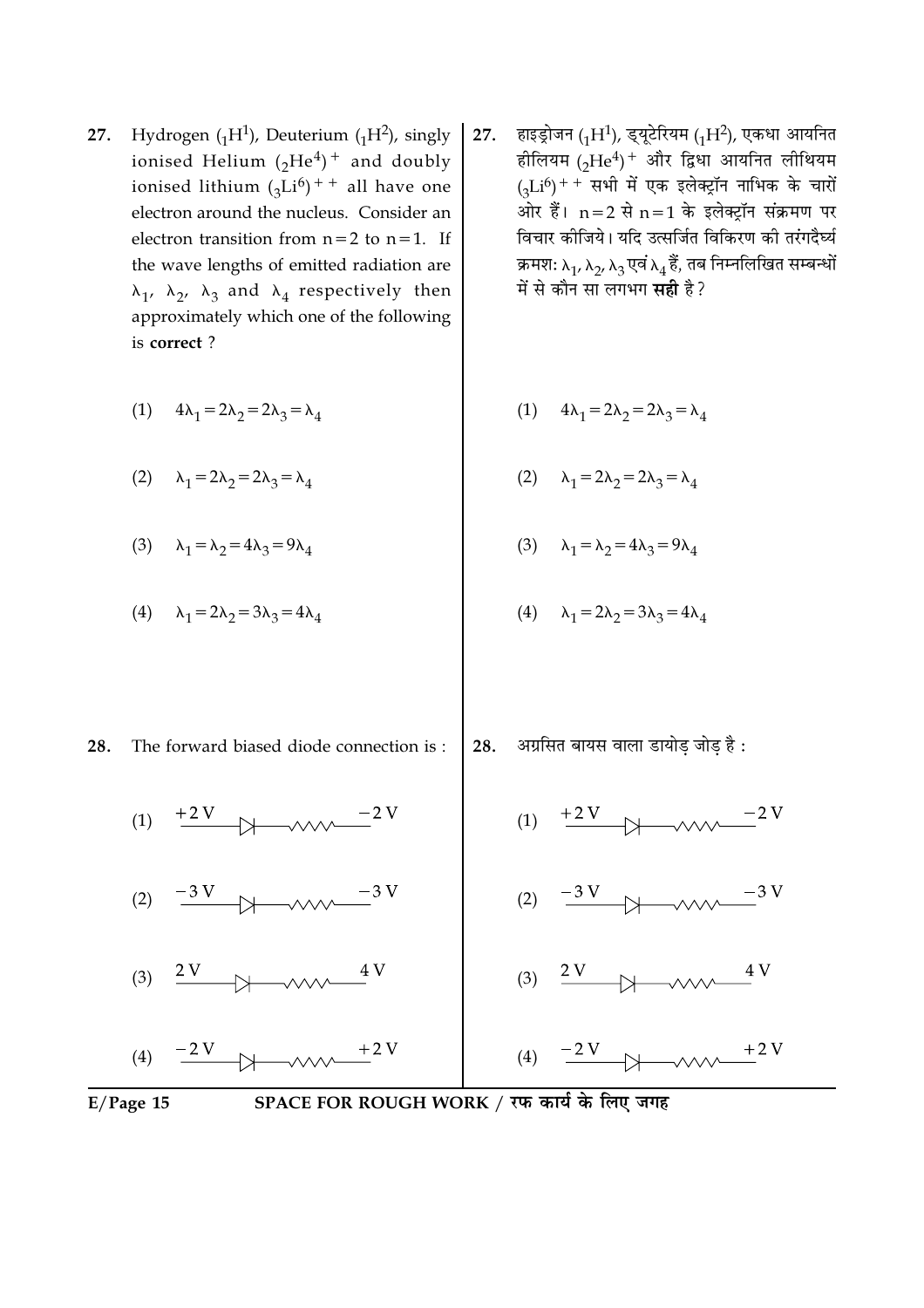Match List - I (Electromagnetic wave type) **29.** with List - II (Its association/application) and select the correct option from the choices given below the lists :

|     | List - I            |                             |                       | List - II                                                  |
|-----|---------------------|-----------------------------|-----------------------|------------------------------------------------------------|
| (a) | Infrared<br>waves   |                             | (i)                   | To treat muscular<br>strain                                |
| (b) | Radio waves         |                             | (ii)                  | For broadcasting                                           |
|     | (c) $ X - rays$     |                             | (iii)                 | To detect fracture<br>of bones                             |
| (d) | Ultraviolet<br>rays |                             |                       | Absorbed by the<br>$(iv)$ ozone layer of the<br>atmosphere |
|     | (a)                 | $(b)$ $(c)$                 |                       | (d)                                                        |
| (1) |                     | $(iv)$ $(iii)$ $(ii)$ $(i)$ |                       |                                                            |
|     | $(2)$ $(i)$         |                             | $(ii)$ $(iv)$ $(iii)$ |                                                            |
| (3) | (iii)               | (ii)                        | (i)                   | (iv)                                                       |
| (4) | (i)                 | (ii)                        | (iii)                 | (iv)                                                       |

- $30.$ A student measured the length of a rod and wrote it as 3.50 cm Which instrument did he use to measure it?
	- $(1)$ A meter scale.
	- $(2)$ A vernier calliper where the 10 divisions in vernier scale matches with 9 division in main scale and main scale has 10 divisions in 1 cm.
	- $(3)$ A screw gauge having 100 divisions in the circular scale and pitch as 1 mm.
	- $(4)$ A screw gauge having 50 divisions in the circular scale and pitch as 1 mm.

**सूची - I** (विद्युत चुम्बकीय तरंग प्रकार) को 29. सूची - II (इनसे सम्बद्धित/अनुप्रयोगित) से सुमेलित ्<br>कोजिये और सचियों के नीचे दिये गये विकल्पों में से सही विकल्प चुनिये:

|     | सूची - I                 |       | सूची - II                                                  |  |
|-----|--------------------------|-------|------------------------------------------------------------|--|
| (a) |                          |       | मॉँसपेशियों की विकृति                                      |  |
|     | अवरक्त तरंगे $\Big $ (i) |       | के इलाज के लिये                                            |  |
| (b) | रेडियो तरंगे             | (ii)  | प्रसारण के लिये                                            |  |
| (c) | एक्स-किरणें              | (iii) | $\left  \tilde{e}$ ड्डियों के अस्थिभंग की<br>पहचान के लिये |  |
|     |                          |       |                                                            |  |
|     | पराबैंगनी<br>किरणें      | (iv)  | वातावरण की ओज़ोन<br>परत द्वारा अवशोषण                      |  |
| (d) |                          |       |                                                            |  |
|     | (a) (b) (c)              |       | (d)                                                        |  |
|     | $\cdots$                 |       |                                                            |  |

| (1)               | (iv)  | (iii) | (ii)  | (i)   |
|-------------------|-------|-------|-------|-------|
| (2)               | (i)   | (ii)  | (iv)  | (iii) |
| (3)               | (iii) | (ii)  | (i)   | (iv)  |
| $\left( 4\right)$ | (i)   | (ii)  | (iii) | (iv)  |

- एक विद्यार्थी ने एक छड़ की लम्बाई मापकर 30. 3.50 cm लिखी। इसको मापने में उसने किस उपकरण का प्रयोग किया?
	- (1) एक मीटर स्केल।
	- एक वर्नियर कैलिपर्स जहाँ वर्नियर स्केल के  $(2)$ 10 भाग मुख्य स्केल के 9 भागों से मिलते हैं और मुख्य स्केल के 1 cm में 10 भाग हैं।
	- एक स्क्रू गेज़ जिसके वर्नियर स्केल में  $(3)$ 100 भाग हैं और पिच 1 mm है।
	- एक स्क्रू गेज़ जिसके वर्नियर स्केल में 50 भाग  $(4)$ हैं और पिच 1 mm है।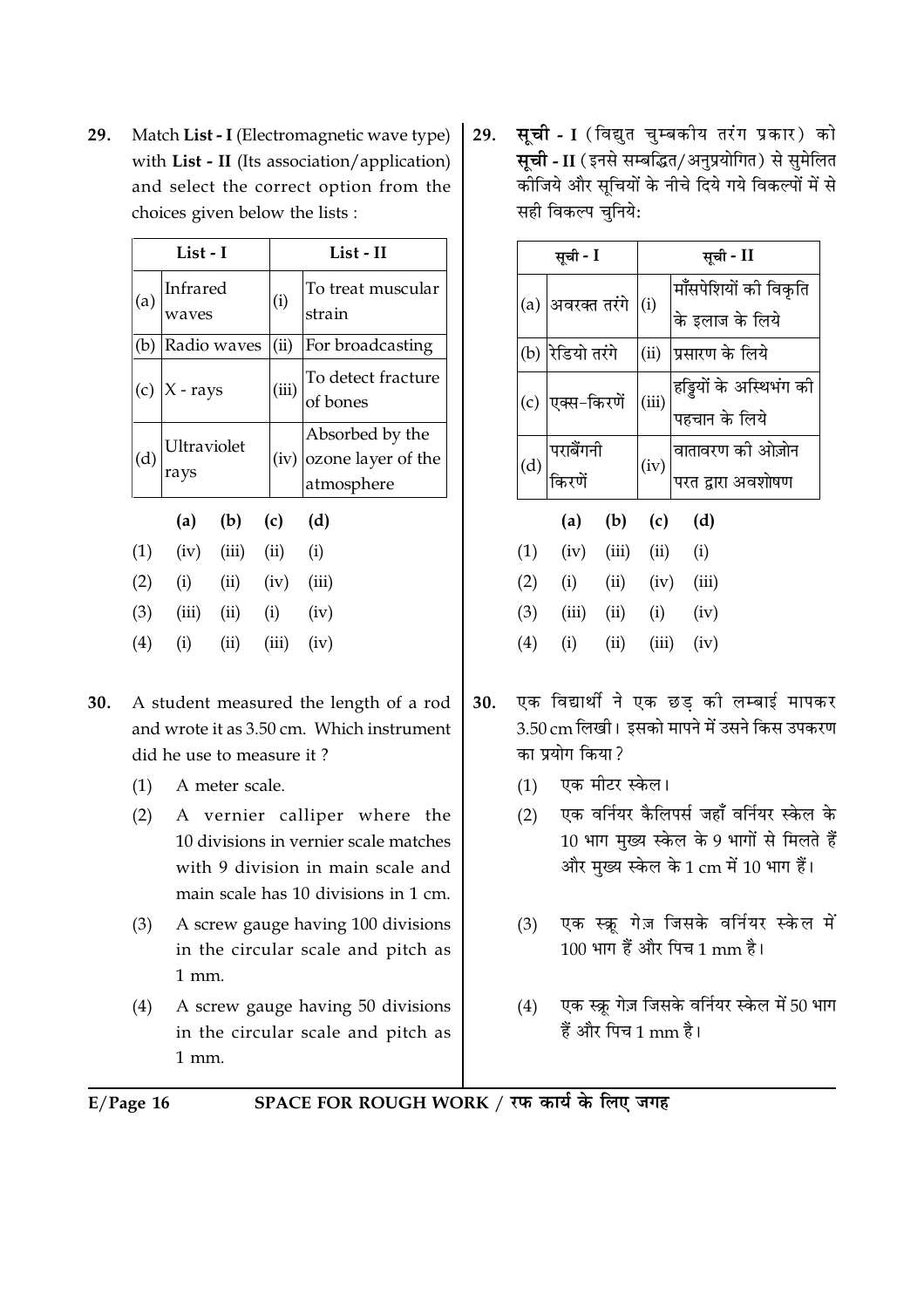## **PART B - CHEMISTRY**

- The correct set of four quantum numbers 31. for the valence electrons of rubidium atom  $(Z = 37)$  is :
	- $(1)$  5, 0, 0,  $+\frac{1}{2}$ (2) 5, 1, 0,  $+\frac{1}{2}$ (3) 5, 1, 1,  $+\frac{1}{2}$ (4) 5, 0, 1,  $+\frac{1}{2}$
- 32. If Z is a compressibility factor, van der Waals equation at low pressure can be written as :
	- (1)  $Z = 1 + \frac{RT}{R}$ (2)  $Z = 1 - \frac{a}{VRT}$ (3)  $Z = 1 - \frac{Pb}{RT}$ (4)  $Z = 1 + \frac{Pb}{PT}$
- CsCl crystallises in body centred cubic 33. lattice. If 'a' is its edge length then which of the following expressions is correct?
	- (1)  $r_{Cs^+} + r_{Cl^-} = 3a$ (2)  $r_{Cs} + r_{Cl} = \frac{3a}{2}$ (3)  $r_{Cs^+} + r_{Cl^-} = \frac{\sqrt{3}}{2}a$

(4) 
$$
r_{Cs^+} + r_{Cl^-} = \sqrt{3}a
$$

 $E/Page$  17

## भाग  $B - \bar{x}$ सायन विज्ञान

- रूबिडियम परमाण (Z = 37) के लिये वेलैन्सी इलैक्ट्रॉनों  $31.$ के उचित चार क्वान्टम नम्बरों का सेट होता है:
	- (1) 5, 0, 0,  $+\frac{1}{2}$ (2) 5, 1, 0,  $+\frac{1}{2}$ (3) 5, 1, 1,  $+\frac{1}{2}$ (4) 5, 0, 1,  $+\frac{1}{2}$
- यदि Z संपीड़न गुणक हो तो कम दाब पर वांडखाल्स  $32.$ समीकरण को लिखा जा सकता है:
	- (1)  $Z = 1 + \frac{RT}{PL}$ (2)  $Z = 1 - \frac{a}{VRT}$ (3)  $Z = 1 - \frac{Pb}{RT}$ (4)  $Z = 1 + \frac{Pb}{RT}$
- CsCl काय केन्द्रित घनाकर जालक में क्रिस्टलित 33. होता है। यदि किनारे की लम्बाई 'a' हो तो निम्न सत्रों में से कौन-सा ठीक होगा?
	- (1)  $r_{Cs^+} + r_{Cl^-} = 3a$
	- (2)  $r_{Cs} + r_{Cl} = \frac{3a}{2}$
	- (3)  $r_{Cs^+} + r_{Cl^-} = \frac{\sqrt{3}}{2}a$

(4) 
$$
r_{Cs^+} + r_{Cl^-} = \sqrt{3}a
$$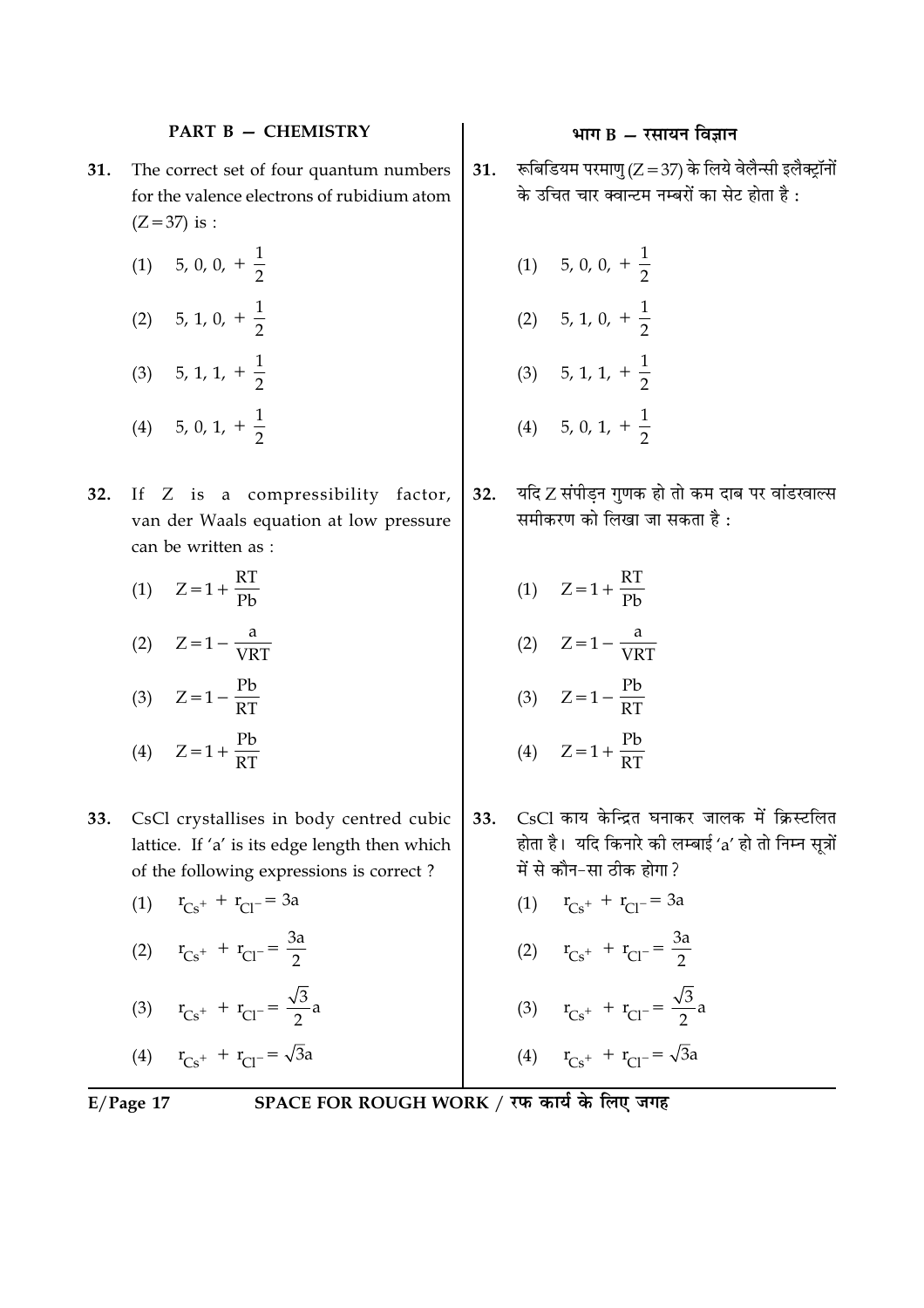- For the estimation of nitrogen, 1.4 g of an 34. organic compound was digested by Kieldahl method and the evolved ammonia was absorbed in 60 mL of  $\frac{M}{10}$  sulphuric acid. The unreacted acid required 20 mL of  $\frac{M}{10}$  sodium hydroxide for complete neutralization. The percentage of nitrogen in the compound is:
	- 6%  $(1)$
	- $(2)$ 10%
	- $(3)$  $3%$
	- $(4)$  $5\%$
- Resistance of 0.2 M solution of an 35. electrolyte is 50  $\Omega$ . The specific conductance of the solution is  $1.4 \text{ S m}^{-1}$ . The resistance of 0.5 M solution of the same electrolyte is 280  $\Omega$ . The molar conductivity of 0.5 M solution of the electrolyte in S m<sup>2</sup> mol<sup> $-1$ </sup> is :
	- $5 \times 10^{-4}$  $(1)$
	- $(2)$  $5 \times 10^{-3}$
	- $5 \times 10^3$  $(3)$
	- $5 \times 10^2$  $(4)$
- 36. For complete combustion of ethanol,  $C_2H_5OH(l) + 3O_2(g) \rightarrow 2CO_2(g) + 3H_2O(l)$ , the amount of heat produced as measured in bomb calorimeter, is 1364.47 kJ mol<sup> $-1$ </sup> at 25°C. Assuming ideality the Enthalpy of combustion,  $\Delta_{c}H$ , for the reaction will be :  $(R = 8.314 \text{ kJ} \text{ mol}^{-1})$  $-1366.95$  kJ mol<sup>-1</sup>  $(1)$ 
	- $-1361.95$  kJ mol<sup>-1</sup>  $(2)$  $-1460.50$  kJ mol<sup>-1</sup>  $(3)$  $(4)$  $-1350.50$  kJ mol<sup>-1</sup>
- नाइटोजन के आकलन के लिए 1.4 ग्रा. कार्बनिक 34. यौगिक जेल्डॉल विधि के अनुसार अपचित किया गया तथा मुक्त हुए अमोनिया को 60 मिली  $\frac{\text{M}}{10}$  सल्फ्यूरिक अम्ल में अवशोषित किया गया। अधिशेष अम्ल के पूर्ण उदासीनीकरण के लिए 20 मिली  $\frac{\text{M}}{10}$  सोडियम हाइड्रॉक्साइड की आवश्यकता हुई। यौगिक में नाइट्रोजन की प्रतिशतता है :
	- 6%  $(1)$
	- 10%  $(2)$
	- $(3)$  $3%$
	- $(4)$  $5\%$
- एक वैद्युत अपघट्य में 0.2 M विलयन का प्रतिरोध 35. 50  $\Omega$  है। इस विलयन का विशिष्ट चालकत्व  $1.4 \text{ S m}^{-1}$  है। इसी विद्युत अपघट्य के 0.5 M विलयन का प्रतिरोध 280  $\Omega$  है। विद्युत अपघट्य के  $0.5$  M विलयन की मोलर चालकता S m<sup>2</sup> मोल $^{-1}$  में होगी :
	- $5 \times 10^{-4}$  $(1)$
	- $(2)$  $5 \times 10^{-3}$
	- $5 \times 10^3$  $(3)$
	- $5 \times 10^2$  $(4)$
- एथेनॉल के पूर्ण ज्वलन के लिये, 36.  $C_2H_5OH(l) + 3O_2(g) \rightarrow 2CO_2(g) + 3H_2O(l)$ , बम केलोरीमीटर में मापित ऊर्जा 25°C पर  $1364.47$  kJ mol $^{-1}$  है। आदर्शता मानते हुए ज्वलन की एन्थैल्पी,  $\Delta_c$ H, होगी:

 $(R = 8.314 \text{ kJ} \text{ mol}^{-1})$  $-1366.95$  kJ mol<sup>-1</sup>  $(1)$  $-1361.95$  kJ mol<sup>-1</sup>  $(2)$  $-1460.50$  kJ mol<sup>-1</sup>  $(3)$  $-1350.50$  kJ mol<sup>-1</sup>  $(4)$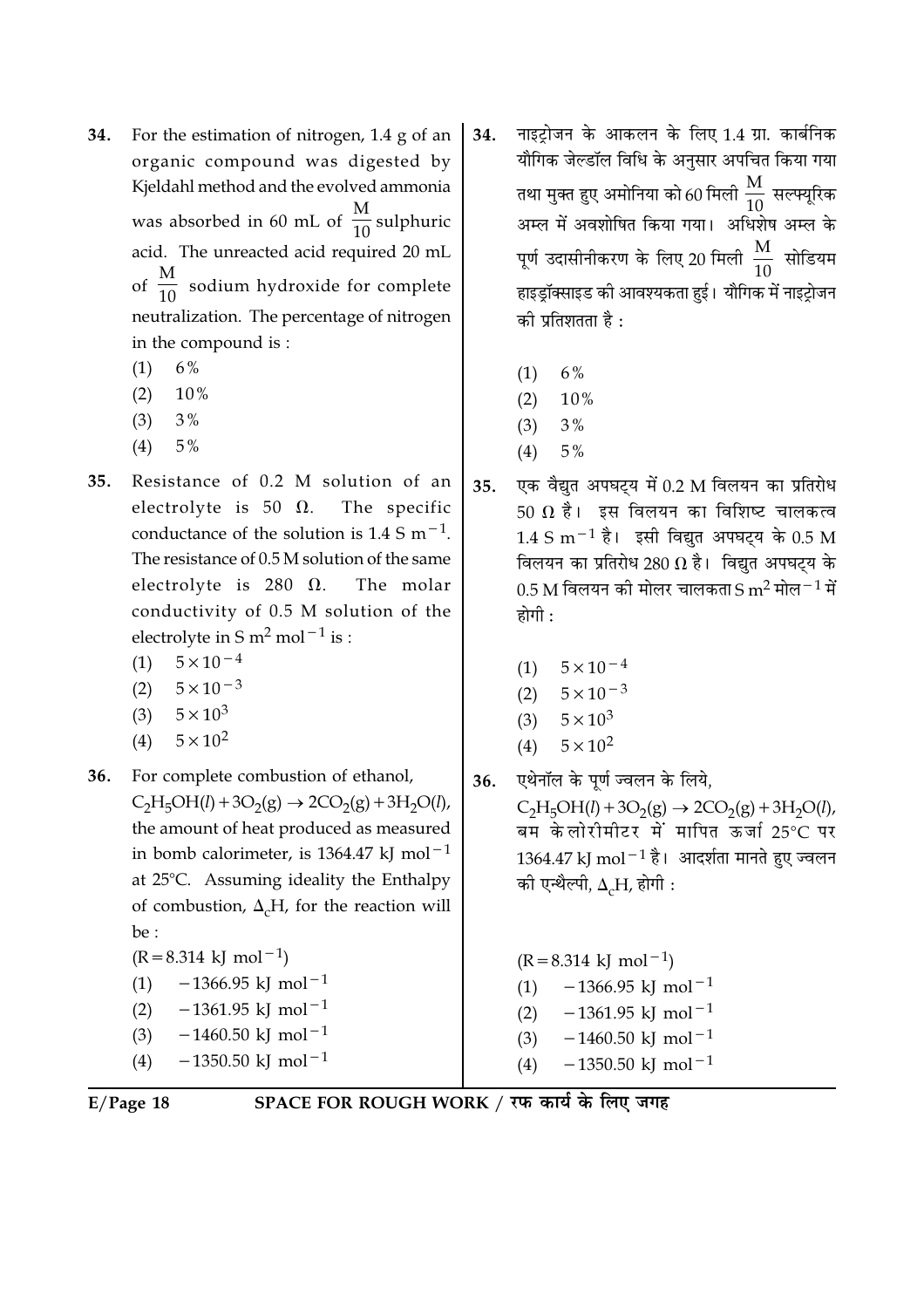- 37. The equivalent conductance of NaCl at concentration C and at infinite dilution are  $\lambda_C$  and  $\lambda_\infty$ , respectively. The correct relationship between  $\lambda_C$  and  $\lambda_{\infty}$  is given as:
	- (where the constant B is positive)

(1) 
$$
\lambda_C = \lambda_\infty + (B)C
$$

$$
(2) \qquad \lambda_C = \lambda_\infty - (B)C
$$

- (3)  $\lambda_C = \lambda_\infty (B) \sqrt{C}$
- (4)  $\lambda_C = \lambda_{\infty} + (B) \sqrt{C}$
- Consider separate solutions of 0.500 M 38.  $C_2H_5OH(aq)$ , 0.100 M  $Mg_3(PO_4)_2(aq)$ , 0.250 M KBr(aq) and 0.125 M Na<sub>3</sub>PO<sub>4</sub>(aq) at 25°C. Which statement is true about these solutions, assuming all salts to be strong electrolytes?
	- They all have the same osmotic  $(1)$ pressure.
	- 0.100 M  $Mg_3(PO_4)_2(aq)$  has the  $(2)$ highest osmotic pressure.
	- 0.125 M  $\text{Na}_3\text{PO}_4$ (aq) has the highest  $(3)$ osmotic pressure.
	- $0.500$  M C<sub>2</sub>H<sub>5</sub>OH(aq) has the  $(4)$ highest osmotic pressure.
- For the reaction  $SO_{2(g)} + \frac{1}{2}O_{2(g)} = SO_{3(g)}$ 39. if  $K_p = K_C (RT)^x$  where the symbols have usual meaning then the value of  $x$  is : (assuming ideality)  $(1)$  $-1$ 
	- $-\frac{1}{2}$  $(2)$  $(3)$  $\overline{2}$  $\mathbf{1}$
	- $(4)$

37. सान्द्रण C पर और अनन्त तनुता पर NaCl विलयन की इक्विवेलैन्ट चालकता को  $\lambda_C$  और  $\lambda_{\infty}$  मानते हुए उनका आपसी सम्बन्ध लिखा जा सकता है :

(B एक स्थिर अंक है)

- (1)  $\lambda_C = \lambda_{\infty} + (B)C$
- (2)  $\lambda_C = \lambda_\infty (B)C$

$$
(3) \qquad \lambda_C = \lambda_\infty - (B) \sqrt{C}
$$

- (4)  $\lambda_C = \lambda_{\infty} + (B) \sqrt{C}$
- 0.500 M C<sub>2</sub>H<sub>5</sub>OH(जलीय), 38.

0.100 M  $Mg_3(PO_4)_2$  (जलीय), 0.250 M  $KBr(\vec{3})$  और 0.125 M  $Na_3PO_4(\vec{3})$ विलयनों को 25°C पर ध्यान दीजिये। सभी नमकों को प्रबल इलैक्टोलाइट मानते हुए निम्न कथनों में से कौन-सा कथन यथार्थ है?

- इन सब के लिये आसमाटिक दाब के मान  $(1)$ समान होगा।
- $0.100$  M  $\text{Mg}_{3}(\text{PO}_{4})_{2}$  (जलीय) का  $(2)$ आसमाटिक दाब उच्चतम होगा।
- $0.125$  M Na<sub>3</sub>PO<sub>4</sub> (जलीय) का  $(3)$ आसमाटिक दाब उच्चतम होगा।
- $0.500$  M C<sub>2</sub>H<sub>5</sub>OH(जलीय) का  $(4)$ आसमाटिक दाब उच्चतम होगा।
- 39. अभिक्रिया,  $SO_{2(g)} + \frac{1}{2}O_{2(g)} = SO_{3(g)}$  के लिए  $K_{\rm p}$  =  $K_{\rm C}$ (RT)<sup>x</sup> होगा जबकी सब सूचक अक्षर सामान्य अर्थ रखते हैं तो आदर्शररूपता मानते हुए  $\chi$  का मान होगा :  $(1) -1$ 
	- $(2)$  $rac{1}{2}$  $(3)$  $(4)$  $\mathbf{1}$

 $E/Page$  19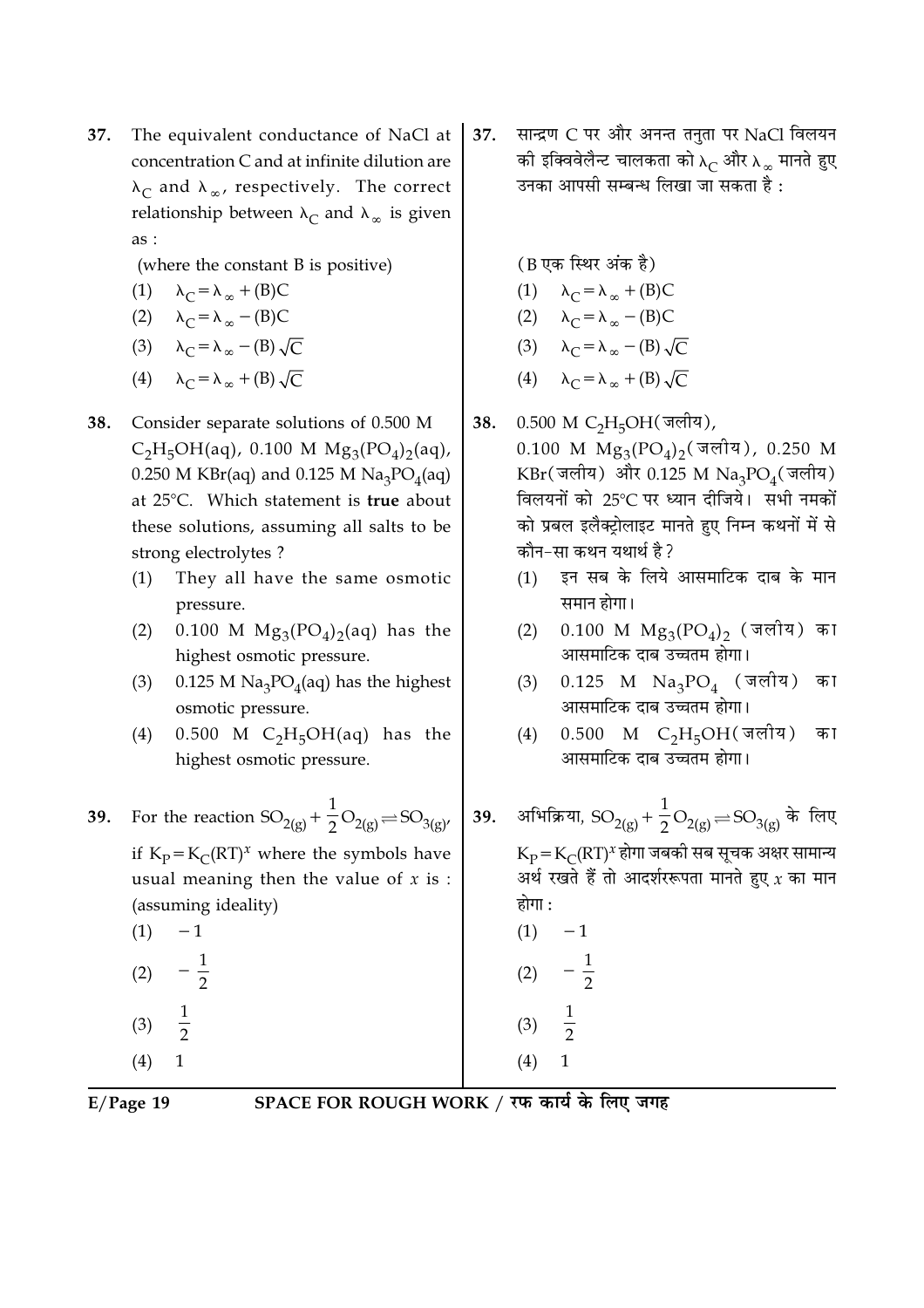**40.** For the non - stoichiometre reaction  $2A + B \rightarrow C + D$ , the following kinetic data were obtained in three separate experiments, all at 298 K.

| Initial          | Initial          | Initial rate of                                |
|------------------|------------------|------------------------------------------------|
|                  |                  | Concentration   Concentration   formation of C |
|                  |                  | $(mod L^-S^-)$                                 |
| 0.1 <sub>M</sub> | 0.1 <sub>M</sub> | $1.2 \times 10^{-3}$                           |
| 0.1 <sub>M</sub> | 0.2 M            | $1.2 \times 10^{-3}$                           |
| 0.2 M            | 0.1 <sub>M</sub> | $2.4 \times 10^{-3}$                           |

The rate law for the formation of  $C$  is :

(1)  $\frac{dc}{dt} = k[A][B]$ 

$$
(2) \quad \frac{dc}{dt} = k[A]^2 [B]
$$

$$
(3) \quad \frac{dc}{dt} = k[A] [B]^2
$$

$$
(4) \quad \frac{dc}{dt} = k[A]
$$

## **41.** Among the following oxoacids, the correct decreasing order of acid strength is :

- (1)  $\text{HOC1} > \text{HClO}_2 > \text{HClO}_3 > \text{HClO}_4$
- (2)  $\text{HClO}_4$  > HOCl > HClO<sub>2</sub> > HClO<sub>3</sub>
- (3)  $HClO<sub>4</sub> > HClO<sub>3</sub> > HClO<sub>2</sub> > HClO$
- (4)  $HClO<sub>2</sub> > HClO<sub>4</sub> > HClO<sub>3</sub> > HOCl$
- 42. he metal that cannot be obtained by electrolysis of an aqueous solution of its salts is :
	- $(1)$  Ag  $(2)$  Ca
	- $(3)$  Cu
	- $(4)$  Cr

 $40.$  रसायनिकता रिक्त अभिक्रिया  $2\mathrm{A} + \mathrm{B} \rightarrow \mathrm{C} + \mathrm{D}$  में तीन पृथक प्रयोगों में 298 K पर निम्न गतिक आ<mark>ं</mark>कड़े प्राप्त किये गये <mark>:</mark>

| प्रारम्भिक       | प्रारम्भिक       | C बनने की प्रारम्भिक |
|------------------|------------------|----------------------|
| सांद्रण (A)      | सांद्रण (B)      | दर (मोल $L-S^-$ )    |
| 0.1 <sub>M</sub> | 0.1 <sub>M</sub> | $1.2 \times 10^{-3}$ |
| 0.1 M            | 0.2 <sub>M</sub> | $1.2 \times 10^{-3}$ |
| 0.2 M            | 0.1 <sub>M</sub> | $2.4 \times 10^{-3}$ |

अभिक्रिया के लिये C बनने का दर नियम होगा <mark>:</mark>

- (1)  $\frac{dc}{dt} = k[A] [B]$
- (2)  $\frac{dc}{dt} = k[A]^2 [B]$
- (3)  $\frac{dc}{dt} = k[A] [B]^2$
- (4)  $\frac{dc}{dt} = k[A]$
- ${\bf 41.} \quad$  निम्न आक्सो अम्लों के लिये अम्ल शक्ति का यथार्थ घटता क्रम होगा <mark>:</mark>
	- (1) HOCl > HClO<sub>2</sub> > HClO<sub>3</sub> > HClO<sub>4</sub>
	- (2)  $\text{HClO}_4$  >  $\text{HOCl}$  >  $\text{HClO}_2$  >  $\text{HClO}_3$
	- (3)  $HClO<sub>4</sub> > HClO<sub>3</sub> > HClO<sub>2</sub> > HClO$
	- (4)  $HClO<sub>2</sub> > HClO<sub>4</sub> > HClO<sub>3</sub> > HOCl$
- 42. धातु जो अपने लवणों के जलीय विलयनों के इलैक्ट्रालेसिस (विद्युत अपघटन) से प्राप्त नहीं <mark>हो</mark> सकती होती है <mark>:</mark>
	- $(1)$  Ag
	- $(2)$  Ca
	- $(3)$  Cu
- $(4)$  Cr

**E**/Page 20 SP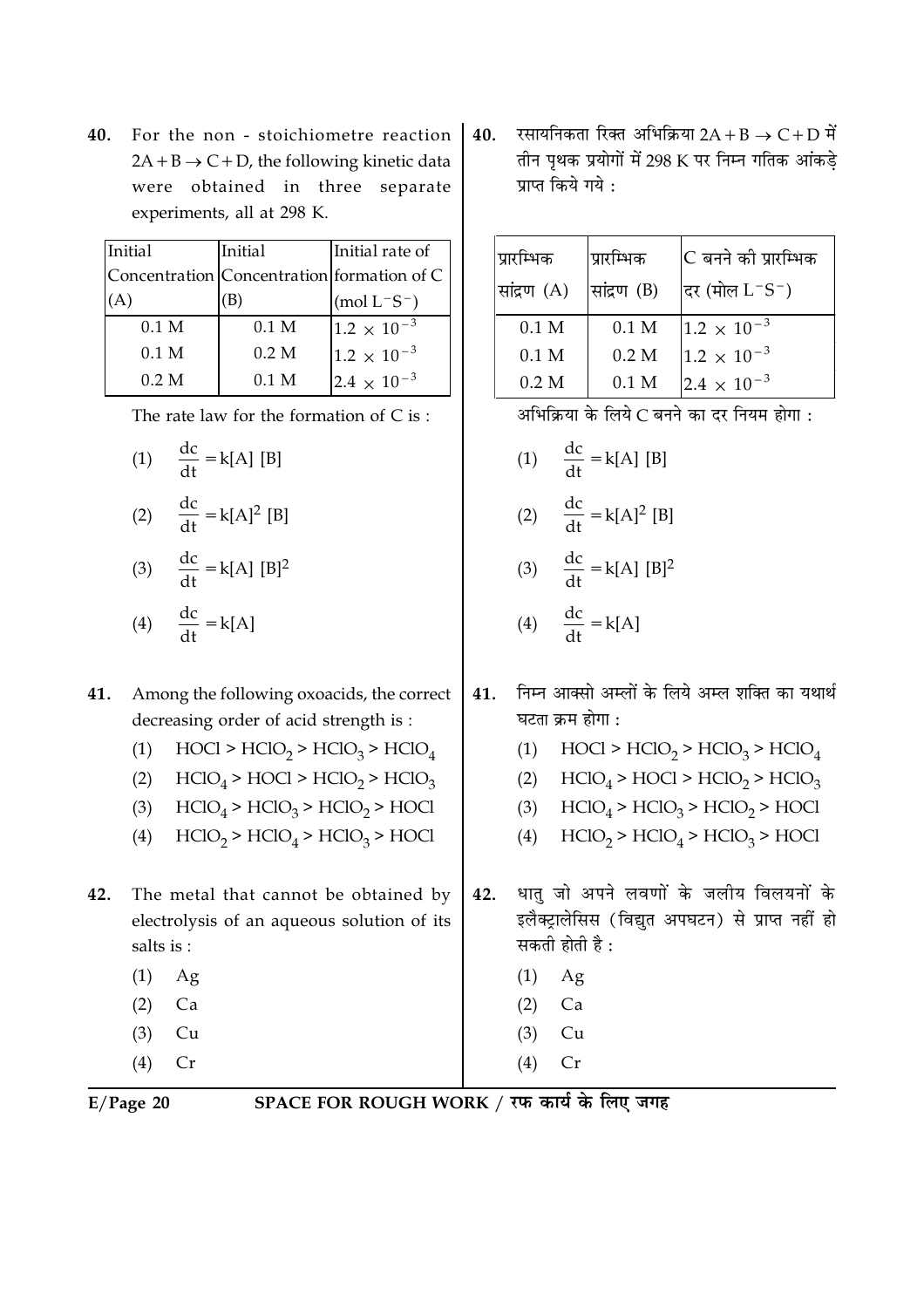| 43. | The octahedral complex of a metal ion $ $         |  |  |
|-----|---------------------------------------------------|--|--|
|     | $M^{3+}$ with four monodentate ligands $L_{1'}$   |  |  |
|     | $L_2$ , $L_3$ and $L_4$ absorb wavelengths in the |  |  |
|     | region of red, green, yellow and blue,            |  |  |
|     | respectively. The increasing order of ligand      |  |  |
|     | strength of the four ligands is:                  |  |  |

- (1)  $L_4 < L_3 < L_2 < L_1$
- (2)  $L_1 < L_3 < L_2 < L_4$
- (3)  $L_3 < L_2 < L_4 < L_1$
- (4)  $L_1 < L_2 < L_4 < L_3$
- Which one of the following properties is 44. not shown by NO?
	- It is diamagnetic in gaseous state  $(1)$
	- It is a neutral oxide  $(2)$
	- $(3)$ It combines with oxygen to form nitrogen dioxide
	- $(4)$ It's bond order is 2.5
- 45. In which of the following reactions  $H_2O_2$ acts as a reducing agent?
	- $H_2O_2$  + 2H<sup>+</sup> +2e<sup>-</sup>  $\rightarrow$  2H<sub>2</sub>O  $(a)$
	- (b)  $H_2O_2 2e^- \rightarrow O_2 + 2H^+$
	- (c)  $H_2O_2 + 2e^- \rightarrow 2OH^-$
	- $H_2O_2 + 2OH^- 2e^- \rightarrow O_2 + 2H_2O$  $(d)$
	- $(1)$  $(a)$ ,  $(b)$  $(2)$  $(c)$ ,  $(d)$
	- $(3)$  $(a)$ ,  $(c)$
	- $(4)$  $(b)$ ,  $(d)$
- 43.  $M^{3+}$  धातु आयन का चार एक पकडी लिगैंडों,  $L_1$ ,  $L_2$ ,  $L_3$  और  $L_4$  के साथ अष्ट फलकीय संकर लाल, हरे, पीले और नीले स्थलों से तरंगदैर्घ्यों का क्रमानुसार अवशोषण करता है। चार लिगैंडों की शक्ति का बढता क्रम है :
	- (1)  $L_4 < L_3 < L_2 < L_1$
	- (2)  $L_1 < L_3 < L_2 < L_4$
	- (3)  $L_3 < L_2 < L_4 < L_1$
	- (4)  $L_1 < L_2 < L_4 < L_3$
- NO कौन-सा निम्न गुण प्रदर्शित नहीं करता है ? 44.
	- गैसीय अवस्था में प्रतिचम्बकीय है।  $(1)$
	- यह एक उदासीन ऑक्साइड है।  $(2)$
	- यह ऑक्सीजन से योग कर नाइट्रोजन डाईऑक्साइड  $(3)$ बनाता है।
	- इसकी बन्ध कोटि 2.5 है।  $(4)$
- निम्न किन अभिक्रियाओं में  $\rm H_2O_2$  एक अपचायक 45. का काम करता है?
	- $H_2O_2$  + 2H<sup>+</sup> +2e<sup>-</sup>  $\rightarrow$  2H<sub>2</sub>O  $(a)$ (b)  $H_2O_2 - 2e^- \rightarrow O_2 + 2H^+$
	- (c)  $H_2O_2 + 2e^- \rightarrow 2OH^-$
	- (d)  $H_2O_2 + 2OH^- 2e^- \rightarrow O_2 + 2H_2O$
	- $(1)$  $(a)$ ,  $(b)$
	- $(2)$   $(c), (d)$

 $(b)$ ,  $(d)$ 

- $(3)$  $(a)$ ,  $(c)$
- $(4)$

 $E/Page$  21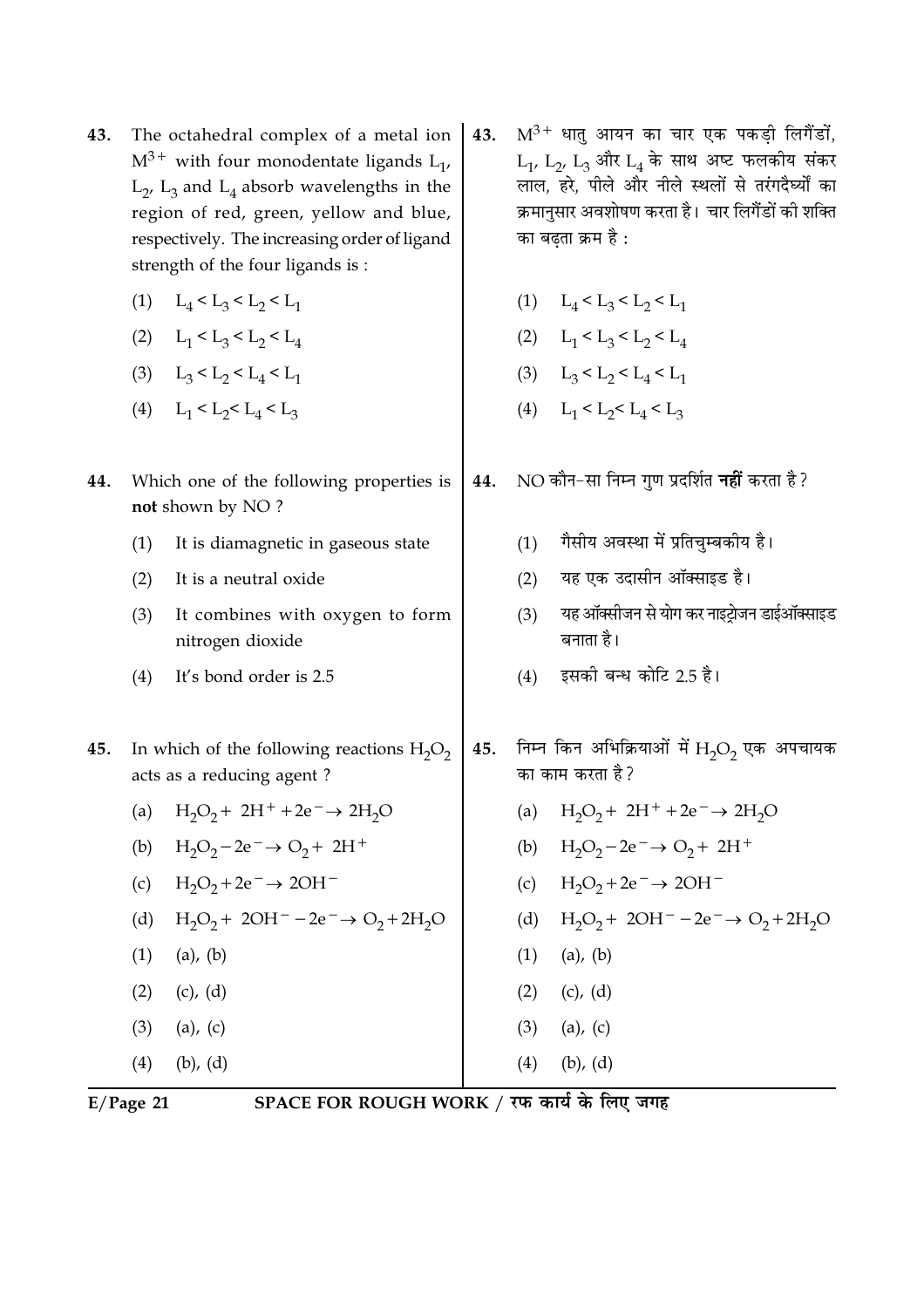| 46. | The correct statement for the molecule,<br>$CsI3$ , is :                                                                              | 46. | $\text{CsI}_3$ अणु के लिये यथार्थ कथन होगा:                                                                                              |
|-----|---------------------------------------------------------------------------------------------------------------------------------------|-----|------------------------------------------------------------------------------------------------------------------------------------------|
|     | (1)<br>it is a covalent molecule.                                                                                                     |     | यह एक सहसंयोजकी अणु है।<br>(1)                                                                                                           |
|     | it contains $Cs^+$ and $I_3^-$ ions.<br>(2)                                                                                           |     | इसमें $Cs$ <sup>+</sup> और $I_3^-$ आयन होते हैं।<br>(2)                                                                                  |
|     | it contains $Cs^{3+}$ and $I^-$ ions.<br>(3)                                                                                          |     | इसमें $Cs^{3+}$ और I - आयन होते हैं।<br>(3)                                                                                              |
|     | it contains $Cs^+$ , I <sup>-</sup> and lattice I <sub>2</sub><br>(4)<br>molecule.                                                    |     | इसमें $Cs+$ , I $^-$ और I <sub>2</sub> जालक होते हैं।<br>(4)                                                                             |
| 47. | The ratio of masses of oxygen and nitrogen<br>in a particular gaseous mixture is $1:4$ . The<br>ratio of number of their molecule is: | 47. | एक विशेष गैसीय मिश्रण में ऑक्सीजन और नाइट्रोजन<br>के द्रव्यमानों का अनुपात 1 : 4 है। इस मिश्रण में<br>इनकी अणु संख्याओं का अनुपात होगा : |
|     | (1)<br>1:4                                                                                                                            |     | (1)<br>1:4                                                                                                                               |
|     | (2)<br>7:32                                                                                                                           |     | 7:32<br>(2)                                                                                                                              |
|     | (3)<br>1:8                                                                                                                            |     | (3)<br>1:8                                                                                                                               |
|     | (4)<br>3:16                                                                                                                           |     | (4)<br>3:16                                                                                                                              |
| 48. | Given below are the half - cell reactions :                                                                                           | 48. | नीचे कुछ अर्द्ध सेल अभिक्रियाएं दी गई हैं :                                                                                              |
|     | $Mn^{2+} + 2e^- \rightarrow Mn$ ; $E^0 = -1.18$ V                                                                                     |     | $Mn^{2+} + 2e^- \rightarrow Mn$ ; $E^{\circ} = -1.18$ V                                                                                  |
|     | $2(Mn^{3+} + e^- \rightarrow Mn^{2+})$ ; E <sup>o</sup> = +1.51 V                                                                     |     | $2(Mn^{3+} + e^- \rightarrow Mn^{2+})$ ; E <sup>o</sup> = +1.51 V                                                                        |
|     | The E <sup>o</sup> for $3Mn^2$ <sup>+</sup> $\rightarrow$ Mn + $2Mn^3$ <sup>+</sup> will be :                                         |     | $3Mn^2$ <sup>+</sup> → Mn + 2Mn <sup>3+</sup> के लिये E <sup>o</sup> होगा:                                                               |
|     | $-2.69$ V; the reaction will not occur<br>(1)                                                                                         |     | $-2.69$ V ; अभिक्रिया नहीं होगी।<br>(1)                                                                                                  |
|     | $-2.69$ V ; the reaction will occur<br>(2)                                                                                            |     | $-2.69$ V ; अभिक्रिया होगी।<br>(2)                                                                                                       |
|     | $-0.33$ V; the reaction will not occur<br>(3)                                                                                         |     | $-0.33$ V ; अभिक्रिया नहीं होगी।<br>(3)                                                                                                  |
|     | $-0.33$ V; the reaction will occur<br>(4)                                                                                             |     | $-0.33$ V ; अभिक्रिया होगी।<br>(4)                                                                                                       |

E/Page 22 SPACE FOR ROUGH WORK / रफ कार्य के लिए जगह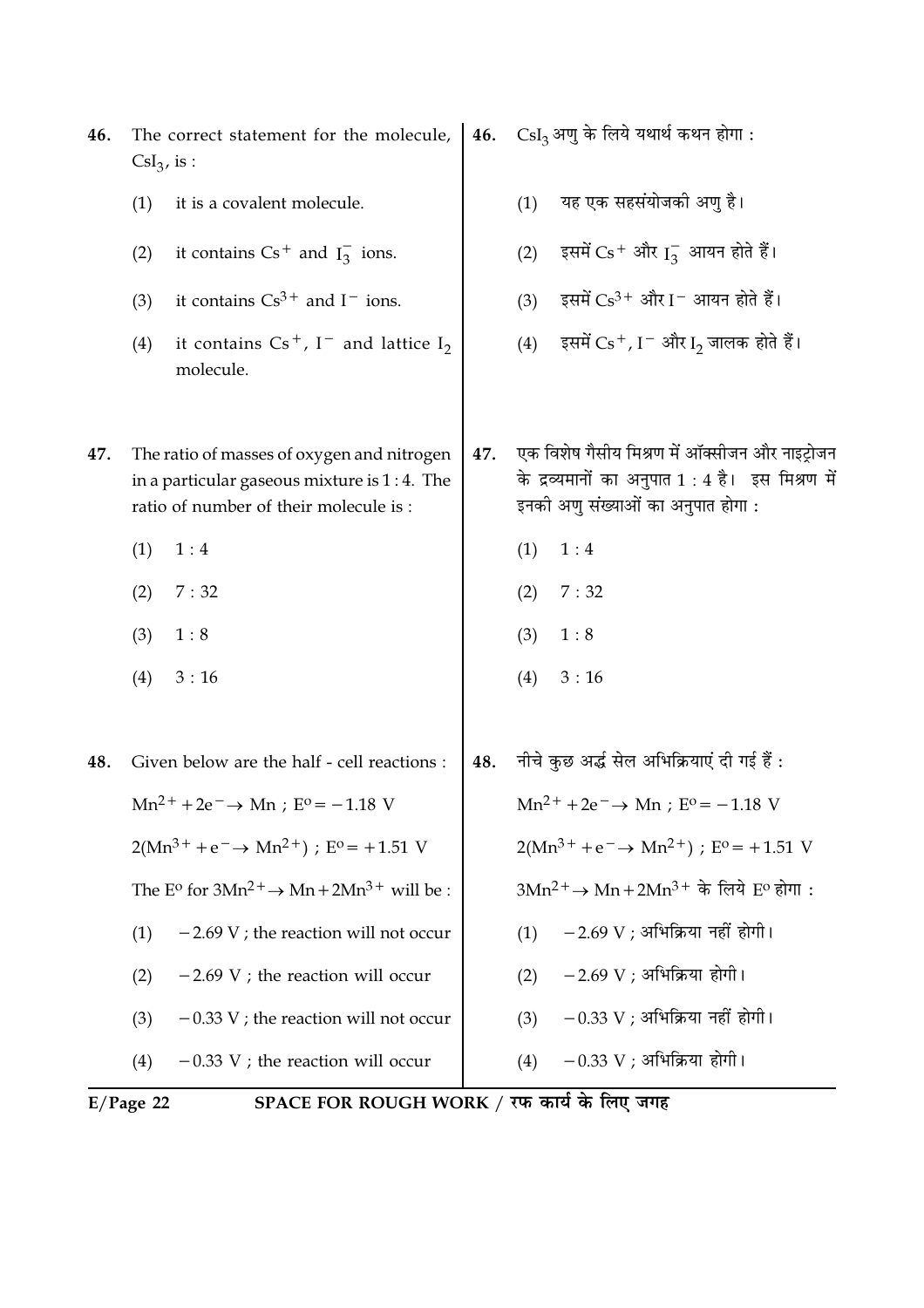**49.** Which series of reactions correctly represents chemical relations related to iron and its compound ?

(1) 
$$
Fe \xrightarrow{dil H_2SO_4} FeSO_4 \xrightarrow{H_2SO_4,O_2} FeSO_4 \xrightarrow{H_2SO_4,O_2} FeSO_4
$$

(2) Fe 
$$
\xrightarrow{O_2, heat} FeO
$$
  $\xrightarrow{dil H_2SO_4}$   
FeSO<sub>4</sub>  $\xrightarrow{heat}$  Fe

(3) Fe  $\frac{Cl_2, heat}{I}$  FeCl<sub>3</sub>  $\frac{heat, air}{I}$ 

 $\text{FeCl}_2 \xrightarrow{Zn} \text{Fe}$ 

- (4) Fe  $\frac{O_2 \text{ heat}}{1}$  Fe  $\frac{O_2 \text{ heat}}{1}$  Fe  $\frac{O_4 \text{ CO}, 600^{\circ} \text{C}}{1}$  $FeO \longrightarrow CO, 700^{\circ}C \longrightarrow Fe$
- $50.$ he equation which is balanced and represents the correct product(s) is :
	- (1)  $Li_2O + 2KCl \rightarrow 2LiCl + K_2O$
	- (2)  $[CoCl(NH_3)_5]^{+} + 5H^{+} \rightarrow Co^{2+}$  $+5NH<sub>4</sub><sup>+</sup> + Cl<sup>-</sup>$
	- (3)  $[Mg(H_2O)_6]^{2+} + (EDTA)^{4-}$  $\frac{\text{excess NaOH}}{[M g (EDTA)]^{2}}$  $+ 6H<sub>2</sub>O$
	- (4)  $CuSO_4 + 4KCN \rightarrow K_2[Cu(CN)_4]$  $+K_2SO_4$
- 49. इनमें से अभिक्रियाओं का कौन–सा क्रम यथार्थ रूप में लोहे और इसके यौगिकों को रासायनिक अभिक्रियाओं को निरूपित करता है ?<br>'
	- (1) Fe  $\frac{\overline{q_3} H_2 SO_4}{\overline{H_2} SO_4}$  FeSO<sub>4</sub>  $\frac{H_2 SO_4 O_2}{\overline{O_4}}$

$$
Fe_2(SO_4)_3 \xrightarrow{\overline{\text{dIP}}}
$$
Fe

- (2)  $\text{Fe} \xrightarrow{O_2, \text{d} \text{H}} \text{FeO} \xrightarrow{\text{d} \text{H}_2 \text{SO}_4}$  ${\rm FeSO}_4 \xrightarrow{\overline{\rm d}{\rm H}{\rm H}} {\rm Fe}$
- (3) Fe  $\frac{Cl_2, \overline{d} \Pi}{\longrightarrow} FeCl_3 \xrightarrow{\overline{d} \Pi \Pi, \overline{d} \Pi \underline{g}}$

$$
FeCl_2 \xrightarrow{Zn} Fe
$$

- (4) Fe  $\frac{O_2, \overline{\text{d}}\overline{\text{d}}}{\text{Fe}_3\text{O}_4} \xrightarrow{\text{CO}, 600^\circ\text{C}}$  $FeO \longrightarrow CO, 700^{\circ}C \longrightarrow Fe$
- $50.$ करण जो संतुलित है और यथार्थ क्रिया फलों को सूचक है, है :
	- (1)  $Li_2O + 2KCl \rightarrow 2LiCl + K_2O$
	- (2)  $[CoCl(NH_3)_5]^{+} + 5H^{+} \rightarrow Co^{2+}$  $+5NH<sub>4</sub><sup>+</sup> + Cl<sup>-</sup>$
	- (3)  $[Mg(H_2O)_6]^{2+} + (EDTA)^{4-}$  $\longrightarrow$   $[{\rm Mg(EDTA)}]^{2+}$  $+6H<sub>2</sub>O$
	- (4)  $CuSO_4 + 4KCN \rightarrow K_2[Cu(CN)_4]$  $+$ K<sub>2</sub>SO<sub>4</sub>

$$
E/Page 23
$$

 **-**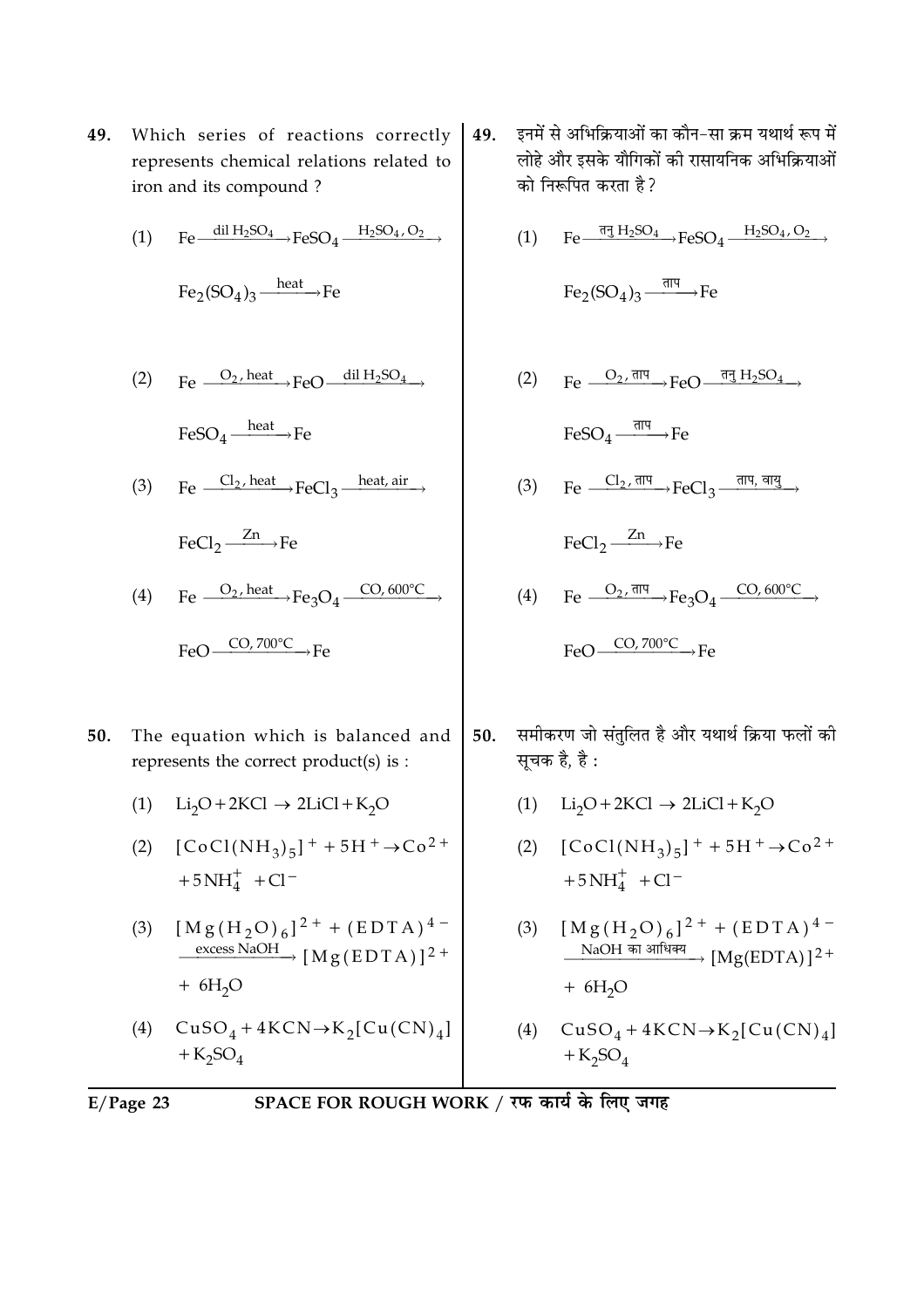- 51. In  $S_{N^2}$  reactions, the correct order of reactivity for the following compounds : CH<sub>3</sub>Cl, CH<sub>3</sub>CH<sub>2</sub>Cl, (CH<sub>3</sub>)<sub>2</sub>CHCl and  $(CH_3)_3$ CCl is :
	- (1)  $CH_3Cl$  >  $(CH_3)_2CHCl$  >  $CH_3CH_2Cl$  $>(CH<sub>3</sub>)<sub>3</sub>CCl$
	- $(2)$  $CH_3Cl > CH_3CH_2Cl > (CH_3)_2CHCl$  $>(CH<sub>3</sub>)<sub>3</sub>CCl$
	- $CH_3CH_2Cl$  >  $CH_3Cl$  >  $(CH_3)_2CHCl$  $(3)$  $>(CH<sub>3</sub>)<sub>3</sub>CCl$
	- $(CH_3)_2$ CHCl > CH<sub>3</sub>CH<sub>2</sub>Cl > CH<sub>3</sub>Cl  $(4)$  $>(CH<sub>3</sub>)<sub>3</sub>CCl$
- 52. On heating an aliphatic primary amine with chloroform and ethanolic potassium hydroxide, the organic compound formed  $is:$ 
	- $(1)$ an alkanol
	- $(2)$ an alkanediol
	- $(3)$ an alkyl cyanide
	- $(4)$ an alkyl isocyanide
- 53. The most suitable reagent for the conversion of  $R - CH_2-OH \rightarrow R - CHO$  $is:$ 
	- $KMnO<sub>4</sub>$  $(1)$
	- $K_2Cr_2O_7$  $(2)$
	- $(3)$  $CrO<sub>3</sub>$
	- PCC (Pyridinium Chlorochromate)  $(4)$
- यौगिकों CH<sub>3</sub>Cl, CH<sub>3</sub>CH<sub>2</sub>Cl, (CH<sub>3</sub>)<sub>2</sub>CHCl और 51.  $(CH_3)_3$ CCl का S<sub>N2</sub> क्रिया में क्रिया करण का उचित स्तर क्रम होता है:
	- (1)  $CH_3Cl > (CH_3)_2CHCl > CH_3CH_2Cl$  $>(CH<sub>3</sub>)<sub>3</sub>CCl$
	- (2)  $CH_3Cl > CH_3CH_2Cl > (CH_3)_2CHCl$  $>(CH<sub>3</sub>)<sub>3</sub>CCl$
	- (3)  $CH_3CH_2Cl > CH_3Cl > (CH_3)_2CHCl$  $>(CH<sub>3</sub>)<sub>3</sub>CCl$
	- $(4)$  $(CH_3)_2$ CHCl > CH<sub>3</sub>CH<sub>2</sub>Cl > CH<sub>3</sub>Cl  $>(CH<sub>3</sub>)<sub>3</sub>CCl$
- ऐलिफैटिक प्रायमरी एमीन को क्लोरोफार्म और  $52.$ एथानोलिक पोटैशियम हाइड़ाक्साइड के साथ गरम करने पर बना आरगैनिक यौगिक होता है:
	- (1) एक ऐल्कानोल
	- (2) एक ऐल्केनडायोल
	- एक ऐल्किल सियानाइड  $(3)$
	- एक ऐल्किल आइसोसियानाइड  $(4)$
- $R-CH_{2}-OH \rightarrow R-CHO$  में बदलने का सबसे 53. अधिक उपयक्त अभिकारक होता है:
	- $KMnO<sub>4</sub>$  $(1)$
	- $K_2Cr_2O_7$  $(2)$
	- $(3)$  $CrO<sub>3</sub>$
	- PCC (पिरिडीनियम क्लोरोक्रोमेट)  $(4)$

 $E/Page 24$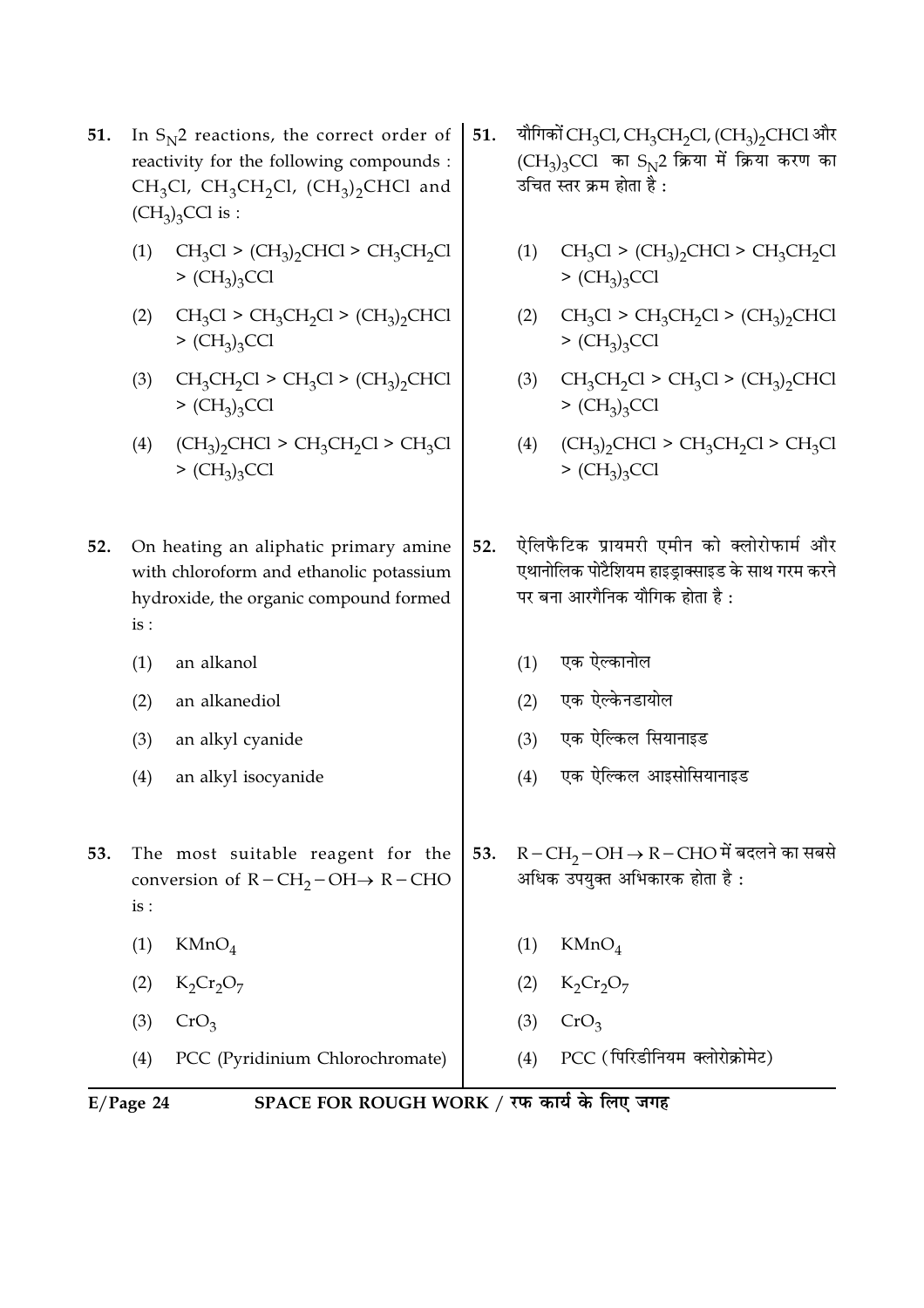- The major organic compound formed by 54. the reaction of 1, 1,  $1-$  trichloroethane with silver powder is:
	- $(1)$ Acetylene
	- $(2)$ Ethene
	- $(3)$ 2 - Butyne
	- $(4)$ 2 - Butene
- Sodium phenoxide when heated with  $CO<sub>2</sub>$ 55. under pressure at 125°C yields a product which on acetylation produces C.

$$
\textcircled{O}^{\text{N}a} + \text{CO}_2\xrightarrow[5\text{Atm}]{}B\overset{H^+}{\underset{Ac_2O}{\longrightarrow}}C
$$

The major product C would be :





- 1, 1, 1 ट्राइक्लोरोईथेन को सिल्वर पाउडर के साथ 54. क्रिया करने पर सबसे बड़ी मात्रा में बना आरगैनिक यौगिक होता है :
	- एसिटिलीन  $(1)$
	- ईथीन  $(2)$
	- $(3)$ 2 - ब्युटाइन
	- 2 ब्युटीन  $(4)$
- सोडियम फ़ैनाक्साइड की उच्च दाब और 125°C पर 55.  $\overline{\text{CO}_2}$ से अभिक्रिया करने पर जो यौगिक प्राप्त होता है उसके एसिटिलेशन पर क्रिया फल C होता है।

$$
\textcircled{ } \text{ }^{ONa} + \text{CO}_2 \xrightarrow{125^\circ} \text{B} \xrightarrow{H^+} \text{C}
$$

बड़ी मात्रा में क्रिया फल C होगा :

COOH

 $COCH<sub>3</sub>$ 

COOCH<sub>3</sub>

COOH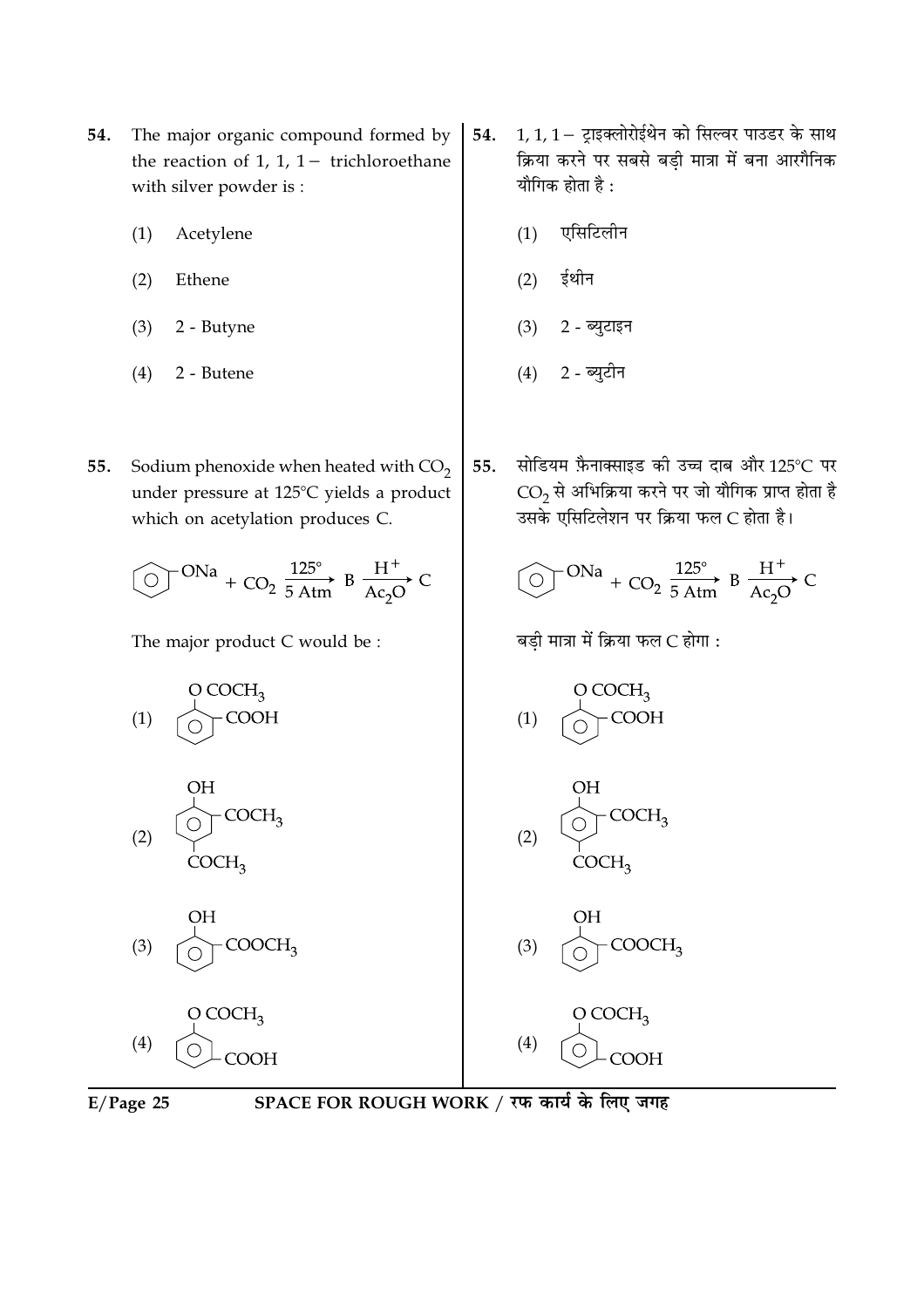

- 56. Considering the basic strength of amines in aqueous solution, which one has the smallest  $pK_b$  value ?
	- $(1)$  $(CH_3)_2NH$
- जलीय विलयन में एमीनों की क्षारीय प्रवृत्ति के अनुसार 56. निम्नलिखितों में से किसके लिये  $pK_{\rm b}$  का मान कम से कम होगा?
	- $(CH_3)_2NH$  $(1)$

57.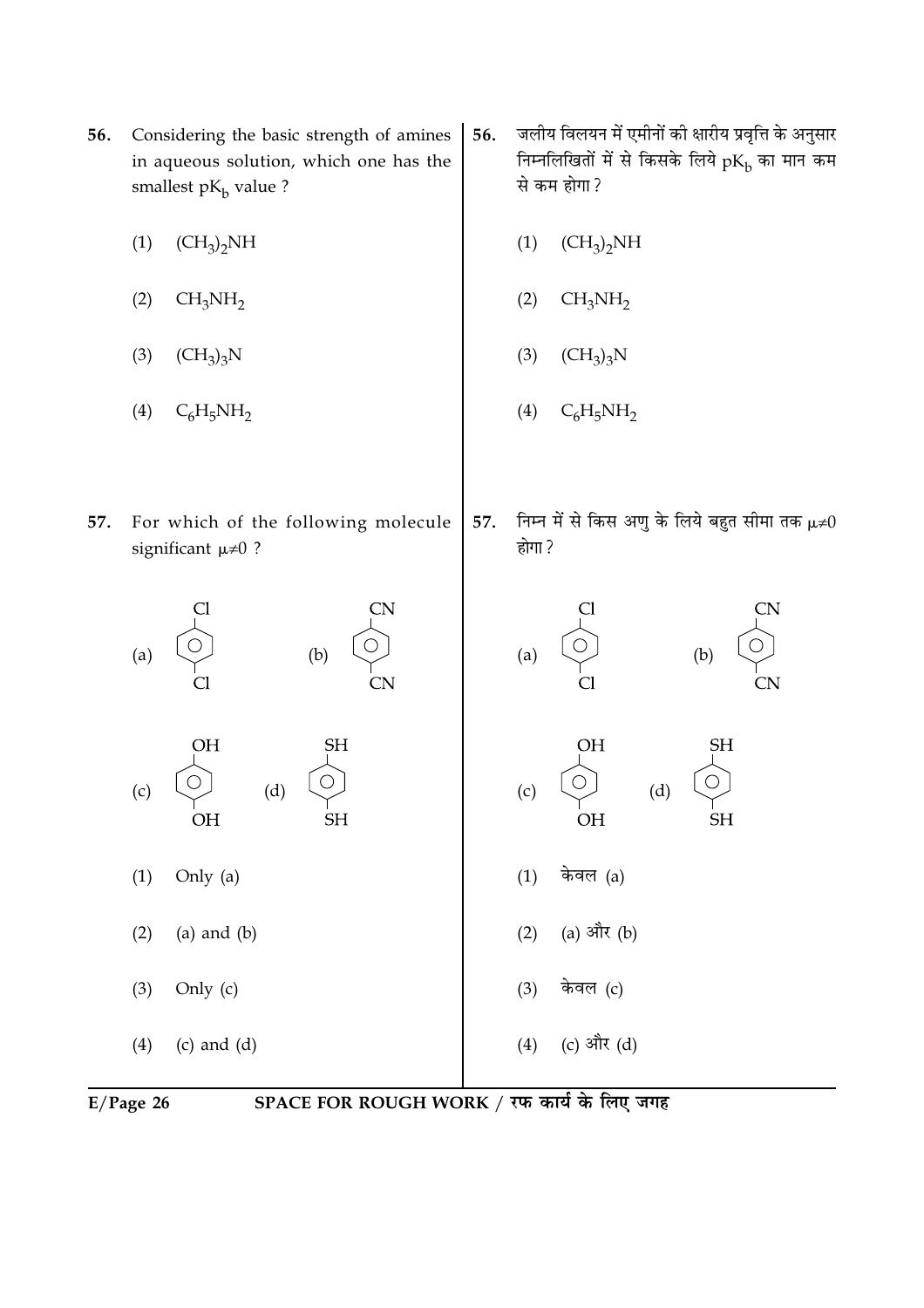| 58. |     | Which one is classified as a condensation<br>polymer?                                 | 58. |     | इनमें से किसको कन्डैन्सेशन बहुलक माना जायेगा ?                                    |
|-----|-----|---------------------------------------------------------------------------------------|-----|-----|-----------------------------------------------------------------------------------|
|     | (1) | Dacron                                                                                |     | (1) | डैकरान                                                                            |
|     | (2) | Neoprene                                                                              |     | (2) | नियोप्रिन                                                                         |
|     | (3) | Teflon                                                                                |     | (3) | टैफ़लान                                                                           |
|     | (4) | Acrylonitrile                                                                         |     | (4) | ऐक्रिलोनाइट्राइल                                                                  |
| 59. |     | Which one of the following bases is not<br>present in DNA?                            | 59. |     | निम्न क्षारों में से कौन एक DNA में <b>नहीं</b> पाया जाता ?                       |
|     | (1) | Quinoline                                                                             |     | (1) | क्विनोलीन                                                                         |
|     | (2) | Adenine                                                                               |     | (2) | ऐडिनीन                                                                            |
|     | (3) | Cytosine                                                                              |     | (3) | साइटोसीन                                                                          |
|     | (4) | Thymine                                                                               |     | (4) | थाईमीन                                                                            |
|     |     |                                                                                       |     |     |                                                                                   |
| 60. |     | In the reaction,                                                                      | 60. |     | अभिक्रिया सेट,                                                                    |
|     |     | $CH_3COOH \xrightarrow{LiAlH_4} A \xrightarrow{PCl_5} B$<br>Alc. KOH $\rightarrow$ C, |     |     | $CH_3COOH \xrightarrow{LiAlH_4} A \xrightarrow{PCl_5} B \xrightarrow{Alc. KOH} C$ |
|     |     | the product C is :                                                                    |     |     | में क्रिया फल $C$ होता है:                                                        |
|     | (1) | Acetaldehyde                                                                          |     | (1) | ऐसिटऐल्डिहाइड                                                                     |
|     | (2) | Acetylene                                                                             |     | (2) | एसिटिलीन                                                                          |
|     | (3) | Ethylene                                                                              |     | (3) | इथाईलीन                                                                           |
|     | (4) | Acetyl chloride                                                                       |     | (4) | एसिटाइल क्लोराइड                                                                  |

E/Page 27 SPACE FOR ROUGH WORK / रफ कार्य के लिए जगह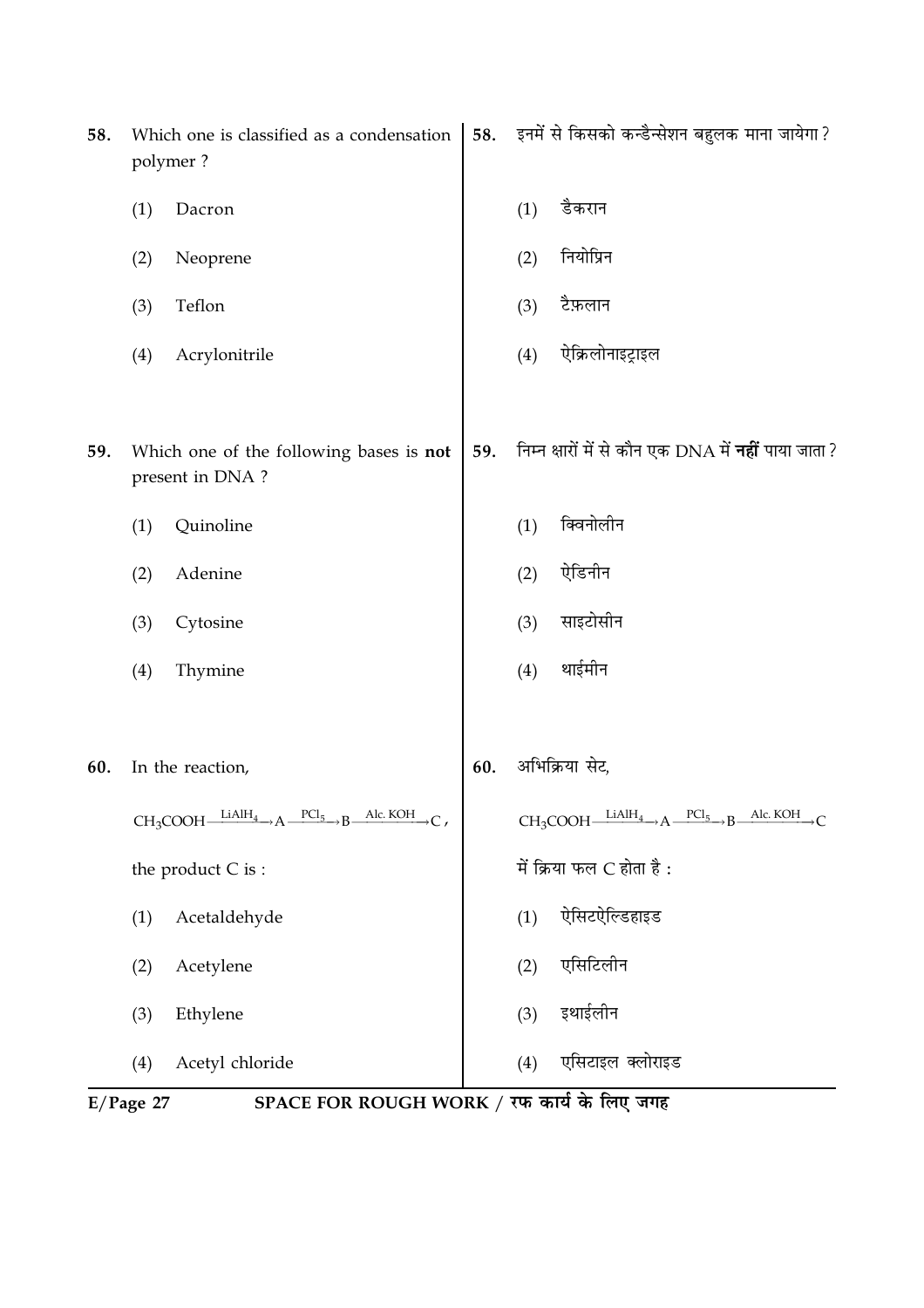|     | PART C - MATHEMATICS                                                                                                                               |     | भाग $C - \overline{\eta}$ गणित                                                                                                                             |
|-----|----------------------------------------------------------------------------------------------------------------------------------------------------|-----|------------------------------------------------------------------------------------------------------------------------------------------------------------|
| 61. | If $X = \{4^n - 3n - 1 : n \in N\}$<br>and<br>$Y = \{9(n-1) : n \in N\}$ , where N is the set of<br>natural numbers, then $X \cup Y$ is equal to : | 61. | यदि $X = \{4^n - 3n - 1 : n \in N\}$ तथा<br>$Y = \{9(n-1) : n \in N\}$ हैं, जहाँ N, प्राकृत संख्याओं<br>का समुच्चय है, तो X $\cup$ Y बराबर है :            |
|     | (1)<br>X                                                                                                                                           |     | X<br>(1)                                                                                                                                                   |
|     | (2)<br>Y                                                                                                                                           |     | (2)<br>Y                                                                                                                                                   |
|     | (3)<br>N                                                                                                                                           |     | (3)<br>N                                                                                                                                                   |
|     | (4)<br>$Y - X$                                                                                                                                     |     | $Y - X$<br>(4)                                                                                                                                             |
| 62. | If z is a complex number such that $ z  \ge 2$ ,                                                                                                   | 62. | यदि z एक ऐसी सम्मिश्र संख्या है कि  z ≥2 है, तो                                                                                                            |
|     | then the minimum value of $\left z + \frac{1}{2}\right $ :                                                                                         |     | $\left z+\frac{1}{2}\right $ का न्यूनतम मान :                                                                                                              |
|     | is strictly greater than $\frac{5}{2}$<br>(1)                                                                                                      |     | $(1)$ $\frac{5}{2}$ से निरंतर बड़ा है।                                                                                                                     |
|     | is strictly greater than $\frac{3}{2}$ but less<br>(2)                                                                                             |     | (2) $\frac{3}{2}$ से निरंतर बड़ा है परन्तु $\frac{5}{2}$ से कम है।                                                                                         |
|     | than $\frac{5}{2}$                                                                                                                                 |     |                                                                                                                                                            |
|     | is equal to $\frac{5}{2}$<br>(3)                                                                                                                   |     | (3) $\frac{5}{2}$ के बराबर है।                                                                                                                             |
|     | (4)<br>lies in the interval $(1, 2)$                                                                                                               |     | अंतराल (1, 2) में स्थित है।<br>(4)                                                                                                                         |
| 63. | If $a \in \mathbb{R}$ and the equation                                                                                                             | 63. | यदि $a \in \mathbf{R}$ तथा समीकरण                                                                                                                          |
|     | $-3(x-[x])^2+2(x-[x])+a^2=0$                                                                                                                       |     | $-3(x-[x])^2+2(x-[x])+a^2=0$                                                                                                                               |
|     | (where $[x]$ denotes the greatest integer<br>$\leq x$ ) has no integral solution, then all<br>possible values of a lie in the interval :           |     | (जहाँ [x] उस बड़े से बड़े पूर्णांक को दर्शाता है जो<br>$\leq x$ है) का कोई पूर्णांकीय हल नहीं है, तो a के सभी<br>संभव मान जिस अंतराल में स्थित हैं, वह है: |
|     | $(1) \quad (-2, -1)$                                                                                                                               |     | $(1) \quad (-2, -1)$                                                                                                                                       |
|     | $(2) \quad (-\infty, -2) \cup (2, \infty)$                                                                                                         |     | $(2) \quad (-\infty, -2) \cup (2, \infty)$                                                                                                                 |
|     | $(3) \quad (-1, 0) \cup (0, 1)$                                                                                                                    |     | $(3) (-1, 0) \cup (0, 1)$                                                                                                                                  |
|     | (1, 2)<br>(4)                                                                                                                                      |     | $(4)$ $(1, 2)$                                                                                                                                             |

 $E/Page$  28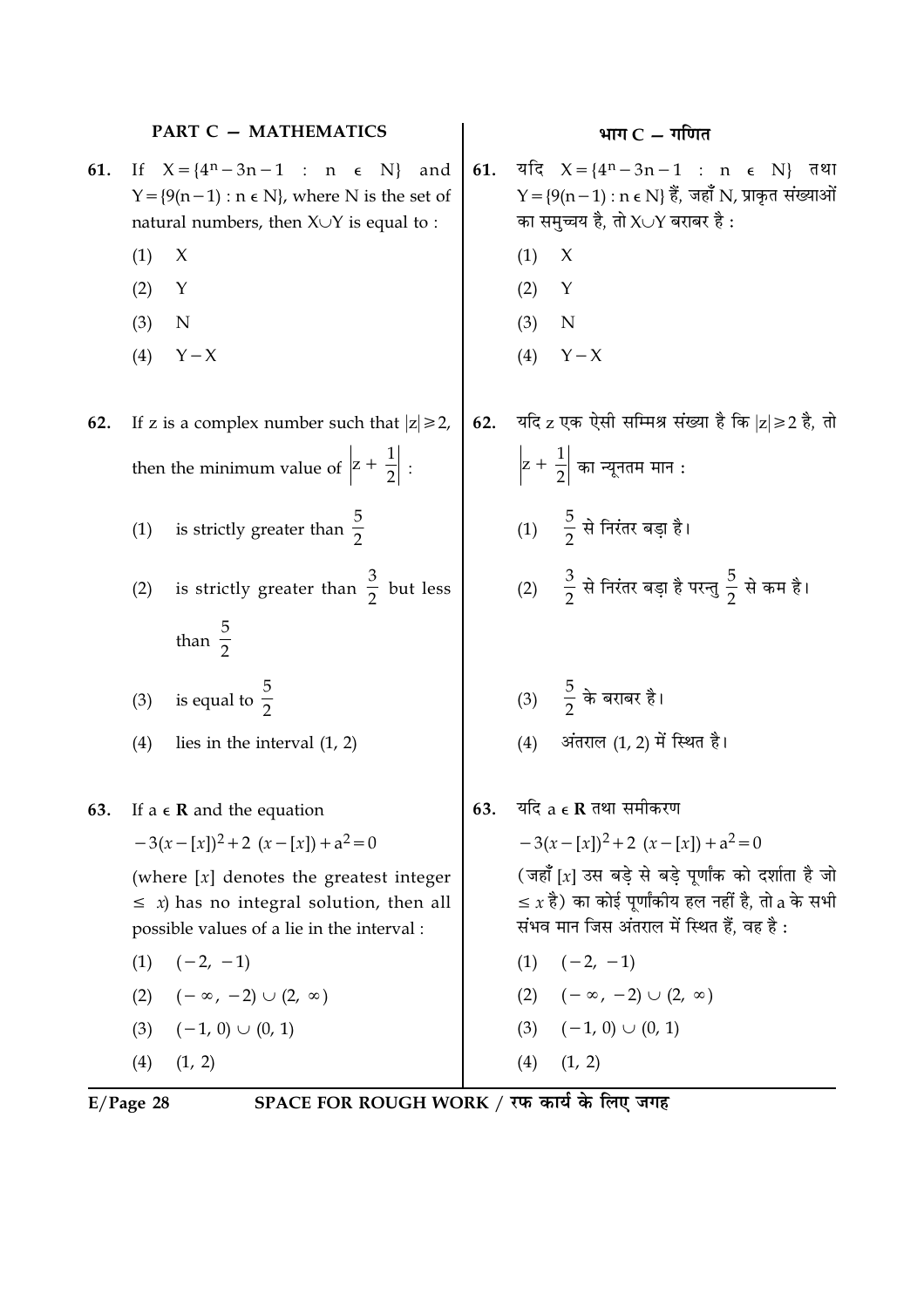| 64. | Let $\alpha$ and $\beta$ be the roots of equation<br>$px^2 + qx + r = 0$ , p≠0. If p, q, r are in A.P. | 64. | माना α तथा β समीकरण px <sup>2</sup> + qx + r = 0, p≠0 के<br>मूल हैं। यदि p, q, r समांतर श्रेढ़ी में हैं तथा |
|-----|--------------------------------------------------------------------------------------------------------|-----|-------------------------------------------------------------------------------------------------------------|
|     | and $\frac{1}{\alpha} + \frac{1}{\beta} = 4$ , then the value of $ \alpha - \beta $                    |     | $\frac{1}{\alpha} + \frac{1}{\beta} = 4$ है, तो $ \alpha-\beta $ का मान है :                                |
|     | is:                                                                                                    |     |                                                                                                             |
|     | $\frac{\sqrt{34}}{9}$<br>(1)                                                                           |     | $\frac{\sqrt{34}}{9}$<br>(1)                                                                                |
|     | $\frac{2\sqrt{13}}{9}$<br>(2)                                                                          |     | $\frac{2\sqrt{13}}{9}$<br>(2)                                                                               |
|     | $\frac{\sqrt{61}}{9}$<br>(3)                                                                           |     | $\frac{\sqrt{61}}{9}$<br>(3)                                                                                |
|     | $\frac{2\sqrt{17}}{9}$<br>(4)                                                                          |     | $\frac{2\sqrt{17}}{\Omega}$<br>(4)                                                                          |
| 65. | If $\alpha$ , $\beta \neq 0$ , and $f(n) = \alpha^{n} + \beta^{n}$ and                                 | 65. | यदि $\alpha$ , $\beta \neq 0$ , $f(n) = \alpha^n + \beta^n$ तथा                                             |
|     | 3 1 + $f(1)$ 1 + $f(2)$<br>1 + $f(1)$ 1 + $f(2)$ 1 + $f(3)$<br>1 + $f(2)$ 1 + $f(3)$ 1 + $f(4)$        |     | $\begin{vmatrix} 3 & 1+f(1) & 1+f(2) \\ 1+f(1) & 1+f(2) & 1+f(3) \\ 1+f(2) & 1+f(3) & 1+f(4) \end{vmatrix}$ |
|     | = K(1 – α) <sup>2</sup> (1 – β) <sup>2</sup> (α – β) <sup>2</sup> , then K is<br>equal to:             |     | =K(1 – α) <sup>2</sup> (1 – β) <sup>2</sup> (α – β) <sup>2</sup> है, तो K बराबर<br>है :                     |
|     | (1)<br>$\mathbf{1}$                                                                                    |     | (1)<br>$\mathbf{1}$                                                                                         |
|     | (2)<br>$-1$                                                                                            |     | $-1$<br>(2)                                                                                                 |
|     | (3)<br>$\alpha\beta$                                                                                   |     | (3)<br>$\alpha\beta$                                                                                        |
|     | (4)<br>$\alpha\beta$                                                                                   |     | (4)<br>$\alpha\beta$                                                                                        |
| 66. | If A is an $3 \times 3$ non - singular matrix such<br>that $AA' = A'A$ and $B = A^{-1} A'$ , then BB'  | 66. | यदि A एक ऐसा $3 \times 3$ व्युत्क्रमणीय आव्यूह है कि<br>$AA' = A'A$ तथा B = $A^{-1}A'$ है, तो BB' बराबर     |
|     | equals :<br>$B^{-1}$<br>(1)                                                                            |     | है :<br>$B^{-1}$<br>(1)                                                                                     |
|     | $(B^{-1})'$<br>(2)                                                                                     |     | $(B^{-1})'$<br>(2)                                                                                          |
|     | $I + B$<br>(3)                                                                                         |     | $I + B$<br>(3)                                                                                              |
|     | (4)<br>I                                                                                               |     | (4)<br>I                                                                                                    |
|     |                                                                                                        |     |                                                                                                             |

 $E/Page 29$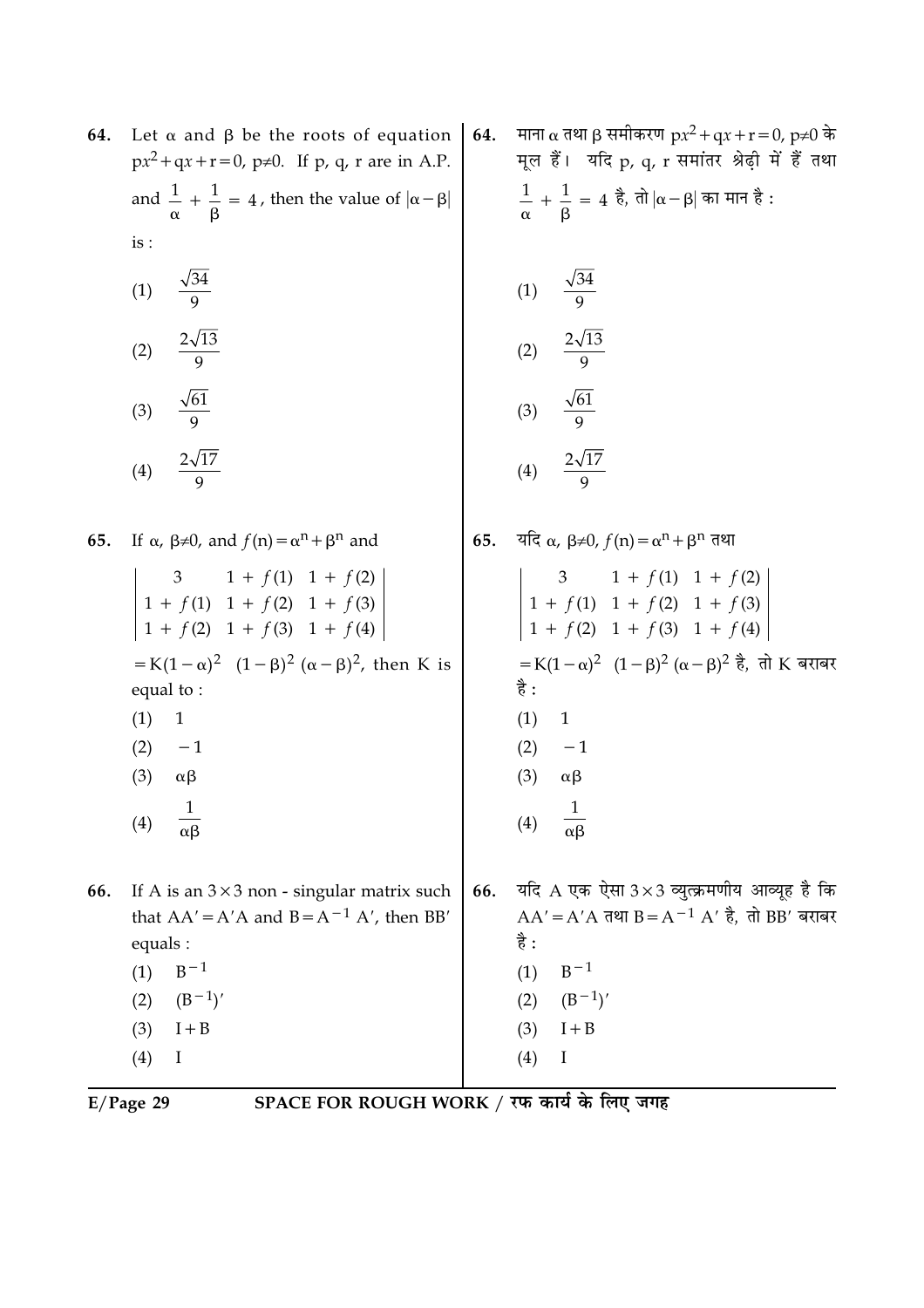- If the coefficients of  $x^3$  and  $x^4$  in the 67. expansion of  $(1 + ax + bx^2)$   $(1 - 2x)^{18}$  in powers of  $x$  are both zero, then  $(a, b)$  is equal to:
	- (1)  $\left(14, \frac{272}{3}\right)$ (2)  $\left(16, \frac{272}{3}\right)$ (3)  $\left(16, \frac{251}{3}\right)$ (4)  $\left(14, \frac{251}{3}\right)$
- If  $(10)^9 + 2(11)^1 (10)^8 + 3(11)^2 (10)^7 + ...$ 68. +10  $(11)^9$  = k  $(10)^9$ , then k is equal to :
	- $(1)$ 100
	- $(2)$ 110
	- 121  $(3)$  $\overline{10}$
	- 441  $(4)$  $100$
- 69. Three positive numbers form an increasing G.P. If the middle term in this G.P. is doubled, the new numbers are in A.P. Then the common ratio of the G.P. is:
	- $2 \sqrt{3}$  $(1)$
	- $(2)$  2 +  $\sqrt{3}$ (3)  $\sqrt{2} + \sqrt{3}$
	-
	- $(4)$  3 +  $\sqrt{2}$

यदि  $(1 + ax + bx^2) (1 - 2x)^{18}$  के x की घातों में 67. प्रसार में  $x^3$  तथा  $x^4$ , दोनों के गुणांक शून्य हैं, तो (a, b) बराबर है $\cdot$ 

(1) 
$$
\left(14, \frac{272}{3}\right)
$$
  
\n(2)  $\left(16, \frac{272}{3}\right)$   
\n(3)  $\left(16, \frac{251}{3}\right)$ 

$$
(4) \quad \left(14, \frac{251}{3}\right)
$$

यदि  $(10)^9 + 2(11)^1 (10)^8 + 3(11)^2 (10)^7 + ...$ 68. +10  $(11)^9$  = k  $(10)^9$  है, तो k बराबर है :

- $(1)$ 100
- $(2)$ 110
- 121  $(3)$  $\overline{10}$

$$
(4) \quad \frac{441}{100}
$$

- तीन धनात्मक संख्याएं बढ़ती गुणोत्तर श्रेढ़ी में हैं। यदि 69. इस गुणोत्तर श्रेढी की बीच वाली संख्या दुगुनी कर दी जाए, तो नई बनी संख्याएं समांतर श्रेढ़ी में हो जाती हैं। गुणोत्तर श्रेढ़ी का सार्वअनुपात है:
	- $(1)$   $2-\sqrt{3}$
	- (2)  $2 + \sqrt{3}$
	- (3)  $\sqrt{2} + \sqrt{3}$

 $(4)$ 

 $3 + \sqrt{2}$ 

 $E/Page$  30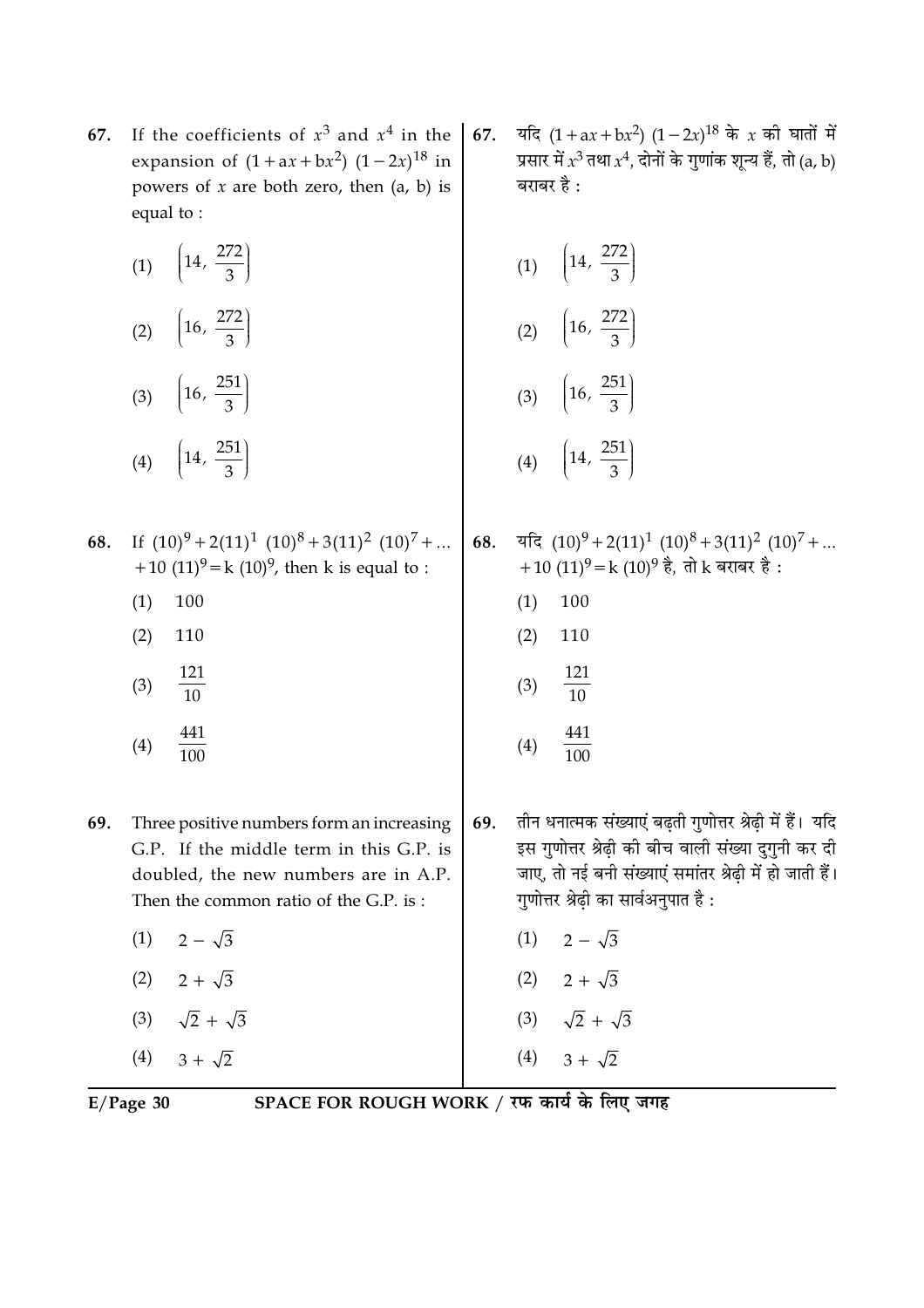70. 
$$
\lim_{x \to 0} \frac{\sin (\pi \cos^2 x)}{x^2}
$$
 is equal to :  
\n(1)  $-\pi$   
\n(2)  $\pi$   
\n(3)  $\frac{\pi}{2}$   
\n(4) 1  
\n71. If *g* is the inverse of a function *f* and  
\n $f'(x) = \frac{1}{1 + x^5}$ , then *g'* (*x*) is equal to :  
\n(1)  $\frac{\pi}{1 + \{g(x)\}^5}$   
\n(2)  $\pi$   
\n(3)  $\frac{\pi}{2}$   
\n(4) 1  
\n(5)  $\frac{\pi}{3}$   
\n(6)  $\frac{\pi}{2}$   
\n(7)  $\lim_{x \to 0} \frac{\sin (\pi \cos^2 x)}{x^2} \text{ at } \pi \text{ at } \pi \text{ at } \pi \text{ at } \pi \text{ at } \pi \text{ at } \pi \text{ at } \pi \text{ at } \pi \text{ at } \pi \text{ at } \pi \text{ at } \pi \text{ at } \pi \text{ at } \pi \text{ at } \pi \text{ at } \pi \text{ at } \pi \text{ at } \pi \text{ at } \pi \text{ at } \pi \text{ at } \pi \text{ at } \pi \text{ at } \pi \text{ at } \pi \text{ at } \pi \text{ at } \pi \text{ at } \pi \text{ at } \pi \text{ at } \pi \text{ at } \pi \text{ at } \pi \text{ at } \pi \text{ at } \pi \text{ at } \pi \text{ at } \pi \text{ at } \pi \text{ at } \pi \text{ at } \pi \text{ at } \pi \text{ at } \pi \text{ at } \pi \text{ at } \pi \text{ at } \pi \text{ at } \pi \text{ at } \pi \text{ at } \pi \text{ at } \pi \text{ at } \pi \text{ at } \pi \text{ at } \pi \text{ at } \pi \text{ at } \pi \text{ at } \pi \text{ at } \pi \text{ at } \pi \text{ at } \pi \text{ at } \pi \text{ at } \pi \text{ at } \pi \text{ at } \pi \text{ at } \pi \text{ at } \pi \text{ at } \pi \text{ at } \pi \text{ at } \pi \text{ at } \pi \text{ at } \pi \text{ at } \pi \text{ at }$ 

(2) 
$$
1 + {g(x)}^5
$$
  
\n(3)  $1 + x^5$   
\n(4)  $5x^4$   
\n(5)  $5x^4$   
\n(6)  $1 + {g(x)}^5$   
\n(7)  $1 + {g(x)}^5$   
\n(8)  $1 + x^5$   
\n(9)  $5x^4$ 

यदि  $f$  तथा  $g$ ,  $[0, 1]$  में अवकलनीय फलन हैं जो 72. 72. If  $f$  and  $g$  are differentiable functions in  $f(0) = 2 = g(1), g(0) = 0$  और  $f(1) = 6$  को संतुष्ट [0, 1] satisfying  $f(0) = 2 = g(1)$ ,  $g(0) = 0$  and करते हैं, तो किसी  $c\in]0,1[$  के लिए:  $f(1) = 6$ , then for some c $\epsilon$ [0, 1] :  $(1)$  $f'(c) = g'(c)$  $f'(c) = g'(c)$  $(1)$  $(2)$  $f'(c) = 2g'(c)$  $(2)$  $f'(c) = 2g'(c)$  $2f'(c) = g'(c)$  $(3)$  $(3)$  $2f'(c) = g'(c)$  $(4)$  $2f'(c) = 3g'(c)$  $(4)$  $2f'(c) = 3g'(c)$ 

 $E/Page$  31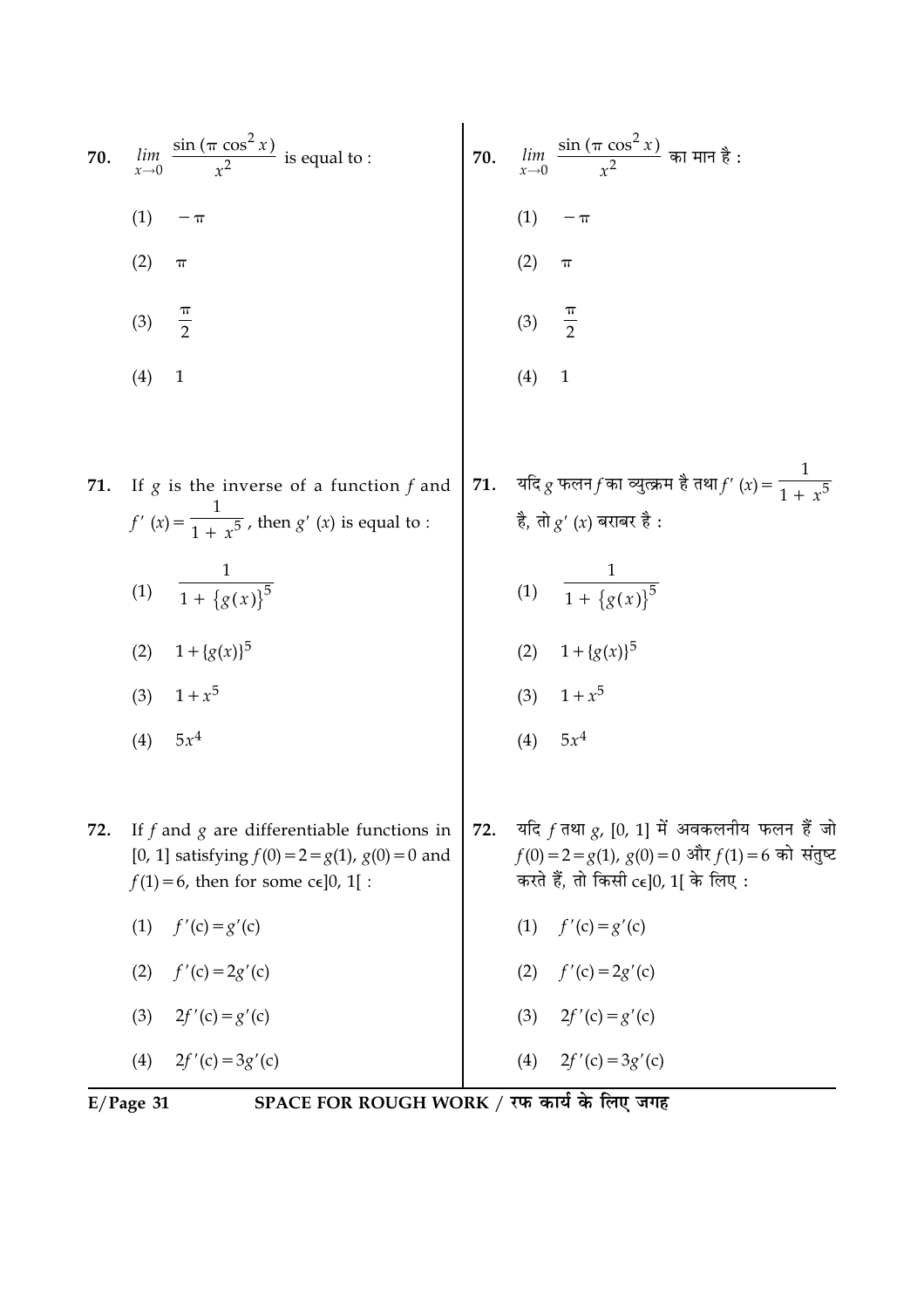| 73.                                                       | If $x = -1$ and $x = 2$ are extreme points of<br>$f(x) = \alpha \log  x  + \beta x^2 + x$ then : | 73. | यदि $x = -1$ तथा $x = 2$ ,<br>$f(x) = \alpha \log  x  + \beta x^2 + x$ के चरमबिंदु हैं, तो : |
|-----------------------------------------------------------|--------------------------------------------------------------------------------------------------|-----|----------------------------------------------------------------------------------------------|
|                                                           | (1) $\alpha = 2, \beta = -\frac{1}{2}$                                                           |     | (1) $\alpha = 2, \beta = -\frac{1}{2}$                                                       |
|                                                           | (2) $\alpha = 2, \ \beta = \frac{1}{2}$                                                          |     | (2) $\alpha = 2, \ \beta = \frac{1}{2}$                                                      |
|                                                           | (3) $\alpha = -6, \ \beta = \frac{1}{2}$                                                         |     | (3) $\alpha = -6, \ \beta = \frac{1}{2}$                                                     |
|                                                           | (4) $\alpha = -6, \ \beta = -\frac{1}{2}$                                                        |     | (4) $\alpha = -6, \beta = -\frac{1}{2}$                                                      |
| 74.                                                       | The integral $\int (1 + x - \frac{1}{x}) e^{x + \frac{1}{x}} dx$ is<br>equal to:                 |     | <b>74.</b> समाकल $\int \left(1 + x - \frac{1}{x}\right) e^{x + \frac{1}{x}} dx$ बराबर है:    |
|                                                           | (1) $(x+1) e^{x+\frac{1}{x}} + c$                                                                |     | (1) $(x+1) e^{x+\frac{1}{x}} + c$                                                            |
|                                                           | (2) $-x e^{x + \frac{1}{x}} + c$                                                                 |     | (2) $-x e^{x+\frac{1}{x}} + c$                                                               |
|                                                           | (3) $(x-1) e^{x+\frac{1}{x}} + c$                                                                |     | (3) $(x-1) e^{x+\frac{1}{x}} + c$                                                            |
|                                                           | (4) $x e^{x + \frac{1}{x}} + c$                                                                  |     | (4) $x e^{x + \frac{1}{x}} + c$                                                              |
| 75.                                                       | The integral                                                                                     | 75. | समाकल                                                                                        |
|                                                           | $\int_0^{\pi} \sqrt{1 + 4 \sin^2 \frac{x}{2}} - 4 \sin \frac{x}{2} dx$ equals :                  |     | $\int_{0}^{\pi} \sqrt{1+4\sin^2{\frac{x}{2}}-4\sin{\frac{x}{2}}}\,dx$ बराबर है:              |
|                                                           | (1) $4\sqrt{3} - 4$                                                                              |     | (1) $4\sqrt{3} - 4$                                                                          |
|                                                           | (2) $4\sqrt{3} - 4 - \frac{\pi}{3}$                                                              |     | (2) $4\sqrt{3} - 4 - \frac{\pi}{3}$                                                          |
|                                                           | (3) $\pi - 4$                                                                                    |     | (3) $\pi - 4$                                                                                |
|                                                           | (4) $\frac{2\pi}{3}$ - 4 - 4 $\sqrt{3}$                                                          |     | (4) $\frac{2\pi}{3}$ - 4 - $4\sqrt{3}$                                                       |
| SPACE FOR ROUGH WORK / रफ कार्य के लिए जगह<br>$E/Page$ 32 |                                                                                                  |     |                                                                                              |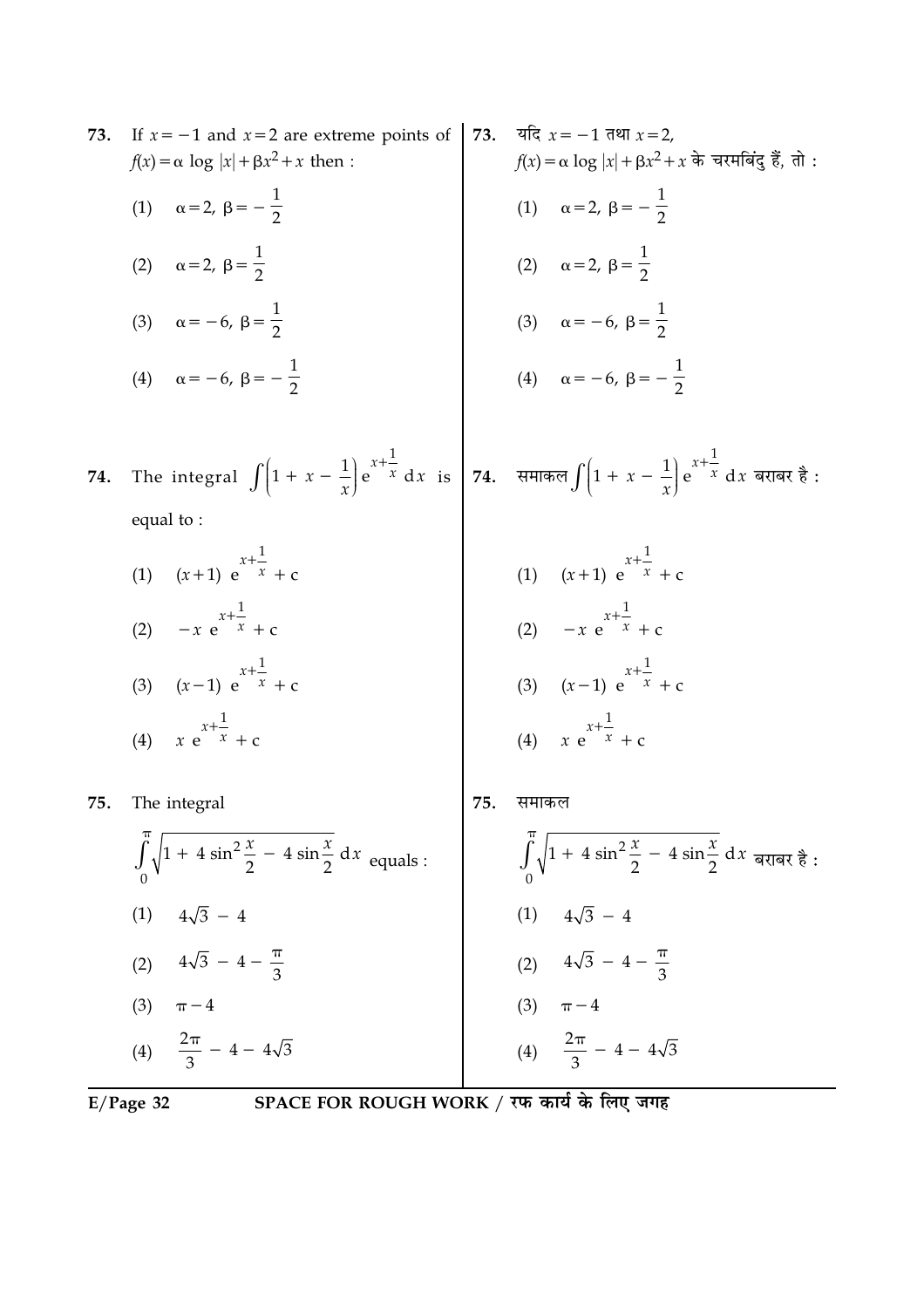| 76. | The area of the region described by $\vert$<br>A = { $(x, y)$ : $x^2 + y^2 \le 1$ and $y^2 \le 1 - x$ } is :                                                                                                                                                                                           | 76. | A = {(x, y) : $x^2 + y^2$ ≤ 1 तथा $y^2$ ≤ 1 − x} के<br>द्वारा प्रदत्त क्षेत्र का क्षेत्रफल है :                                                                                                                                                                                           |
|-----|--------------------------------------------------------------------------------------------------------------------------------------------------------------------------------------------------------------------------------------------------------------------------------------------------------|-----|-------------------------------------------------------------------------------------------------------------------------------------------------------------------------------------------------------------------------------------------------------------------------------------------|
|     | (1) $\frac{\pi}{2} - \frac{2}{3}$                                                                                                                                                                                                                                                                      |     | (1) $\frac{\pi}{2} - \frac{2}{3}$                                                                                                                                                                                                                                                         |
|     | (2) $\frac{\pi}{2} + \frac{2}{3}$                                                                                                                                                                                                                                                                      |     | (2) $\frac{\pi}{2} + \frac{2}{3}$                                                                                                                                                                                                                                                         |
|     | (3) $\frac{\pi}{2} + \frac{4}{3}$                                                                                                                                                                                                                                                                      |     | (3) $\frac{\pi}{2} + \frac{4}{3}$                                                                                                                                                                                                                                                         |
|     | (4) $\frac{\pi}{2} - \frac{4}{3}$                                                                                                                                                                                                                                                                      |     | (4) $\frac{\pi}{2} - \frac{4}{3}$                                                                                                                                                                                                                                                         |
| 77. | Let the population of rabbits surviving at<br>a time t be governed by the differential<br>equation $\frac{dp(t)}{dt} = \frac{1}{2}p(t) - 200$ .<br>If $p(0) = 100$ , then $p(t)$ equals :<br>$600 - 500$ e <sup>t/2</sup><br>(1)<br>$400 - 300 e^{-t/2}$<br>(2)<br>$400 - 300$ e <sup>t/2</sup><br>(3) | 77. | माना किसी समय t पर जीवित खरगोशों की जनसंख्या<br>अवकल समीकरण $\frac{dp(t)}{dt} = \frac{1}{2}p(t) - 200$ द्वारा<br>नियंत्रित हैं।<br>यदि $p(0) = 100$ है, तो $p(t)$ बराबर है :<br>$600 - 500$ e <sup>t/2</sup><br>(1)<br>$400 - 300 e^{-t/2}$<br>(2)<br>$400 - 300$ e <sup>t/2</sup><br>(3) |
| 78. | $300 - 200 e^{-t/2}$<br>(4)<br>Let PS be the median of the triangle with<br>vertices $P(2, 2)$ , $Q(6, -1)$ and $R(7, 3)$ . The<br>equation of the line passing through<br>$(1, -1)$ and parallel to PS is :<br>$4x + 7y + 3 = 0$<br>(1)                                                               | 78. | $300 - 200 e^{-t/2}$<br>(4)<br>माना PS एक त्रिभुज की माध्यिका है जिसके शीर्ष<br>P(2, 2), Q(6, -1) तथा R(7, 3) हैं। (1, -1) से<br>होकर जाने वाली रेखा, जो PS के समांतर है, का<br>समीकरण है:<br>(1)<br>$4x + 7y + 3 = 0$                                                                    |
|     | $2x - 9y - 11 = 0$<br>(2)                                                                                                                                                                                                                                                                              |     | $2x - 9y - 11 = 0$<br>(2)                                                                                                                                                                                                                                                                 |
|     | $4x - 7y - 11 = 0$<br>(3)<br>$2x + 9y + 7 = 0$<br>(4)                                                                                                                                                                                                                                                  |     | $4x - 7y - 11 = 0$<br>(3)<br>$2x + 9y + 7 = 0$<br>(4)                                                                                                                                                                                                                                     |

 $E/Page$  33 SPACE FOR ROUGH WORK / रफ कार्य के लिए जगह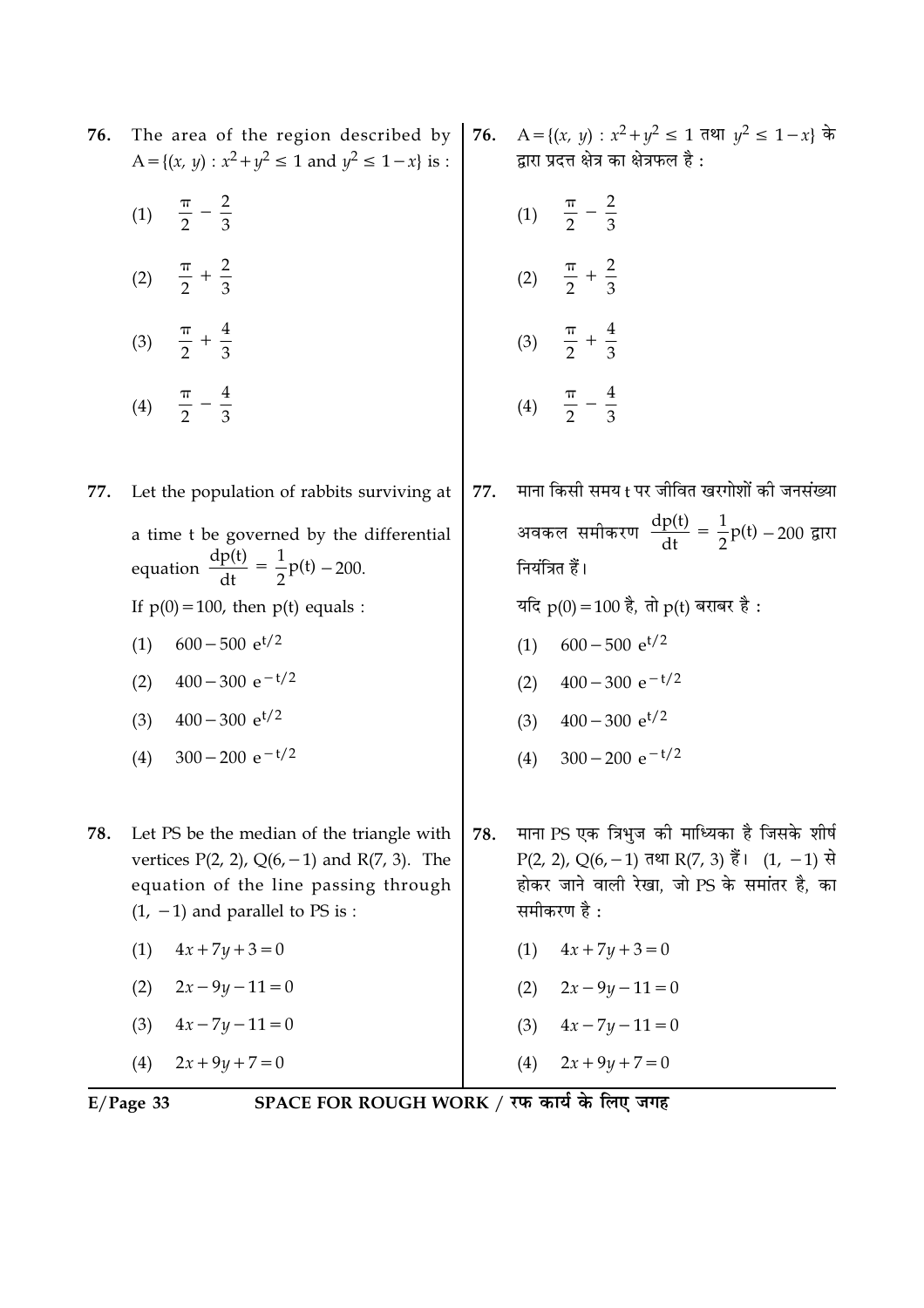- Let a, b, c and d be non-zero numbers. If 79. the point of intersection of the lines  $4ax + 2ay + c = 0$  and  $5bx + 2by + d = 0$  lies in the fourth quadrant and is equidistant from the two axes then :
	- $3bc 2ad = 0$  $(1)$
	- $3bc + 2ad = 0$  $(2)$
	- $2bc 3ad = 0$  $(3)$
	- $2bc + 3ad = 0$  $(4)$
- The locus of the foot of perpendicular 80. drawn from the centre of the ellipse  $x^2 + 3y^2 = 6$  on any tangent to it is :
	- (1)  $(x^2 + y^2)^2 = 6x^2 + 2y^2$
	- (2)  $(x^2+y^2)^2=6x^2-2y^2$
	- (3)  $(x^2 y^2)^2 = 6x^2 + 2y^2$
	- (4)  $(x^2 y^2)^2 = 6x^2 2y^2$
- Let C be the circle with centre at  $(1, 1)$  and 81. radius = 1. If T is the circle centred at  $(0, y)$ , passing through origin and touching the circle C externally, then the radius of T is equal to:
	- $\frac{1}{2}$  $(1)$

 $(2)$ 

 $(3)$ 

- माना a, b, c तथा d शुन्येतर संख्याएँ हैं। यदि रेखाओं 79.  $4ax + 2ay + c = 0$  तथा  $5bx + 2by + d = 0$  का प्रतिच्छेद बिंदु चौथे चतुर्थांश में है तथा दोनों अक्षों से समदूरस्थ है, तो :
	- $3bc 2ad = 0$  $(1)$
	- $3bc + 2ad = 0$  $(2)$
	- $(3)$  $2bc - 3ad = 0$
	- $2bc + 3ad = 0$  $(4)$
- दीर्घवृत्त  $x^2 + 3y^2 = 6$  के केंद्र से इसकी किसी स्पर्श 80. रेखा पर खींचे गए लंब के पाद का बिंद पथ है :
	- (1)  $(x^2 + y^2)^2 = 6x^2 + 2y^2$
	- (2)  $(x^2 + y^2)^2 = 6x^2 2y^2$
	- (3)  $(x^2 y^2)^2 = 6x^2 + 2y^2$
	- (4)  $(x^2 y^2)^2 = 6x^2 2y^2$
- माना C एक वृत्त है जिसका केंद्र (1, 1) पर है तथा 81. त्रिज्या=1 है। यदि T केंद्र (0,  $\nu$ ) वाला वृत्त है जो मुल बिंदु से हो कर जाता है तथा वृत्त C को बाह्य रूप से स्पर्श करता है. तो T की त्रिज्या बराबर है:
	- $\frac{1}{2}$  $(1)$  $(2)$  $(3)$

 $E/Page$  34

 $(4)$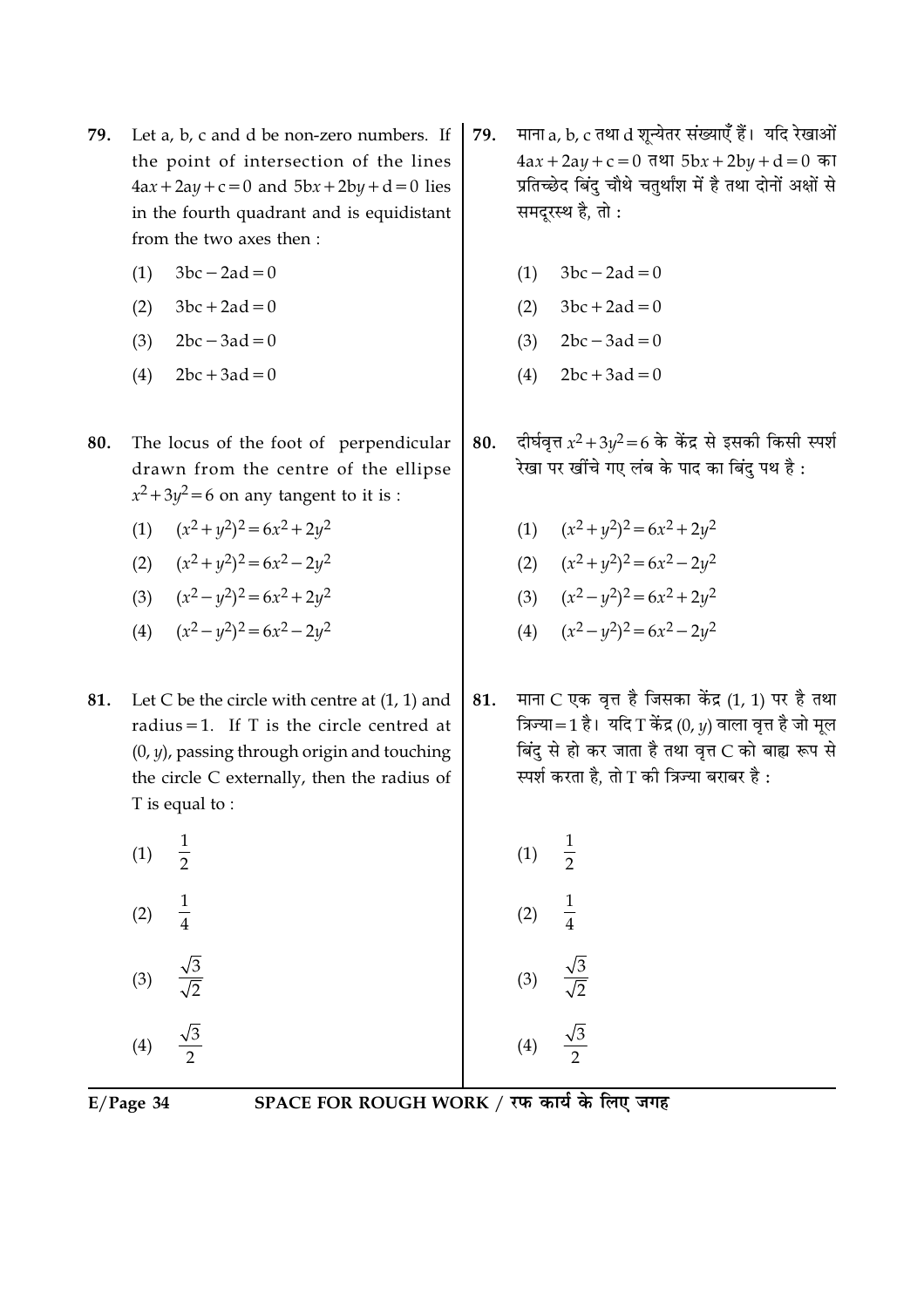|     | SPACE FOR ROUGH WORK / रफ कार्य के लिए जगह<br>$E/Page$ 35                                                                    |     |                                                                                                                       |
|-----|------------------------------------------------------------------------------------------------------------------------------|-----|-----------------------------------------------------------------------------------------------------------------------|
|     | (4) $\frac{x+3}{-3} = \frac{y-5}{-1} = \frac{z+2}{5}$                                                                        |     | (4) $\frac{x+3}{-3} = \frac{y-5}{-1} = \frac{z+2}{5}$                                                                 |
|     | (3) $\frac{x+3}{3} = \frac{y-5}{1} = \frac{z-2}{-5}$                                                                         |     | (3) $\frac{x+3}{3} = \frac{y-5}{1} = \frac{z-2}{-5}$                                                                  |
|     | (2) $\frac{x-3}{-3} = \frac{y+5}{-1} = \frac{z-2}{5}$                                                                        |     | (2) $\frac{x-3}{-3} = \frac{y+5}{-1} = \frac{z-2}{5}$                                                                 |
|     | (1) $\frac{x-3}{3} = \frac{y+5}{1} = \frac{z-2}{-5}$                                                                         |     | (1) $\frac{x-3}{3} = \frac{y+5}{1} = \frac{z-2}{-5}$                                                                  |
| 83. | The image of the line<br>$\frac{x-1}{3} = \frac{y-3}{1} = \frac{z-4}{-5}$ in the plane<br>$2x - y + z + 3 = 0$ is the line : | 83. | समतल $2x - y + z + 3 = 0$ में रेखा<br>$\frac{x-1}{3} = \frac{y-3}{1} = \frac{z-4}{-5}$ के प्रतिबिंब वाली<br>रेखा है : |
|     | $rac{3}{2}$<br>(4)                                                                                                           |     | (4)                                                                                                                   |
|     | $\frac{1}{2}$<br>(3)                                                                                                         |     | $\frac{1}{2}$<br>(3)                                                                                                  |
|     | $rac{2}{3}$<br>(2)                                                                                                           |     | (2)                                                                                                                   |
|     | $\frac{1}{8}$<br>(1)                                                                                                         |     | (1)                                                                                                                   |
| 82. | The slope of the line touching both the<br>parabolas $y^2 = 4x$ and $x^2 = -32y$ is :                                        | 82. | परवलयों $y^2 = 4x$ तथा $x^2 = -32y$ दोनों को स्पर्श<br>करने वाली रेखा की प्रवणता है :                                 |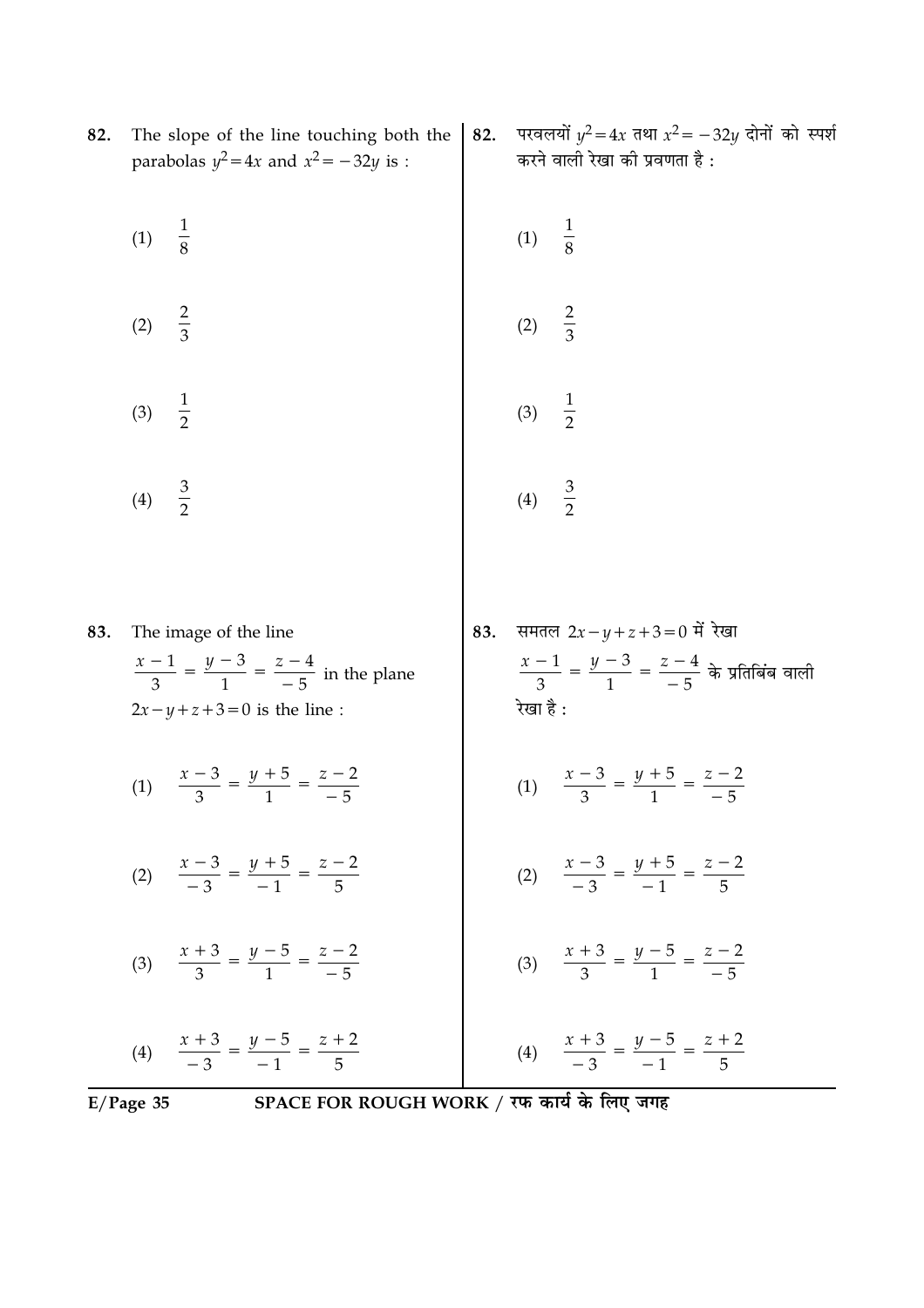| 84. | The angle between the lines whose<br>direction cosines satisfy the equations<br>$l+m+n=0$ and $l^2 = m^2 + n^2$ is :                                                                                                                                                                                                                                                                                                                                                                                                                                                      | 84. | दो रेखाएँ, जिनके दिक्-कोज्या, समीकरणों<br>$l + m + n = 0$ तथा $l^2 = m^2 + n^2$ को संतुष्ट करते हैं,<br>के बीच का कोण है : |
|-----|---------------------------------------------------------------------------------------------------------------------------------------------------------------------------------------------------------------------------------------------------------------------------------------------------------------------------------------------------------------------------------------------------------------------------------------------------------------------------------------------------------------------------------------------------------------------------|-----|----------------------------------------------------------------------------------------------------------------------------|
|     | $\frac{\pi}{6}$<br>(1)                                                                                                                                                                                                                                                                                                                                                                                                                                                                                                                                                    |     | $\frac{\pi}{6}$<br>(1)                                                                                                     |
|     | $\frac{\pi}{2}$<br>(2)                                                                                                                                                                                                                                                                                                                                                                                                                                                                                                                                                    |     | $\frac{\pi}{2}$<br>(2)                                                                                                     |
|     | $\frac{\pi}{3}$<br>(3)                                                                                                                                                                                                                                                                                                                                                                                                                                                                                                                                                    |     | $\frac{\pi}{3}$<br>(3)                                                                                                     |
|     | $\frac{\pi}{4}$<br>(4)                                                                                                                                                                                                                                                                                                                                                                                                                                                                                                                                                    |     | $\frac{\pi}{4}$<br>(4)                                                                                                     |
|     |                                                                                                                                                                                                                                                                                                                                                                                                                                                                                                                                                                           |     |                                                                                                                            |
| 85. | If $\begin{bmatrix} \rightarrow & \rightarrow & \rightarrow & \rightarrow \\ a \times b & b \times c & c \times a \end{bmatrix} = \lambda \begin{bmatrix} \rightarrow & \rightarrow & \rightarrow \\ a & b & c \end{bmatrix}^2$ then $\lambda$ is $\begin{bmatrix} 85 \\ 85 \end{bmatrix}$ , $\begin{bmatrix} \rightarrow & \rightarrow & \rightarrow & \rightarrow & \rightarrow \\ a \times b & b \times c & c \times a \end{bmatrix} = \lambda \begin{bmatrix} \rightarrow & \rightarrow & \rightarrow \\ a & b & c \end{bmatrix}^2$ $\dot{g}$ , $\dot{d}$ , $\lambda$ |     |                                                                                                                            |
|     | equal to:                                                                                                                                                                                                                                                                                                                                                                                                                                                                                                                                                                 |     | बराबर है :                                                                                                                 |
|     | (1)<br>$\boldsymbol{0}$                                                                                                                                                                                                                                                                                                                                                                                                                                                                                                                                                   |     | (1)<br>$\boldsymbol{0}$                                                                                                    |
|     | (2)<br>$\mathbf{1}$                                                                                                                                                                                                                                                                                                                                                                                                                                                                                                                                                       |     | (2)<br>$\mathbf{1}$                                                                                                        |
|     | (3)<br>$\overline{2}$                                                                                                                                                                                                                                                                                                                                                                                                                                                                                                                                                     |     | (3)<br>$\overline{c}$                                                                                                      |
|     | (4)<br>3                                                                                                                                                                                                                                                                                                                                                                                                                                                                                                                                                                  |     | (4)<br>3                                                                                                                   |
| 86. | Let A and B be two events such that                                                                                                                                                                                                                                                                                                                                                                                                                                                                                                                                       | 86. | माना A तथा B दो ऐसी घटनाएँ हैं<br>कि                                                                                       |
|     | $P(\overline{A \cup B}) = \frac{1}{6}, \qquad P(A \cap B) = \frac{1}{4}$ and                                                                                                                                                                                                                                                                                                                                                                                                                                                                                              |     | $P(\overline{A \cup B}) = \frac{1}{6}, \qquad P(A \cap B) = \frac{1}{4}$ तथा                                               |
|     | $P(\overline{A}) = \frac{1}{4}$ , where $\overline{A}$ stands for the                                                                                                                                                                                                                                                                                                                                                                                                                                                                                                     |     | $P(\overline{A}) = \frac{1}{4}$ है जबकि $\overline{A}$ घटना A के पूरक को                                                   |
|     | complement of the event A. Then the<br>events A and B are:                                                                                                                                                                                                                                                                                                                                                                                                                                                                                                                |     | दर्शाता है। तो घटनाएँ A तथा B:                                                                                             |
|     | independent but not equally likely.<br>(1)                                                                                                                                                                                                                                                                                                                                                                                                                                                                                                                                |     | स्वतंत्र हैं परन्तु समसम्भावी नहीं हैं।<br>(1)                                                                             |
|     | (2)<br>independent and equally likely.                                                                                                                                                                                                                                                                                                                                                                                                                                                                                                                                    |     | स्वतंत्र हैं तथा समसम्भावी हैं।<br>(2)                                                                                     |
|     | (3)<br>mutually exclusive and independent.                                                                                                                                                                                                                                                                                                                                                                                                                                                                                                                                |     | परस्पर अपवर्जी तथा स्वतंत्र हैं।<br>(3)                                                                                    |
|     | (4)<br>equally likely but not independent.                                                                                                                                                                                                                                                                                                                                                                                                                                                                                                                                |     | समसम्भावी हैं परन्तु स्वतंत्र नहीं हैं।<br>(4)                                                                             |

E/Page 36 SPACE FOR ROUGH WORK / रफ कार्य के लिए जगह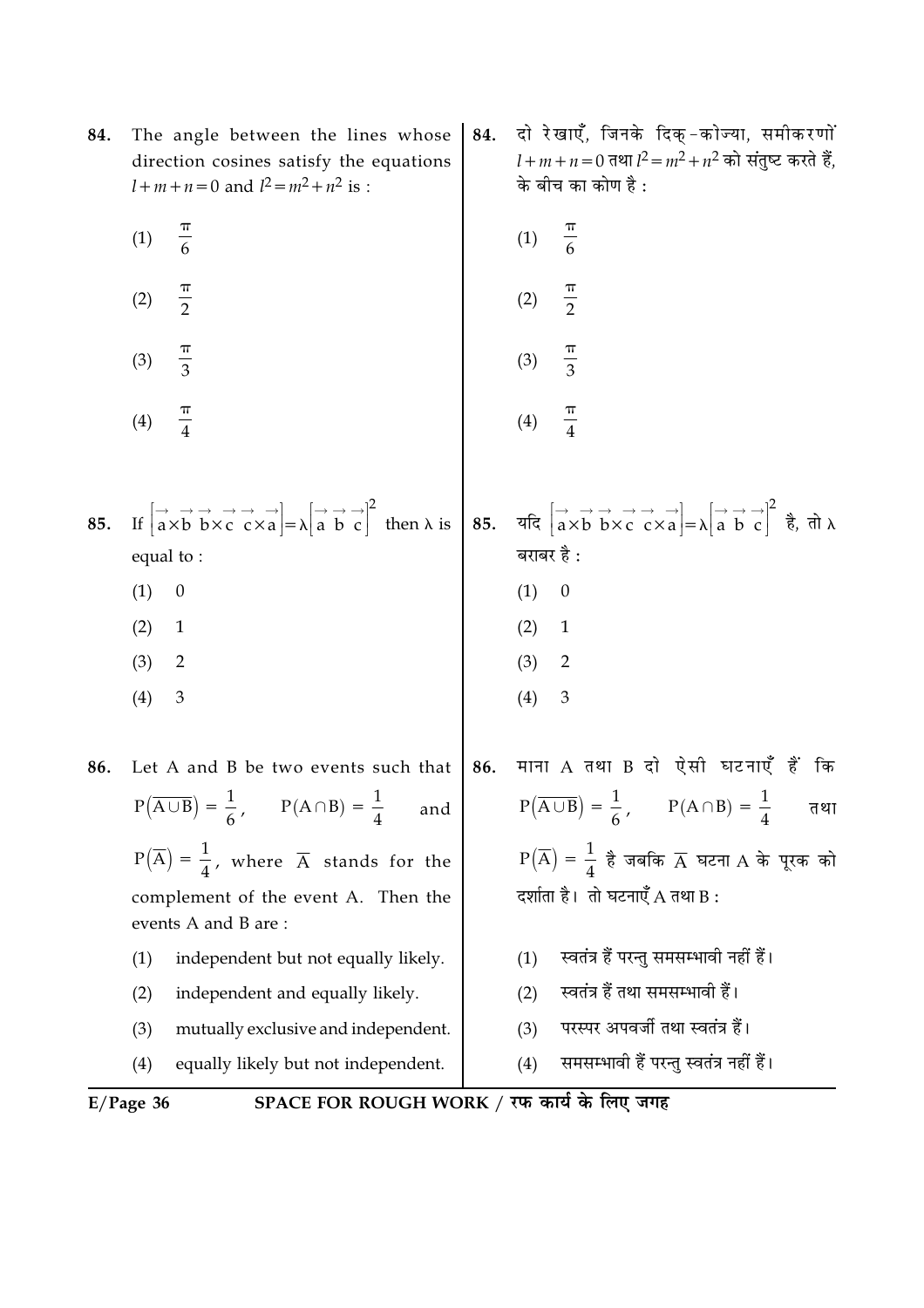|     | SPACE FOR ROUGH WORK / रफ कार्य के लिए जगह<br>$E/Page$ 37                                            |                                                                                                                                                                                                          |
|-----|------------------------------------------------------------------------------------------------------|----------------------------------------------------------------------------------------------------------------------------------------------------------------------------------------------------------|
|     | $\frac{1}{3}$<br>(4)                                                                                 | $\frac{1}{3}$<br>(4)                                                                                                                                                                                     |
|     | $\frac{1}{6}$<br>(3)                                                                                 | $\frac{1}{6}$<br>(3)                                                                                                                                                                                     |
|     | $\frac{1}{12}$<br>(2)                                                                                | $\frac{1}{12}$<br>$(2)$                                                                                                                                                                                  |
|     | (1)                                                                                                  | (1)                                                                                                                                                                                                      |
| 88. |                                                                                                      | Let $f_k(x) = \frac{1}{k} (\sin^k x + \cos^k x)$ where<br>$x \in \mathbb{R}$ and $k \ge 1$ . Then $f_4(x) - f_6(x)$ equals :<br>$x \in \mathbb{R}$ $\pi$ and $k \ge 1$ . Then $f_4(x) - f_6(x)$ equals : |
|     |                                                                                                      |                                                                                                                                                                                                          |
|     | (4)<br>833                                                                                           | (4)<br>833                                                                                                                                                                                               |
|     | 833<br>(3)                                                                                           | 833<br>(3)                                                                                                                                                                                               |
|     | 437<br>(2)                                                                                           | 437<br>(2)                                                                                                                                                                                               |
|     | (1)<br>437                                                                                           | (1)<br>437                                                                                                                                                                                               |
| 87. | The variance of first 50 even natural   87. पहली 50 सम प्राकृत संख्याओं का प्रसरण है:<br>numbers is: |                                                                                                                                                                                                          |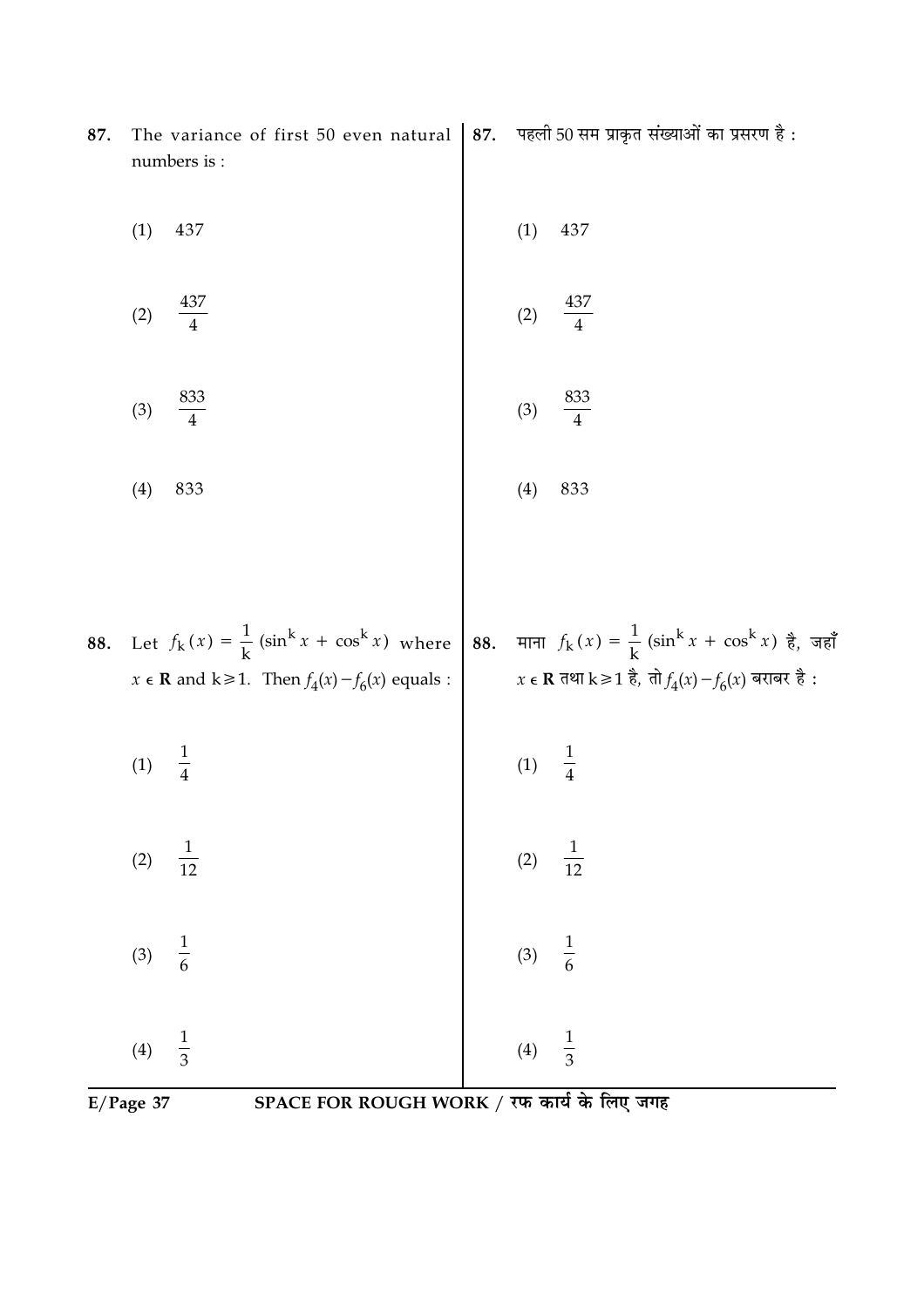- 89. A bird is sitting on the top of a vertical pole 20 m high and its elevation from a point O on the ground is 45°. It flies off horizontally straight away from the point O. After one second, the elevation of the bird from O is reduced to 30°. Then the speed (in  $m/s$ ) of the bird is:
	- $20\sqrt{2}$  $(1)$
	- (2)  $20(\sqrt{3} 1)$
	- (3)  $40(\sqrt{2} 1)$
	- (4)  $40(\sqrt{3} \sqrt{2})$
- The statement  $\sim (p \leftrightarrow \sim q)$  is : 90.
	- $(1)$ a tautology
	- $(2)$ a fallacy
	- $(3)$ equivalent to  $p \leftrightarrow q$
	- $(4)$ equivalent to  $\neg p \leftrightarrow q$

 $-0.00 -$ 

एक पक्षी 20 मी. ऊँचे एक ऊर्ध्वाधर खंभे के शिखर 89. पर बैठा है तथा इसका भूमि के एक बिंदु O से उन्नयन कोण  $45^{\circ}$  है। यह पक्षी  $\bigcirc$  से परे क्षैतिज दिशा में उड़ता है। एक सेकंड के बाद, O से पक्षी का उन्नयन कोण घट कर 30° रह जाता है। तो (मी. प्रति से. में) पक्षी की चाल है :

$$
(1) \qquad 20\sqrt{2}
$$

$$
(2) \qquad 20\left(\sqrt{3} - 1\right)
$$

$$
(3) \qquad 40\left(\sqrt{2} - 1\right)
$$

$$
(4) \qquad 40\left(\sqrt{3} - \sqrt{2}\right)
$$

- कथन ~(p  $\leftrightarrow$  ~q) है : 90.
	- एक पुनरुक्ति (tautology)  $(1)$
	- (2) एक हेत्वाभास (fallacy)
	- (3)  $p \leftrightarrow q$  के तुल्य
	- (4) ∼p ↔ q के तुल्य
		- $-0.00 -$

SPACE FOR ROUGH WORK / रफ कार्य के लिए जगह

 $E/Page$  38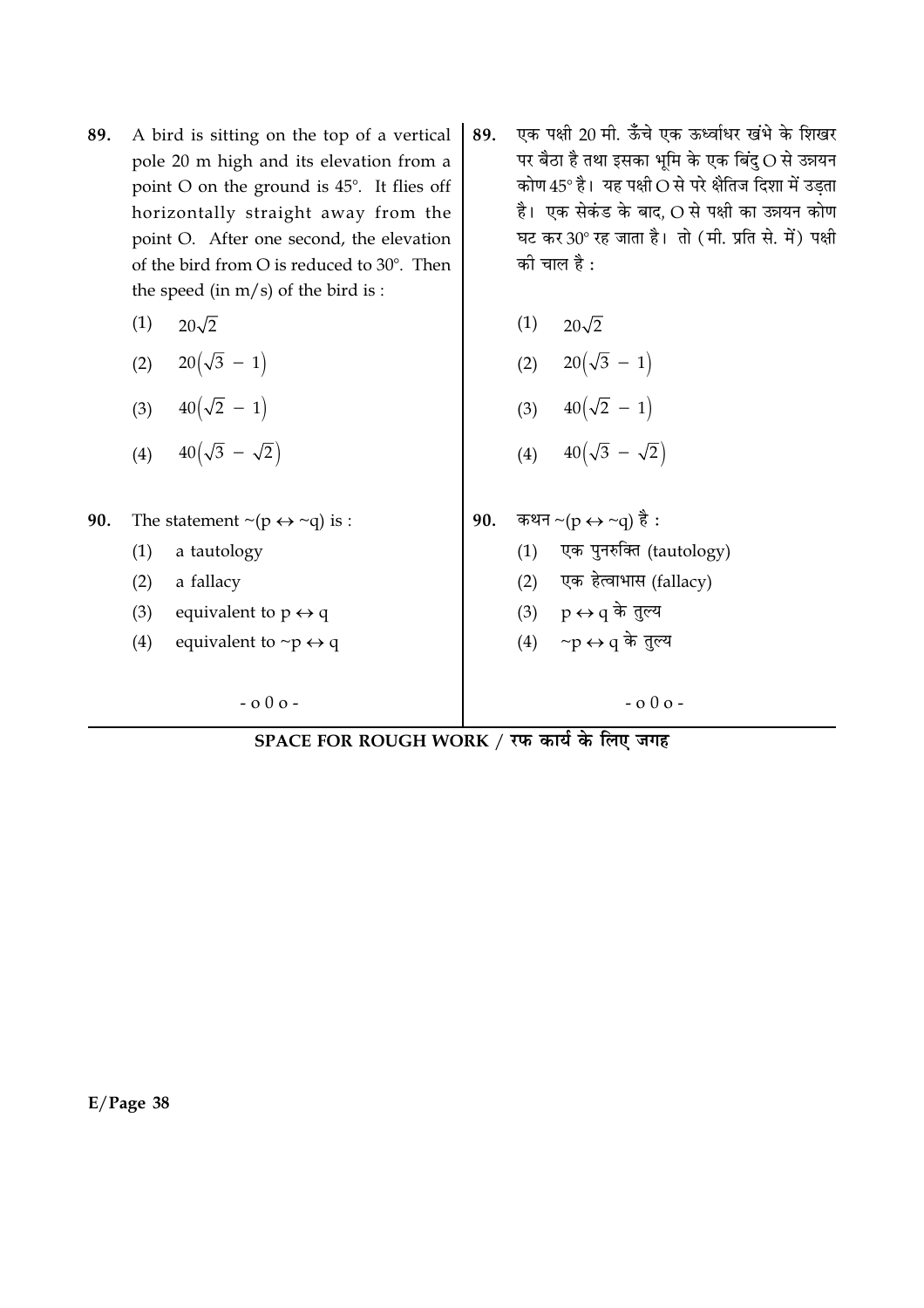SPACE FOR ROUGH WORK / रफ कार्य के लिए जगह

 $E/Page$  39